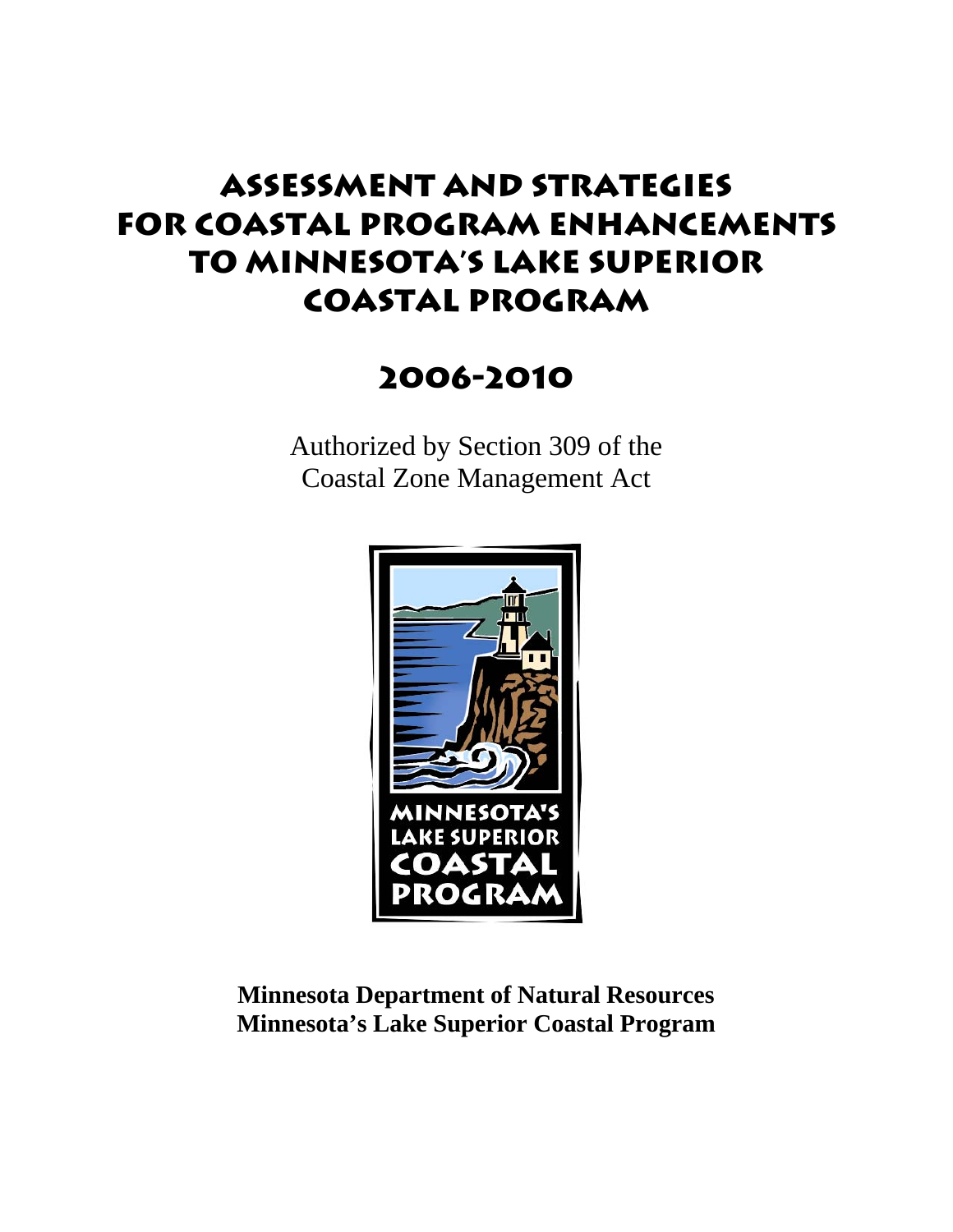# **Table of Contents**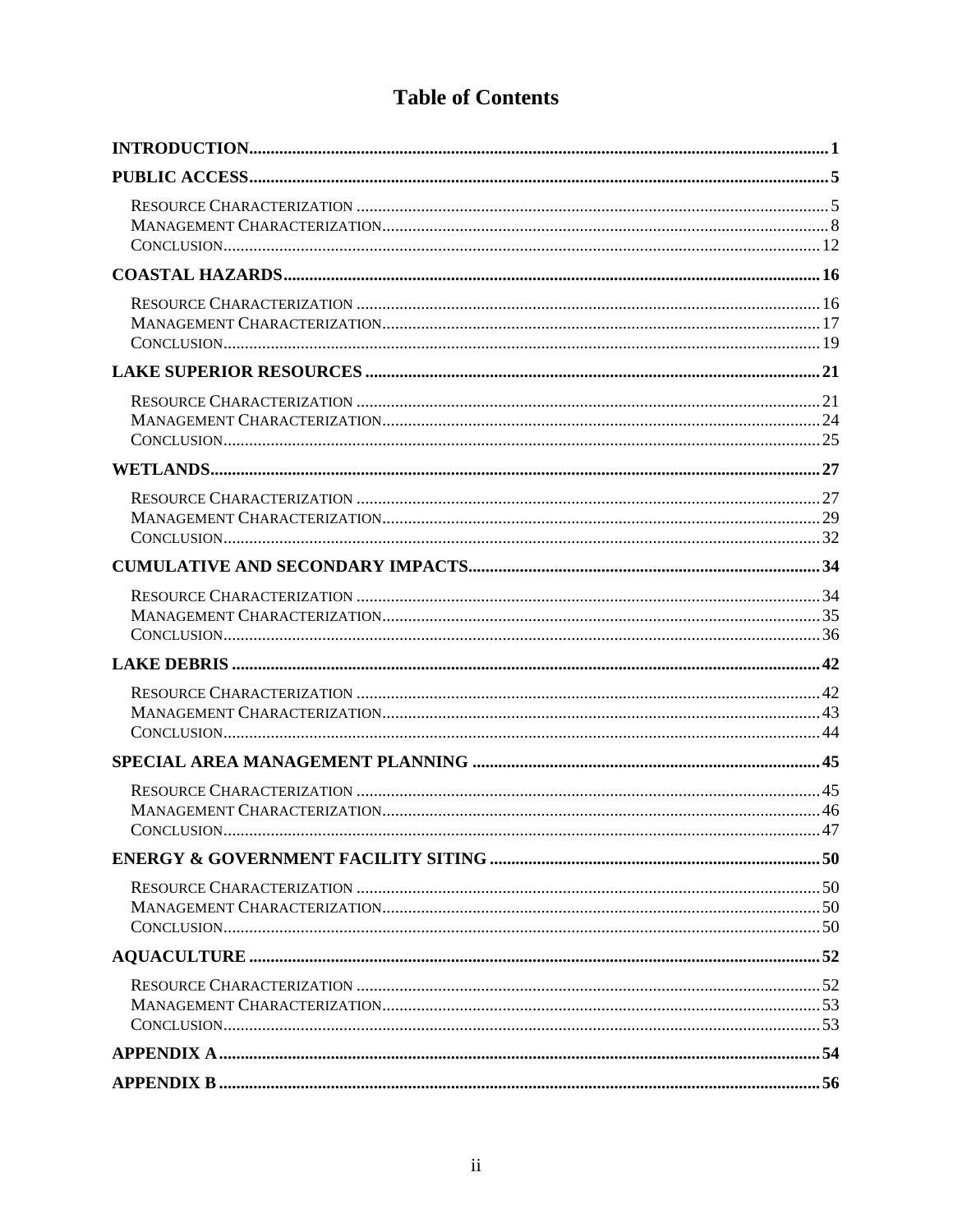## **Introduction**

#### **Overview**

Section 309 of the Coastal Zone Management Act (CZMA), as amended in 1990 and again in 1996, established a voluntary grants program to encourage states with approved programs to develop program changes in one or more of the following nine coastal resource enhancement areas:

- 1) Public access;
- 2) Coastal hazards;
- 3) Lake Superior resources;
- 4) Wetlands;
- 5) Cumulative and secondary impacts;
- 6) Lake debris;
- 7) Special Area Management Plans;
- 8) Energy and government facility siting; and
- 9) Aquaculture

Under this program, the Secretary of Commerce is authorized to make awards to states and territories to develop and submit for federal approval program changes that support attainment of the objectives of one or more of the enhancement areas. Section 309 further requires the National Oceanic & Atmospheric Administration's (NOAA) Office of Ocean and Coastal Resource Management (OCRM) to identify, in close cooperation with each state and territory, that state's or territory's priority management needs for improvement and to evaluate and rank state and territory funding proposals. The OCRM provides guidance to states and territories for developing or updating previous Assessment and Strategy documents. The OCRM guidance provides a recommended format to address each enhancement area in the document. The most recent guidance was issued on March 1, 2005.

The guidance provided by the OCRM allows for developing either a single combined Assessment and Strategy document, or two separate documents. Minnesota has opted to produce a single combined document. Generally the format consists of the following components:

- 1) Programmatic objectives;
- 2) Resource characterization with qualitative and, when possible, quantitative analyses;
- 3) Management characterization;
- 4) Conclusions; and
- 5) Suggested strategies for meeting the goals of the assessment

This Draft Assessment and Strategies for Coastal Program Enhancements to Minnesota's Lake Superior Coastal Program is part of the process to develop a five-year strategy to enhance the effectiveness of Minnesota's Lake Superior Coastal Program (MLSCP). This document summarizes Minnesota's current Coastal Enhancements Program, the proposed priority enhancement areas, and identifies a set of strategies for action.

#### **Public Participation**

Public participation is an important component of Minnesota's Lake Superior Coastal Program. To begin the development of this document a survey was sent to 36 key stakeholders. This survey defined the scope of interest for each enhancement area category and requested input on issue area priority rankings as well as potential strategies for further consideration. Ten stakeholders responded to the survey. After receiving this input, MLSCP Staff compiled a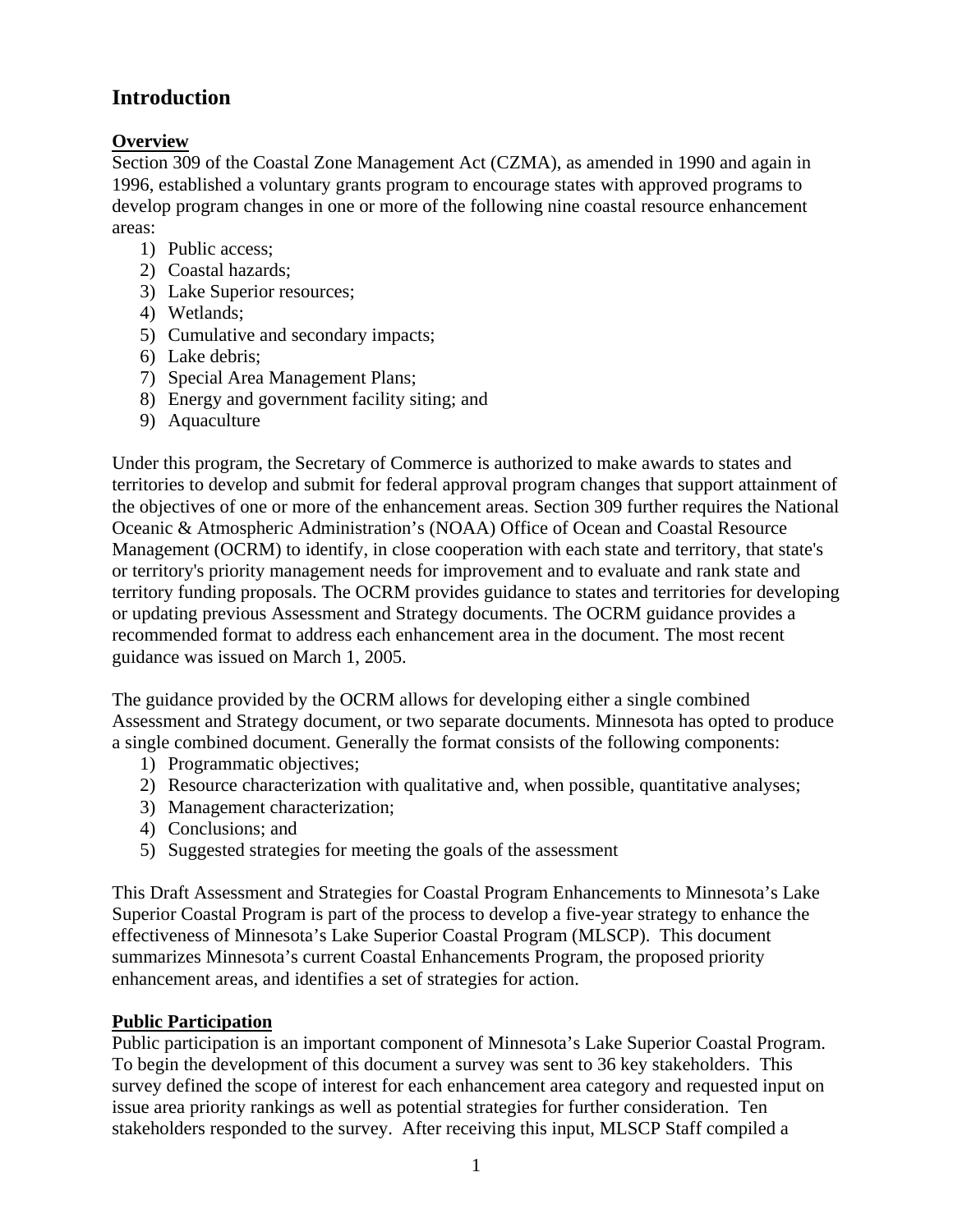preliminary assessment and submitted the draft to OCRM. Comments from OCRM and additional information gathered by staff were incorporated into this public review draft. This draft was made available for public review and comment for thirty days. A public open house was held on June 19, 2006 at the DNR office in Two Harbors, MN. Additional comments were received from open house attendees. Following the review period, public comments were incorporated into this final Assessment and Strategy document. The final version was then submitted for federal approval. Following approval, implementation of the identified strategies will result in changes to Minnesota's Lake Superior Coastal Program to enhance to effectiveness of the program in the high priority enhancement areas.

#### **Continuing 309 Activities**

In 2001, MLSCP completed Minnesota's first "Coastal Program Enhancement Study: 309 Assessments and Strategies" for 2001 through 2005. This document builds on that previous study. In the previous report, Cumulative and Secondary Impacts, Public Access, and Special Area Management Plans were identified as High Priority issue areas. The current assessment supports continuing to treat these issue areas as High Priority. While much progress has been made to implement strategies identified in the previous Assessment and Strategies document, fiscal and staff resources are limited and the pressures that drive resource management concerns in these issue areas continue to increase.

Since Minnesota's Lake Superior Coastal Program began in 1999, much of the funding provided to Minnesota through the cooperative agreement with NOAA's OCRM has been focused on providing financial assistance to state and local government agencies and non-profit organizations. This grant program also has been influenced by the results of the previous Assessment and Strategy report. As a result, significant progress toward implementing strategies and achieving goals identified as important in the "enhancement areas" has also been made as a result of local organizations completing important projects that qualify for funding through Section 306/306A of the Coastal Zone Management Act. Some of these projects are highlighted in the current assessment as they contribute strongly to the current condition as relates to the management characterization element of this assessment.

As MLSCP moves into implementation of the final Assessment and Strategies for Coastal Program Enhancements to Minnesota's Lake Superior Coastal Program for 2006 through 2010, strategies in high priority enhancement areas will continue to be addressed with funds authorized from either Section 309 or Section 306/306a for the Coastal Zone Management Act (CZMA). Implementation of strategies using 309 funds will depend on appropriation levels. Annual work plans for implementation strategies identified in this document will reflect a combination of the priorities identified here and federal funding decisions regarding allocations for Sections 309 and 306 of the Coastal Zone Management Act.

#### **Eligible Activities**

Under Section 309 of the CZMA, the following activities are eligible for Coastal Enhancement Program funding:

#### 1) **Assessments and Strategies.**

States may fund activities necessary to develop Section 309 Assessments and Strategies with section 309 funds, including the development, collection, and analysis of performance management objectives and performance indicators.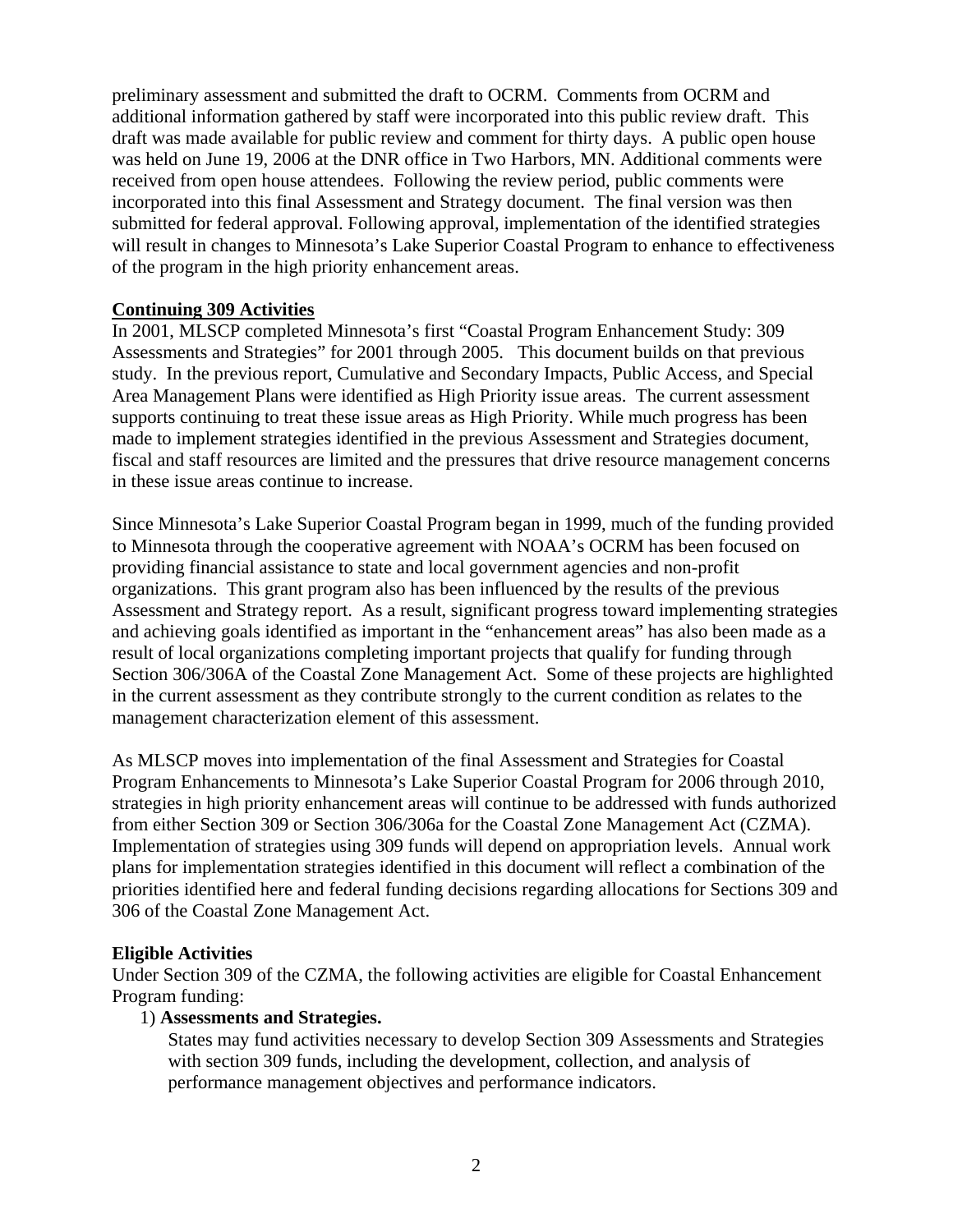#### 2) **Program Changes.**

Program changes are, as the term indicates, changes to federally approved CZM programs as opposed to changes in the manner states and territories implement their programs. Program changes clearly include changes to state and territory enforceable policies and authorities. The definition of program change also includes new or revised state and territory coastal land acquisition and management programs as may be necessary to fully meet state and territory needs in such enhancement areas as public access and wetland habitat restoration. Program change, for the purposes of 309, means "routine program change" as defined in section 923.84 and "amendment" as defined in section 923.80, and includes the following activities that will enhance a state's or territory's ability to achieve one or more of the coastal resource enhancement objectives:

- A change to coastal zone boundaries;
- New or revised authorities, including statutes, regulations, enforceable policies, administrative decisions, executive orders, and memoranda of agreement/understanding;
- New or revised local coastal programs and implementing ordinances;
- New or revised coastal land acquisition, management, and restoration programs;
- New or revised Special Area Management Plans (SAMP) or plans for Areas of Particular Concern (APC) including enforceable policies and other necessary implementation mechanisms or criteria and procedures for designating and managing APCs; and,
- New or revised guidelines, procedures and policy documents which are formally adopted by a state or territory and provide specific interpretations of enforceable CZM program policies to applicants, local government and other agencies that will result in meaningful improvements in coastal resource management.

#### 3) **Program Implementation.**

Section 309 funds may be used to support selected implementation activities for section 309 program changes for up to two years. Program implementation activities should be described in the Strategy and must meet the following general requirements:

- Must relate to one or more 309 program changes;
- Must be a component of the activity that measures, within two years, how it will improve effectiveness of the program; and,
- Must be cost effective.

Eligible program implementation activities within these general requirements may include:

- Administrative actions to carry out and enforce program change policies, authorities and other management techniques including the development, collection, and analysis of measurable management objectives and performance indicators;
- Equipment purchases related to the program change; and
- Allowable costs as determined in accordance with the provisions of OMB Circular A-87: Cost Principles for State and Local Governments.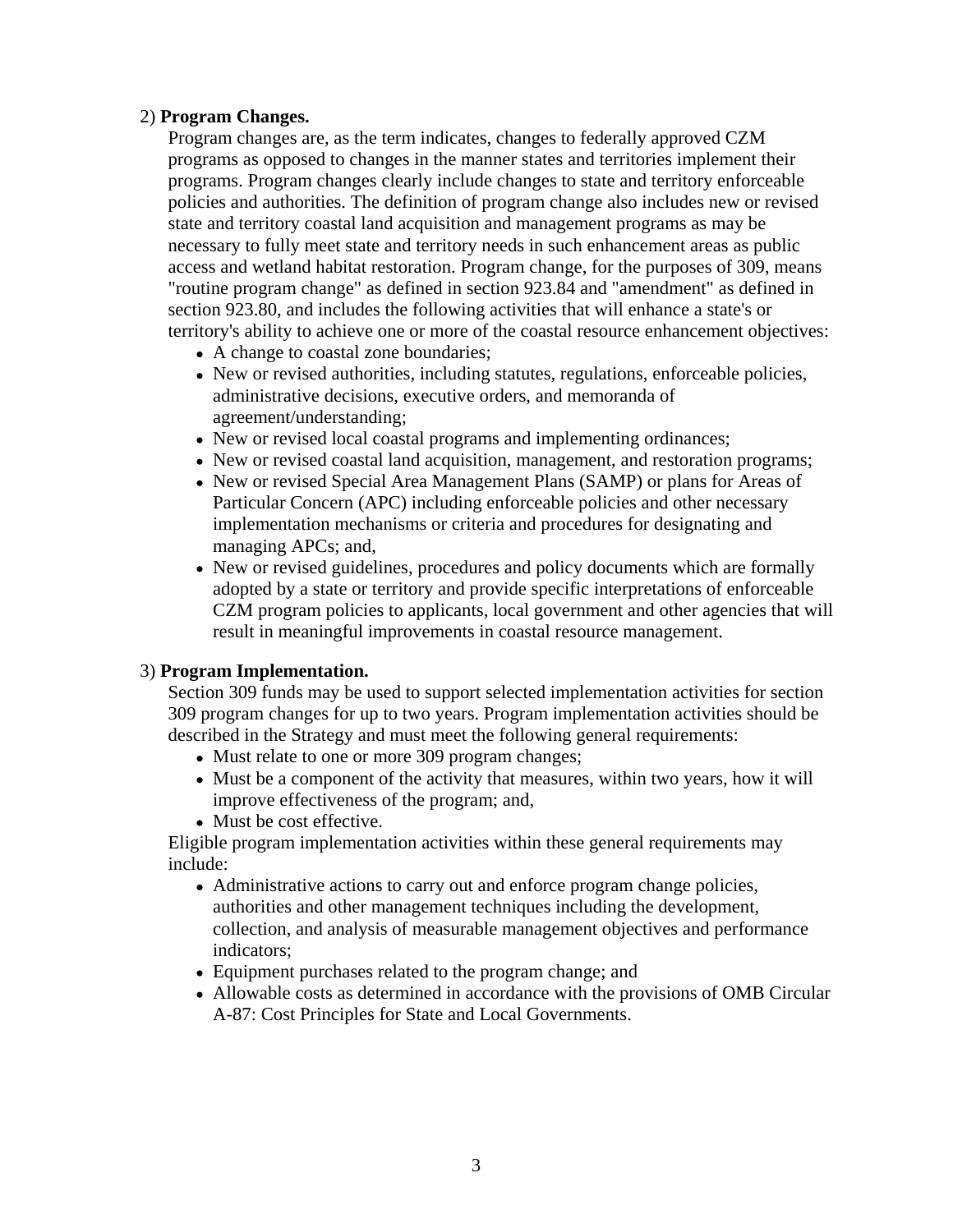#### **Summary of Past Coastal Enhancement Program Efforts**

Over the past five years, implementation activities from the previous assessment and strategy study focused primarily on three of the nine coastal resource enhancement areas and one new federal requirement:

#### **Public Access**

Utilizing the expertise of MLSCP's GIS specialist, and a student intern, a detailed inventory of public access sites in the coastal area was completed in 2005. The inventory includes digital images, GIS data, maps and descriptions of access sites including beaches, boat launches, recreation areas, trails, scenic vista sites, and more.

#### **Cumulative and Secondary Impacts**

Update local comprehensive land use plans by providing GIS data, tools and technical support for local decision makers. MLSCP hired a full time GIS specialist and has utilized the services of interns to identify and acquire key GIS data sets and provide them to local decision makers, train agency personnel in the use of LandView (a free, GIS data viewer), coordinate with local planning groups to ensure that up-to-date GIS data and tools are used in on-going planning efforts, and to respond to a variety of requests for technical assistance in GIS data acquisition, management and utilization. Section 309 funds were also used to help fund Cook County Zoning and Subdivision Ordinance Revisions, and Northland NEMO provided watershed build-outs for Duluth Township, Grand Marais, Proctor, and Duluth.

#### **Special Area Management Plans**

Updating the North Shore Management Plan. The North Shore Management Board (NSMB) was established in 1987 to develop a North Shore Management Plan and consists of county, township and city elected officials. A Citizens Advisory Committee and a Technical Advisory Committee provide assistance to the NSMB. Working with the Arrowhead Regional Development Commission, the NSMB utilized Coastal Enhancement Program financial assistance to develop a comprehensive update of the North Shore Management Plan originally completed in 1992. Efforts to incorporate the updated plan into local ordinances have begun and are on-going. Section 309 funds were also used to help address water quality issues associated with proposed subdivisions, the Cook County Board of Commissioners ordered an Alternative Urban Area-Wide Review (AUAR) for Caribou Lake watershed along with the Ward, Bigsby and Agnes Lakes sub-watersheds.

#### **The National Coastal Management Performance Measurement System (NCMPMS)**

NOAA's Office of Ocean and Coastal Resource Management developed a performance measurement system to measure a state's coastal program in six categories: coastal habitats, coastal hazards, coastal water quality, coastal dependent uses and community development, public access, and government coordination and decision-making. Most of the indicators will be collected by the State's coastal program. NCMPMS is a direct response to Congressional requests for performance measures to assess the national impact of CZMA programs and to recommendations by the Office of Management and Budget that CZMA programs develop outcome-oriented performance measures to demonstrate program effectiveness. In an effort to improve program accountability, the CZMA performance measurement will attempt to facilitate adaptive management, enhance communication, and inform planning and resource allocation decisions by federal and state coastal managers. During the development of NCMPMS tracking, MLSCP will be required to invest a significant portion of it's 309 funds into developing a NCMPMS tracking system, and continued NCMPMS reporting.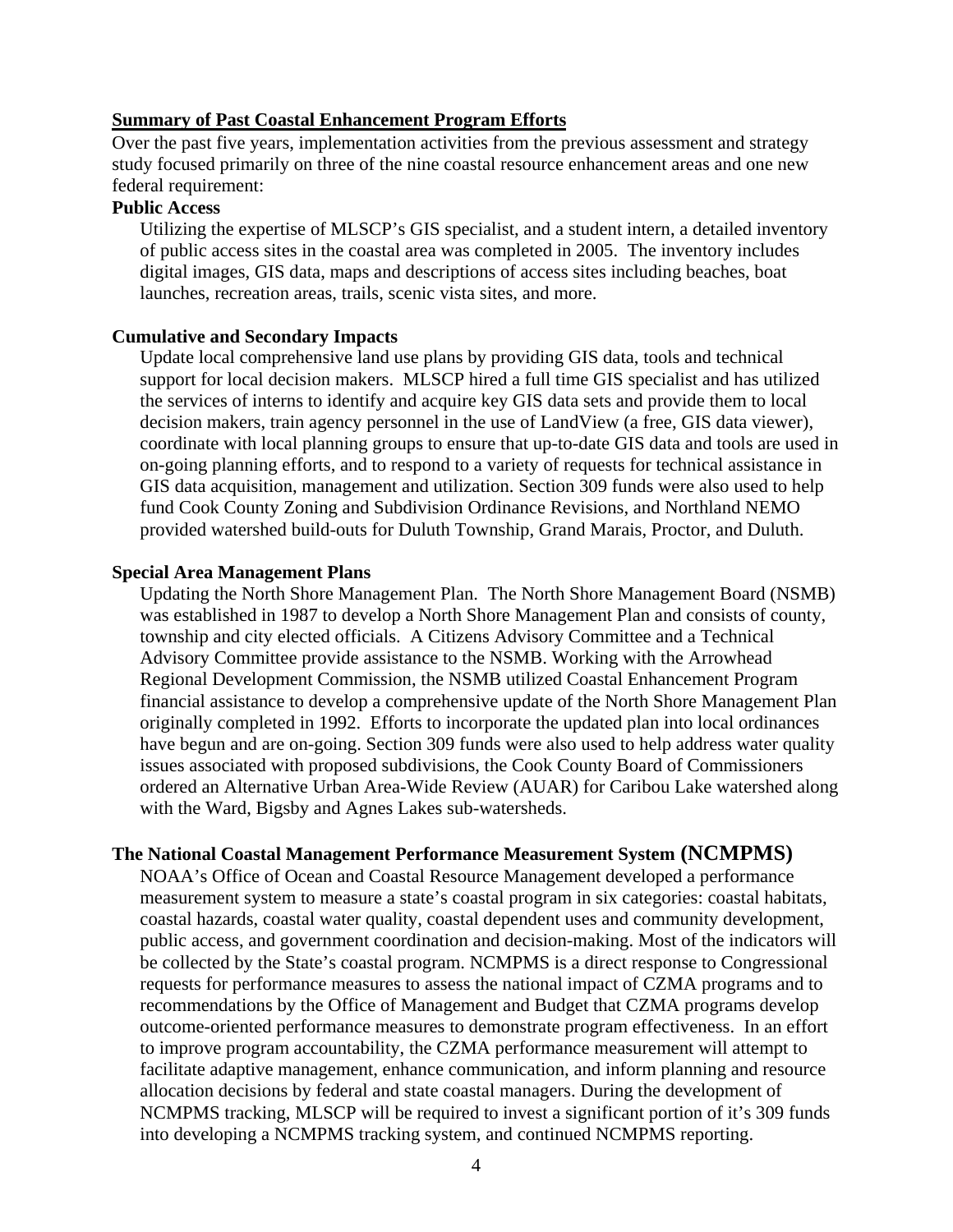# **PUBLIC ACCESS**

#### **Section 309 Programmatic Objectives**

- I. Improve public access through regulatory, statutory, and legal systems.
- II. Acquire, improve, and maintain public access sites to meet current and future demand through the use of innovative funding and acquisition techniques.
- III. Develop or enhance a Coastal Public Access Management Plan, which takes into account the provision of public access to all users of coastal areas of recreational, historical, aesthetic, ecological, and cultural value.
- IV. Minimize potential adverse impacts of public access on coastal resources and private property rights through appropriate protection measures.

#### **Resource Characterization**

#### *Provide a qualitative and quantitative description of the current status of public access in the Minnesota coastal area. Also, identify any ongoing or planned efforts to develop quantitative measures to assess progress in managing public access.*

The Minnesota Coastal Area supports various types of public access including beaches, boating, parks and natural areas, historical and cultural areas, and an extensive network of trails. Approximately 1,504 square miles of Lake Superior is held in public trust for the citizens of Minnesota. The availability of public access to the 206 miles of Minnesota shoreline is largely dependent on the ownership above the Ordinary High Watermark (OHW). A wide variety of public access opportunities are provided by public and private entities in Minnesota's Coastal Area. Table 1 provides a summary of access sites managed by state, county and municipal governments.

| <b>Access Type</b>                 | <b>Current Number(s)</b> | <b>Change Since Last Assessment</b> |
|------------------------------------|--------------------------|-------------------------------------|
| <b>State Parks</b>                 | $9 - 44,015$ Acres       | None                                |
| State Wayside                      | $5 - 526$ Acres          | None                                |
| <b>County Parks</b>                | $\theta$                 | None                                |
| <b>Local Parks</b>                 | 74 – Unknown Acres       | None                                |
| <b>Beaches</b>                     | 79                       | Changed beach definition to         |
|                                    |                          | match the BEACH Act.                |
| <b>Shoreline Access</b>            | 15                       | Not counted in previous             |
|                                    |                          | assessment.                         |
| <b>Motorized Boat Access</b>       | 23 (5 Marinas)           | $Marinas = None$                    |
|                                    |                          | Motorized Access - 1                |
|                                    |                          | (Burlington Bay changed to non-     |
|                                    |                          | motorized access)                   |
| Non-motorized Boat                 | 10                       | $+1$                                |
| Access                             |                          |                                     |
| Designated Scenic Vistas           | 29                       | Not counted in previous             |
| & Overlook                         |                          | assessment.                         |
| <b>State or Locally</b>            | Unknown                  | Unknown                             |
| Designated Perpendicular           |                          |                                     |
| Rights-of-Way ( <i>i.e.</i> street |                          |                                     |
| ends, easements) (#)               |                          |                                     |

Table 1. Public Access Sites in the Coastal Area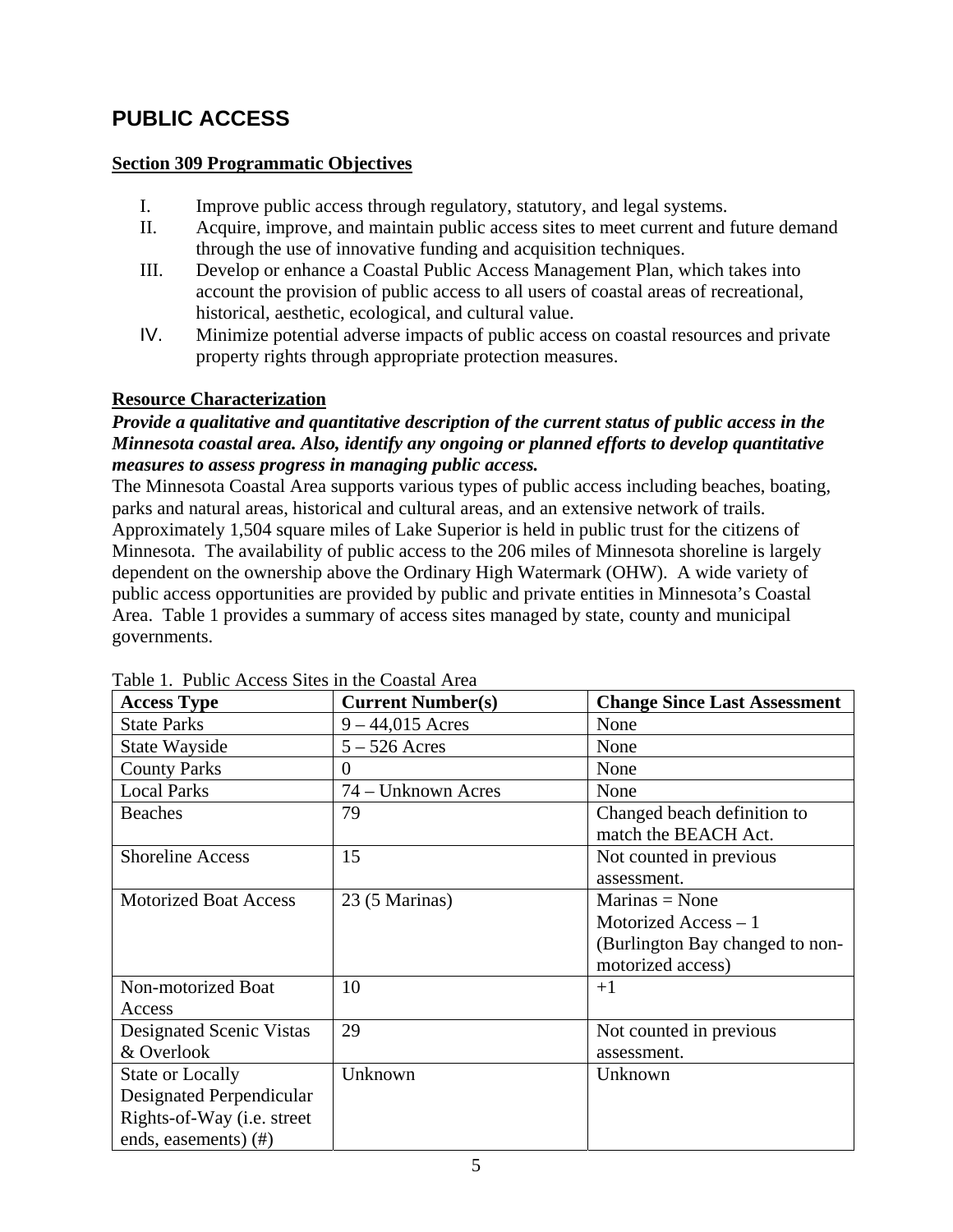| Fishing Points (i.e. piers,<br>jetties) $(f)$               | 5                                              | None                    |
|-------------------------------------------------------------|------------------------------------------------|-------------------------|
| Gitchi Gami Bike Trail                                      | 40 miles planned<br>17 miles completed         | $+17$ miles             |
| Duluth Lake Walk                                            | 4.2 Miles                                      | None                    |
| Lake Superior Water Trail                                   | 157 miles                                      | $+117$ miles            |
| <b>Superior Hiking Trail</b>                                | 205 miles                                      | $+7.5$ miles            |
|                                                             | Developing 40 miles of new<br>trails           |                         |
|                                                             | 7.5 miles are complete<br>237 miles (dual use) | None                    |
| <b>State Park Hiking Trails</b><br>State Park X-Country Ski | 121 miles (dual use)                           | None                    |
| <b>Trails</b>                                               |                                                |                         |
| Ski Club, Municipal, and                                    | 589 kilometers                                 | None                    |
| Private X-country Ski                                       |                                                |                         |
| <b>Trails</b>                                               |                                                |                         |
| <b>State Park Horse Trails</b>                              | 103 miles                                      | None                    |
| <b>OHV Trails</b>                                           | 56 miles                                       | $+56$ miles             |
| Snowmobile Trails                                           | 352 miles                                      | None                    |
| <b>ADA Compliant Access</b>                                 | Unknown                                        | Not counted in previous |
| (% )                                                        |                                                | assessment.             |
| Dune Walkovers (#)                                          | $\overline{4}$                                 | Not counted in previous |
|                                                             |                                                | assessment.             |
| Public Beaches with Water                                   | 30.3 miles of shoreline at                     | Not counted in previous |
| <b>Quality Monitoring and</b>                               | 39 beaches (52%) are                           | assessment.             |
| Public Notice (% of total                                   | monitored.                                     |                         |
| beach miles)                                                |                                                |                         |
| Beaches Closed due to                                       | 31 beach mile days (2004)                      | Not counted in previous |
| Water Quality Concerns (#                                   | 37 beach mile days (2005)                      | assessment.             |
| of beach mile days)                                         | Note: A total of 3636 beach                    |                         |
|                                                             | mile days are monitored                        |                         |
| Number of Existing Public                                   | 20 sites using CZMA 306A                       | Not counted in previous |
| <b>Access Sites that have</b>                               | funds                                          | assessment.             |
| been Enhanced (i.e.                                         |                                                |                         |
| parking, restrooms,                                         |                                                |                         |
| signage) $($ #)                                             |                                                |                         |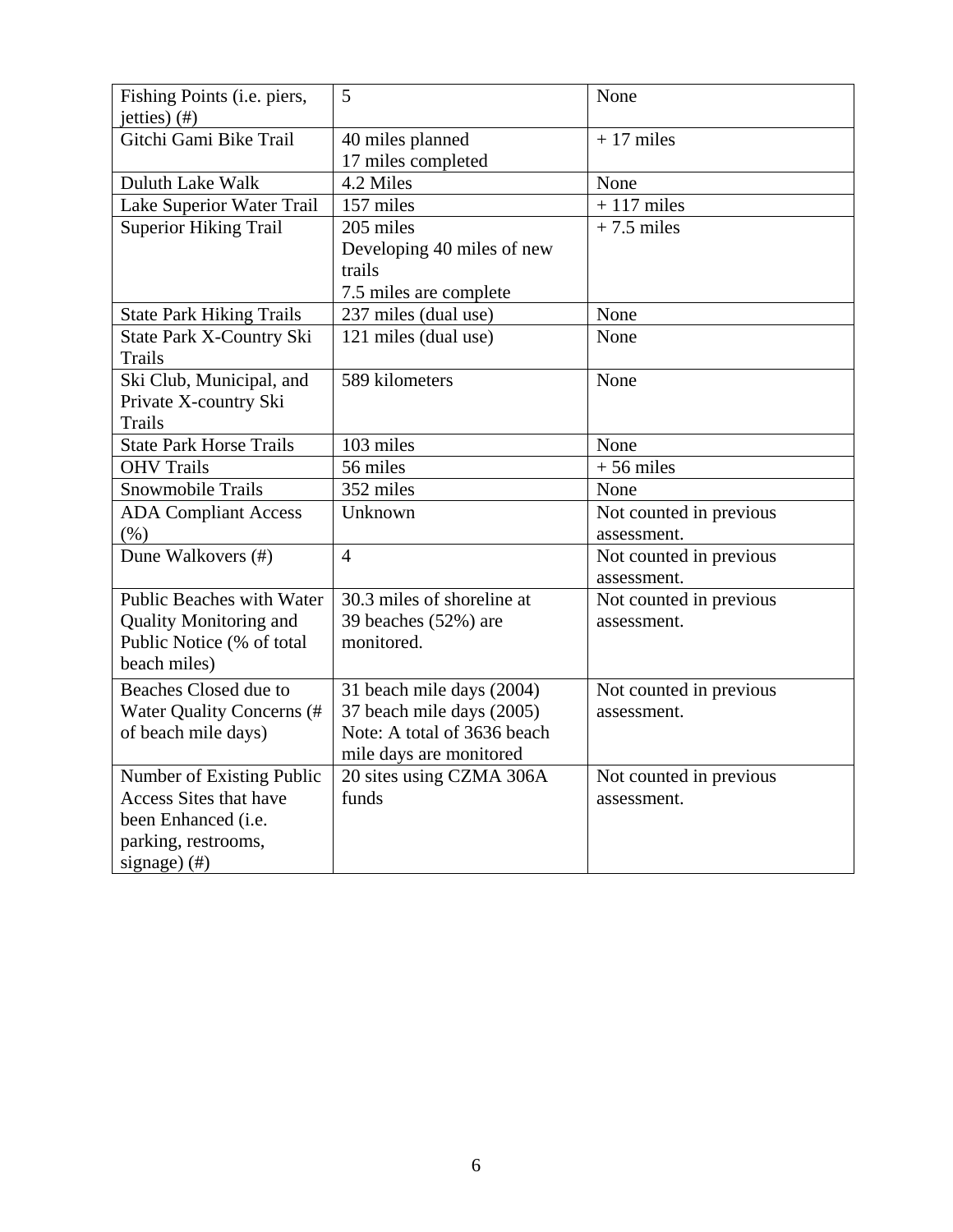#### *Briefly characterize the demand for coastal public access within the coastal zone and the process for periodically assessing public demand.*

Coastal recreation in Minnesota includes a diverse array of activities including, but not limited to, the following activities:

#### **MOTORIZED ACTIVITIES:**

| - Water Based        | Boating, fishing and personal watercraft riding                                                                                                                                                                                          |  |
|----------------------|------------------------------------------------------------------------------------------------------------------------------------------------------------------------------------------------------------------------------------------|--|
| - Land Based         | ATV, 4X4 and other off-highway vehicle use, scenic driving, fall<br>color touring, and snowmobile riding                                                                                                                                 |  |
| <b>NON-MOTORIZED</b> |                                                                                                                                                                                                                                          |  |
| <b>ACTIVITIES:</b>   |                                                                                                                                                                                                                                          |  |
| - Water Based        | Fishing, canoeing, sailing, SCUBA diving, swimming, kayaking,<br>agate picking, wading, wave-watching and shore sitting                                                                                                                  |  |
| - Land Based         | Hiking, snowshoeing, bicycling, rock climbing, birding, hunting,<br>ecotourism, downhill skiing, snow boarding, cross-country skiing,<br>running/jogging, horseback riding, antler shed collecting, dog<br>sledding, and rock collecting |  |

The recently developed National Coastal Management Performance Measures System includes a measure of the "percent of public that feel they have adequate access to the coast for recreation purposes." It is not currently known what the overall answer to this question is and even less well known how participants in each of the specific activities listed above feel about the adequacy of access for their particular form of recreation.

#### *Identify any significant impediments to providing adequate access, including conflicts with other resource management objectives.*

Minnesota, like any state, has a number of impediments to being able to meet the demands for public access in the coastal area. Minnesota has been quite successful at linking and integrating the objectives of many of its natural resource programs. Impediments therefore, are related less to conflicts with other resources management objectives, as they are to other factors. Impediments include:

- Riparian ownership: Private interests control uses of land above the Ordinary High Watermark (OHW).
- Increased population: As more individuals move to the coastal area, less land becomes available to provide public access opportunities.
- Limited parking: Much of the existing lakeshore is inaccessible by roads or has insufficient parking available to accommodate the demand for shoreline use.
- Insufficient funding: State and Federal funding for activities related to public access is limited and not adequate to meet demands.
- Water quality: Increased use of lake and terrestrial resources can lead to degraded water quality.

### *Please explain any deficiencies or limitations in data.*

More information is needed to determine public perception about the adequacy of public access and levels of use by people participating in the various types of recreational activities so appropriate priorities can be determined on types and locations of new of enhanced sites.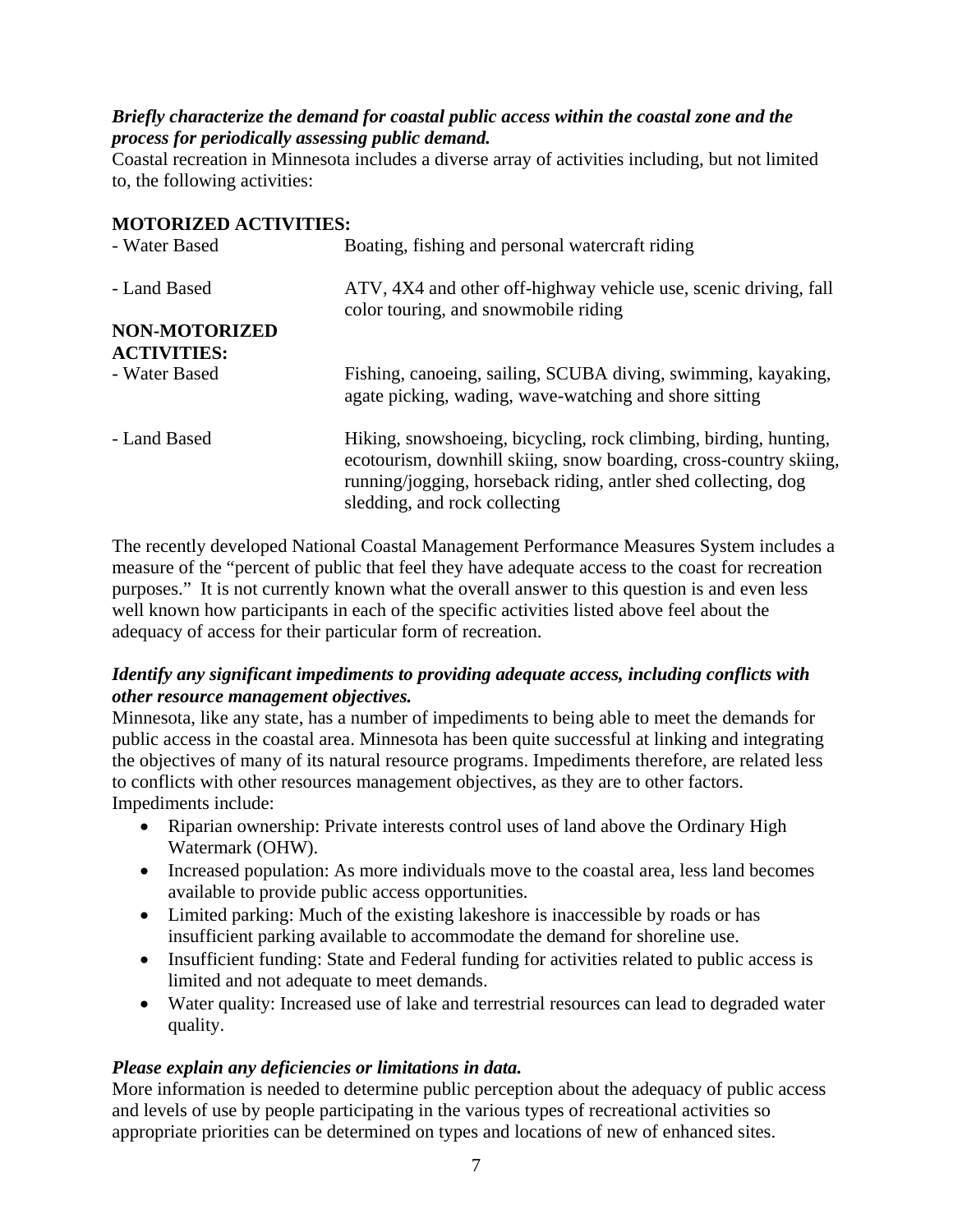#### *Does the state have a Public Access Guide or website? How current is the publication or how frequently is the website updated?*

The Minnesota Department of Natural Resources (DNR) maintains a web site providing information on Outdoor Activities and Places: http://www.dnr.state.mn.us/index.html. From the website, visitors can access online maps (Recreation Compass), buy permits and licenses, access trail reports, search for fishing lakes and fish consumption advisories by lake (Lake Finder).

The DNR also maintains a Public Recreation Information Map series highlighting public lands and recreation opportunities. The maps are updated every 3 years, and available to the public for a fee. The state also provides free public boat access, snowmobile, ATV maps, and state park maps. The maps are available at area DNR offices.

The Minnesota Pollution Control Agency (MPCA) maintains the "Minnesota Beaches" web site: http://mnbeaches.org to provide information about 39-beach locations and the results of ongoing monitoring for human health related water quality issues. It is updated frequently during the summer based on a weekly (or twice-weekly for heavily used beaches) monitoring schedule.

#### **Management Characterization**

#### *For each of the management categories, identify significant changes since the last assessment.*

| <b>Management Category</b>           | <b>Recent Changes</b> |  |  |  |
|--------------------------------------|-----------------------|--|--|--|
| Statutory, Regulatory, Legal Systems | None                  |  |  |  |
| <b>Acquisition Programs</b>          | Significant           |  |  |  |
| <b>Comprehensive Access Planning</b> | Significant           |  |  |  |
| Operation & Maintenance Programs     | None                  |  |  |  |
| <b>Innovative Funding Techniques</b> | Significant           |  |  |  |
| Public Education and Outreach        | Moderate              |  |  |  |
| Other: None                          | None                  |  |  |  |

Table 2. Significance of Public Access Management Changes.

#### **Statutory, regulatory, or legal system changes that affect public access**  None

#### **Acquisition Programs**

Land and Water Conservation Fund [Public Law 88-578 (1964)]. The objective of the program is to encourage creation and interpretation of high quality, outdoor recreational opportunities. Funds for this program are spent on the acquisition of land for public outdoor recreational areas and preservation of water frontage and open space, and the development of public outdoor park and recreational areas and their support facilities. Funding is available for inland and coastal projects.

Though its competitive grant program MLSCP provides opportunities for acquisition through section 306A of CZMA (See table 3). MLSCP has also provided fund for land acquisition using Great Lakes Coastal Restoration funds.

#### **Comprehensive Access Planning (including GIS Databases)**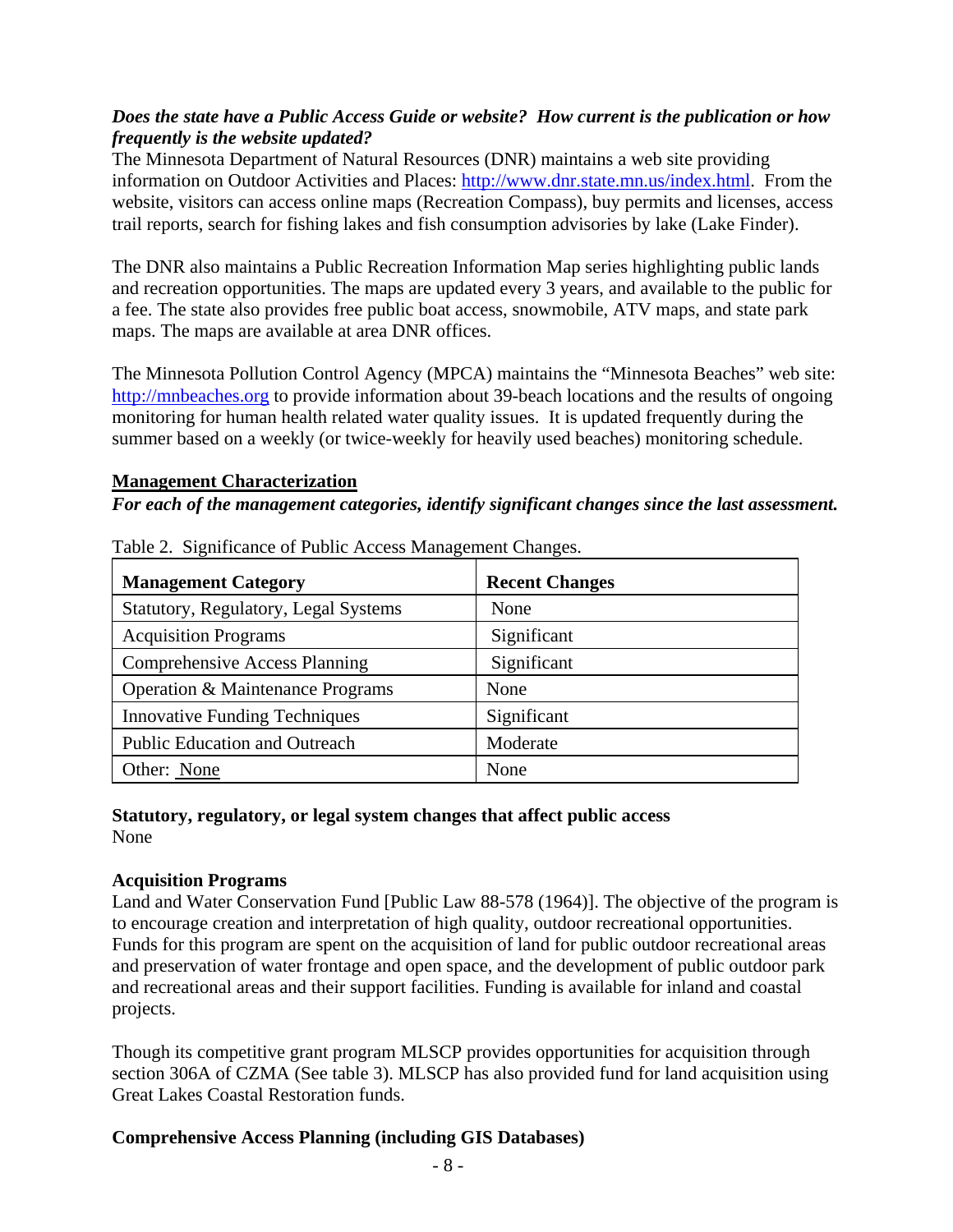The Minnesota Department of Natural Resources completed a "State Comprehensive Outdoor Recreation Plan (SCORP) in 2001 that identified outdoor recreation priorities for the state of Minnesota. The SCORP is Minnesota's outdoor recreation policy plan. Key issues identified included:

- Establish outdoor recreation priorities for Minnesota that will help outdoor recreation and natural resource managers, the state legislature, and the executive branch make decisions about the state's outdoor recreation system.
- Set out criteria to allocate the federal Land and Water Conservation Fund investment consistent with the state's outdoor recreation priorities defined in this plan.

In addition, a 29-member planning team developed seven priorities for Minnesota outdoor recreation. These priorities include:

- 1) Protect and restore the natural resource base on which outdoor recreation depends-- Minnesota's lakes, rivers, streams, wetlands, grasslands and forests.
- 2) Sustain Minnesota's existing outdoor recreation facilities for future generations.
- 3) In areas of rapid population growth, reserve prime recreation lands--such as shoreland and significant natural areas--ahead of development and provide recreation facilities such as parks, trails and water accesses.
- 4) Respond to the demands of Minnesota's changing population.
- 5) Expand nature-based outdoor recreation experiences for youth living in urban areas through "close-by" access to natural areas.
- 6) Improve coordination of the recreation-related activities of governmental and nongovernmental providers.
- 7) Understand the capacity of Minnesota's natural resources to support satisfying outdoor recreation opportunities.

The priorities outlined in SCORP are based on two guiding principles:

- Encouraging a better, highly integrated outdoor system that balances recreation and protection of natural and cultural resources.
- Strengthening the awareness of the connection between outdoor recreation and good health.

In 2005, MN DNR completed an Off Highway Vehicle (OHV) Study, which served as report to the chairs of the legislative committees with jurisdiction over natural resources policy and finance concerning the compatibility of multiple uses of the outdoor recreation system. The report addressed the current and future availability of recreational opportunities for nonmotorized and motorized activities, and recommend legislative and policy changes to preserve natural resources and to assure the continued availability of outdoor recreation opportunities for all residents of this state. The report also addresses cost of maintenance, operation, and enforcement for the current off-highway trails system, including, but not limited to, how many miles of trails the department's off-highway vehicle budget will support. The report includes:

- 1. A detailed discussion of sources of revenue for trails;
- 2. An analysis of recent and projected expenditures from the off-highway vehicle accounts;
- 3. Information regarding all other sources of revenue used for off-highway vehicle purposes; and
- 4. A current GIS inventory of all the state forest roads and access routes, including designated off-highway vehicle routes and all motorized and non-motorized trails.

The study is available online at: http://files.dnr.state.mn.us/aboutdnr/reports/trails/ohvstudy.pdf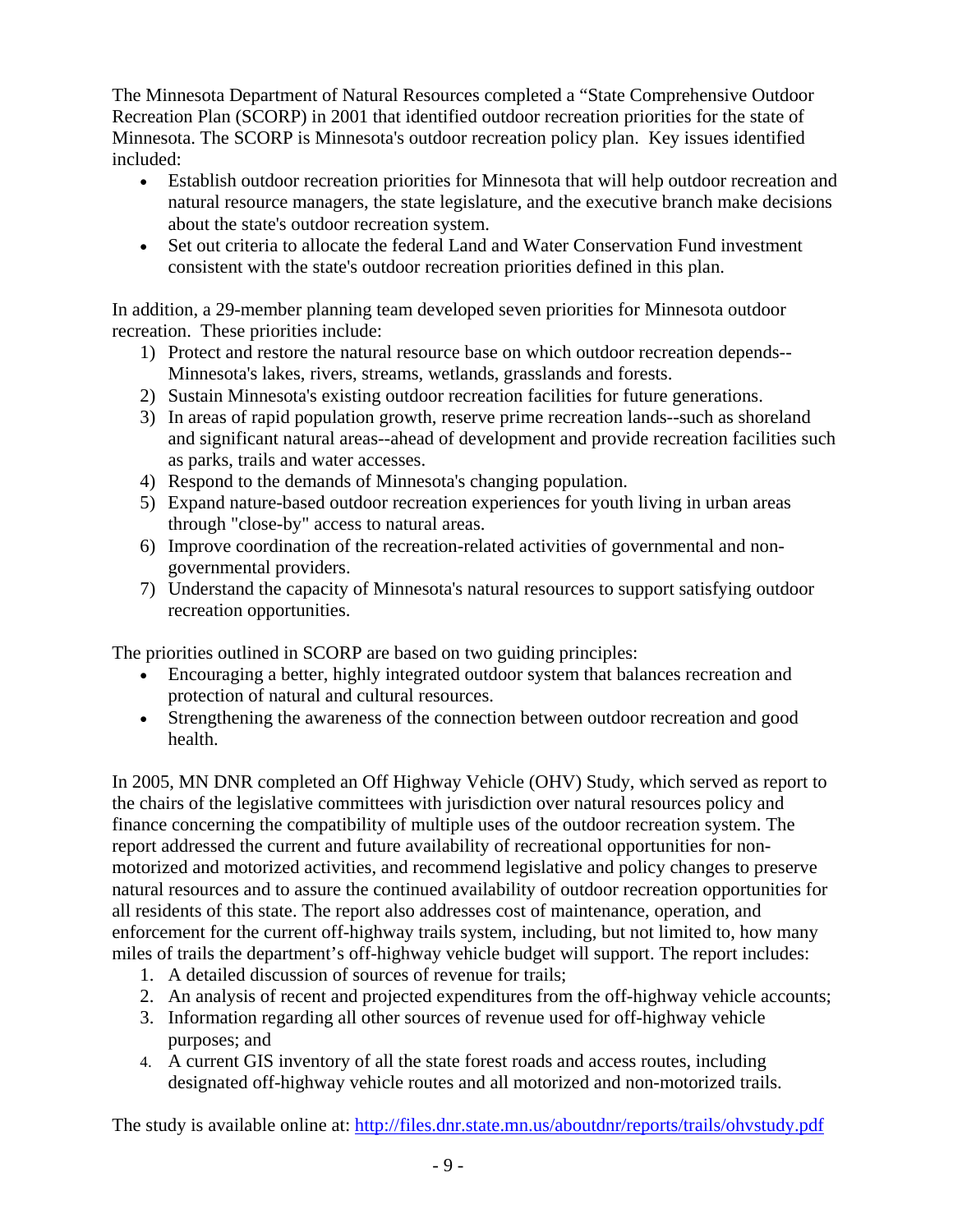The DNR is currently conducting a forest-by-forest review of Minnesota State Forests to determine their appropriate classification with regard to Off-Highway Vehicle (OHV) use, and to evaluate overall motorized road and trail access to state forestlands. This process will continue through 2008.

On March 1 2006, the State of Minnesota Department of Natural Resources (MN DNR) released "All-Terrain Vehicle Use on the North Shore State Trail - A Feasibility Study." The study examines the physical capacity of the North Shore State Trail (NSST), which originally was designated a winter use snowmobile trail, to accommodate summer ATV use.

The analysis determined which segments of the existing trail are capable of sustaining ATV travel. It examines surface water and wetland conditions, road and trail transportation systems, corridor use, land ownership and estimates the cost of necessary modifications. The analysis was accomplished with cooperation from state, county and federal land managers.

A GIS inventory of trail features was collected as part of the study. MN DNR staff inventoried approximately 143 miles of trail, identifying culverts; bridges, steep hills, intersections, and sections of trail requiring trail improvements to accommodate ATV use.

With the exception for the 6.4-mile segment already designated for ATV use, results of the study found that all or portions of the North Shore State Trail cannot support ATV traffic in its present condition. Improvements and modifications are necessary reduce the impact of ATV use. Such modifications will require additional planning, environmental review; and coordination with landowners, local governments and cooperating land-managing agencies.

The study can be read online at: http://www.dnr.state.mn.us/ohv/northshore\_study.html

MLSCP has also completed an inventory of public access sites in the municipalities in the coastal area. This project included GIS data, maps, digital images and descriptive information for all of the known sites of public access to coastal resources. The data gathered are the basis for the numbers reported in Table 1. Additionally, the information will be used for planning projects such as the interpretation plan for the North Shore Scenic Byway (see below) and other recreational planning efforts.

#### **Operation and Maintenance Programs**

The DNR's Division of Trails and Waterways is responsible for the operation and management of over 1,100 miles of state trails; 1,560 public water access sites; 280 fishing piers and shore fishing sites; Lake Superior Safe Harbors Program; and 26 designated canoe and boating routes, which offer over 3,400 miles of river recreation. Through grants-in-aid funding with local units of government, the Division administers more than 19,000 miles of snowmobile, off-highway vehicle, and cross-country ski trails. The Division of Parks and Recreation develops and manages a system of 66 state parks, six state recreation areas, and eight waysides.

#### **Funding Sources or Techniques**

In addition to the projects completed using Coastal Enhancement Program funding, MLSCP has provided financial assistance for a variety of projects to enhance public access using funding from Section 306/306a of the Coastal Zone Management Act. Table 3 lists Section 306a funded land acquisition projects for public access since the previous Assessment and Strategy Study.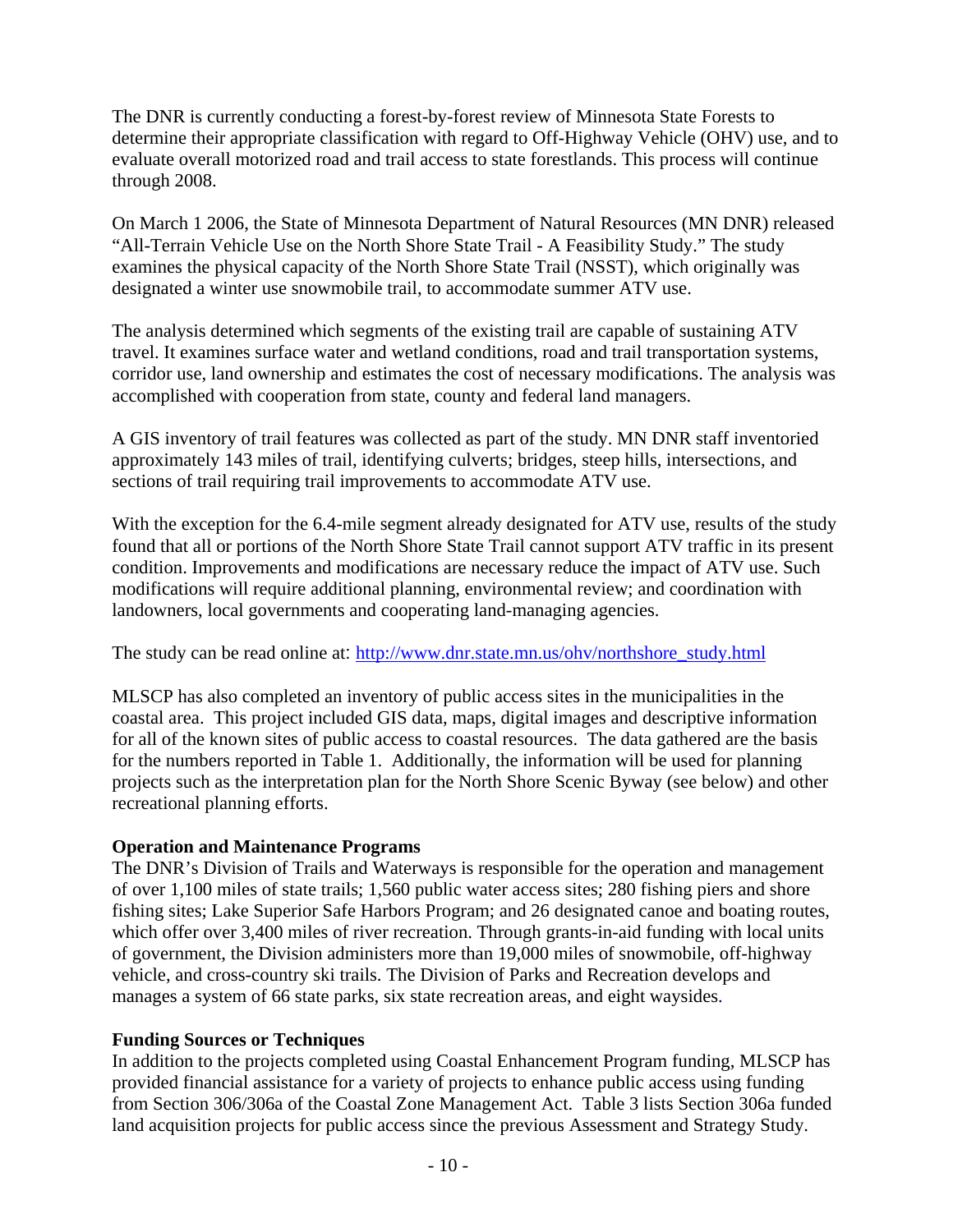Table 4 lists projects funded through Section 306/306a for public access enhancement in the coastal area since the previous Assessment and Strategy Study.

| Table 3. MLSCP funded (Section 306a) projects for land acquisition to improve public access in |                      |
|------------------------------------------------------------------------------------------------|----------------------|
| the coastal area, 2001-2005.                                                                   |                      |
| <b>Project Name</b>                                                                            | <b>Federal Share</b> |
| Land Acquisition of the Former U.S. Naval Reserve Site, Duluth,                                |                      |
| Minnesota                                                                                      | 56,294               |
| Split Rock Lighthouse State Park Land Acquisition                                              | 212,500              |
| Grassy Point Trail - Land Acquisition                                                          | 7,740                |
| Spring Beauty Northern Hardwoods Scientific and Natural Area Land                              |                      |
| Acquisition                                                                                    | 241,207              |
|                                                                                                |                      |
| Total                                                                                          | \$517,741            |

Table 4. MLSCP funded (Section 306/306a) projects for public access enhancements in the coastal area, 2001 -- 2005

| $\mathbf{v}$ <sub>ustai</sub> arca, $\mathbf{v}$                    |                      |
|---------------------------------------------------------------------|----------------------|
| <b>Project Name</b>                                                 | <b>Federal Share</b> |
| Cascade River Hiking Trail Improvements                             | 10,881               |
| <b>Beaver Bay History Center</b>                                    | 17,000               |
| Lower Falls Hiking Trail Boardwalk                                  | 22,710               |
| Gitchi-Gami State Trail (Beaver Bay Trail)                          | 57,919               |
| North Shore Water and Ice Safety/Rescue Program                     | 34,400               |
| Silver Bay Marina - Fish Cleaning Station                           | 23,750               |
| <b>Grassy Point Trail - Property Appraisal for Land Acquisition</b> | 1,000                |
| <b>Grand Marais Trail Access</b>                                    | 11,322               |
| Cloquet Riverfront Park - Phase I Development                       | 40,245               |
| North Shore Scenic Drive Vistas and Activity Parking                | 46,132               |
| Extending the Superior Hiking Trail through Duluth                  | 15,100               |
| Bird Hill: School Forest Interpretive Trail and Wetlands Boardwalk  | 3,865                |
| Caribou Falls Hiking Trail                                          | 50,000               |
| North Shore Scenic Drive Vistas - Phase II                          | 25,133               |
| Bird Hill: School Forest Interpretive Trail and Wetlands Boardwalk  | 3,824                |
| Superior Hiking Trail Bridge - Caribou Falls State Wayside          | 24,927               |
| Superior Hiking Trail Bridge - George H. Crosby Manitou State Park  | 27,494               |
| <b>Grassy Point Trail Construction - Phase II</b>                   | 97,726               |
| Harbor Park Phase II                                                | 100,000              |
| Two Harbors Trail System Construction - Phase I                     | 53,000               |
| <b>Total</b>                                                        | \$666,428            |
|                                                                     |                      |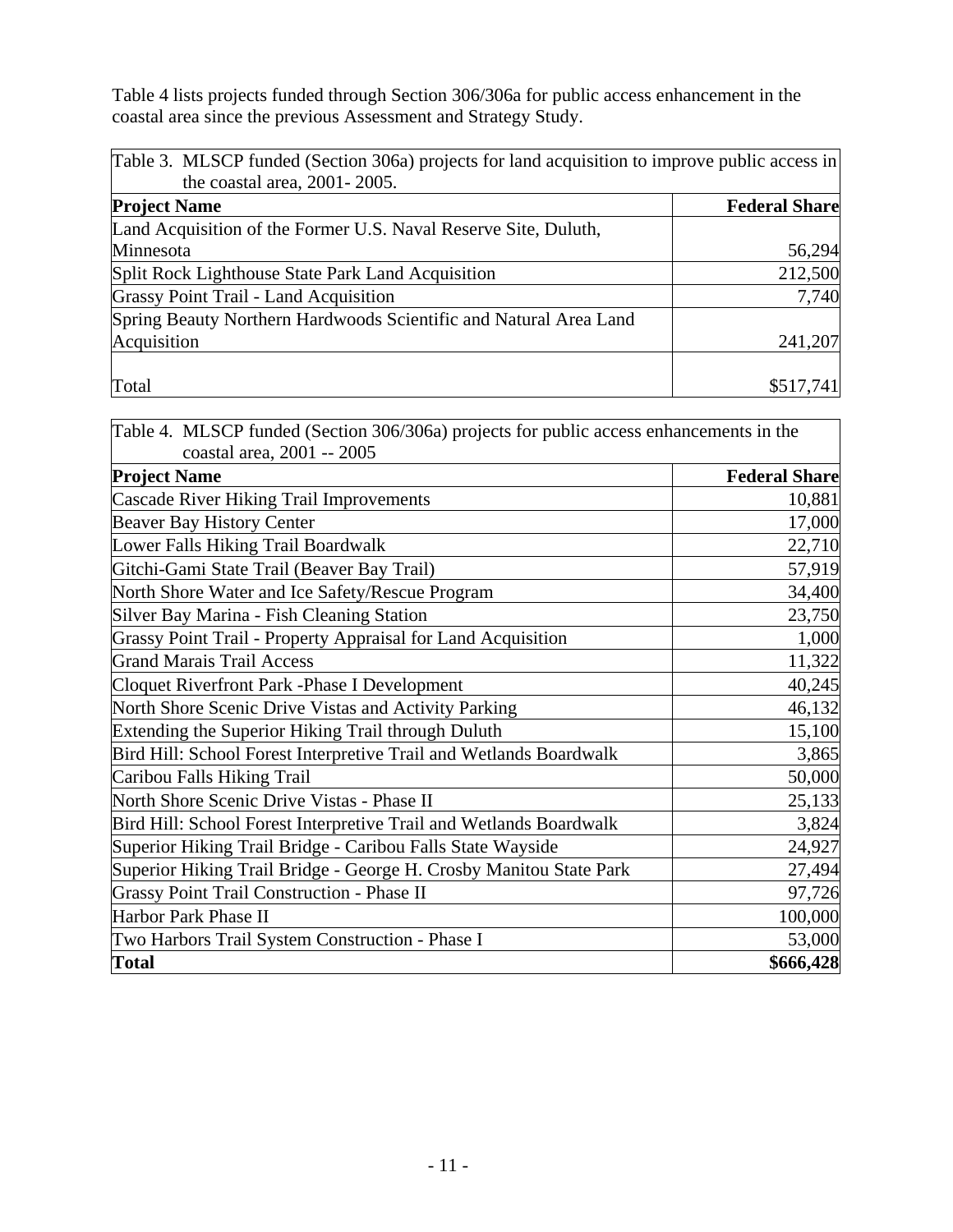#### **Public Education and Outreach (access guide or website, outreach initiative delivered)**

MLSCP has partnered (through the 306 grant program) in many projects:

- Duluth Streams.org http://duluthstreams.org/
	- The website provides public access information on local communities, school activities, recreation opportunities available on local streams, and provides seasonal recreation activity information.
	- Received GLIN's site of the month award
	- Educates users on many other issues affecting local streams.
- Minnesota Beach Monitoring Program's Beach Data Viewer http://mnbeaches.org/gmap/DataViewer.html
	- Provides beach locations and their current advisory information.
- Duluth Stream Cards, collectable sets of cards featuring the City of Duluth streams
	- A popular reward for students attending area outreach and education events held by local environmental educators.
	- Cards feature recreation opportunities, along with maps of the stream watershed.
- Lake Superior: The Greatest Lake, a DVD featuring Lake Superior
	- More of an environmental outreach tool, this DVD highlights Lake Superior's unique features and opportunities.

Other significant changes since the release of the 2001 assessment and strategies include:

- DNR has opened the Moosewalk OHV trail near Finland;
- The McQuade safe harbor is nearing completion, with attention turning toward marina improvements in Grand Marias, and Knife River. Land has been recently acquired to build a marina in Two Harbors;
- The Great Lakes Shipwreck Preservation Society (GLSPS) is proposing to intentionally sink a vessel in the near shore waters of Lake Superior as a recreational dive site. The previous effort was successful in placing a small boat on the bottom near Beaver Bay. The new proposal proposes sinking a 621-foot bulk freighter in 100 feet of water near Split Rock Lighthouse State Park.
- The four Scenic Byways in the coastal area have made substantial progress in providing information about recreational activities and public access opportunities through coordinated planning with networked agencies and development of a website for Minnesota's Superior Scenic Byways: http://www.superiorbyways.com/.
- The North Shore Scenic Drive Report was released to address the recent designation of the North Shore Scenic drive as an All American Road. The goal of this project is to create a planning tool that helps local communities identify new recreational and interpretive opportunities along the North Shore while accommodating future growth in ways that preserve the region's aesthetic character, environmental health, economic vitality, and community livability. http://ccl.gis.umn.edu/nssd.html

### **Conclusion**

#### *Identify priority needs or major gaps in addressing the programmatic objectives for this enhancement area that could be addressed through a 309 Strategy.*

Each traditional or emerging recreational use reveals a conflict between motorized and nonmotorized uses. Resource planers are able to work collaboratively across agencies, political boundaries and ideologies to address the collective needs for public access and recreation within the coastal area.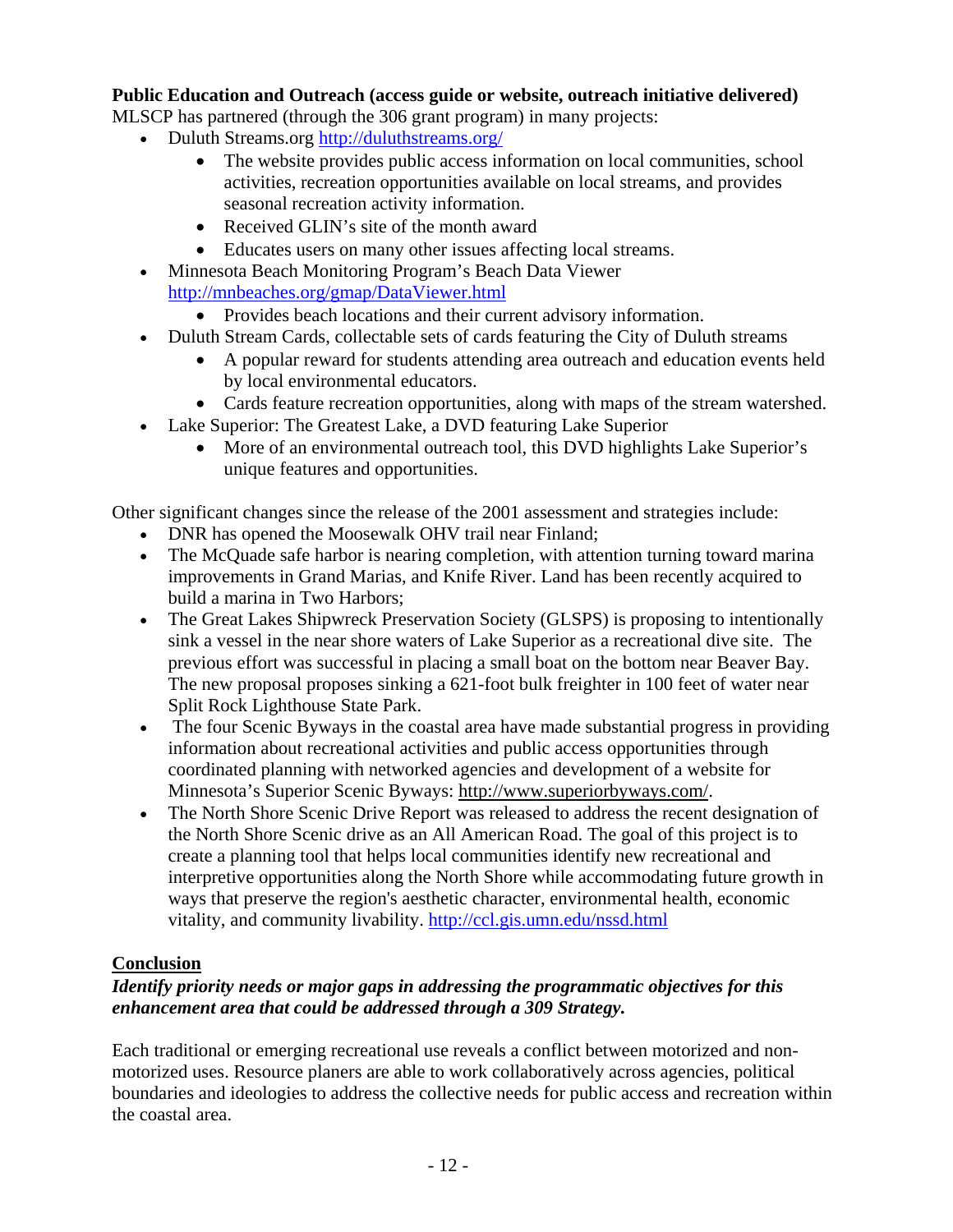A wide variety of funding sources tend to drive access issues. Boat and snowmobile licenses and gasoline taxes provide revenue for the creation and maintenance of trails and water access. Other public demands for access to lands and waters are attained through state funded and private nonprofit funded sources for activities like hiking, biking and kayaking. This creates conflicts between the various user groups. MLSCP has been able assist in part by using 306 and 306a funding.

Large tracts of privately owned land are being sold and divided into smaller lots. Much of this land was commercial forestland, which provided public access to trails through easements, not to mention a valuable forest commodity. Loss of the easements could mean trail reroutes, or total loss of the trail system in some areas. Lost commercial forestland also applies more logging pressure on public and private forests where the coastal communities seek recreation.

Tied to the issues address here is the need for current, accurate and timely GIS data. Agencies involved in public access planning are often forced to create or do without key data when public access issues arise. MLSCP sees an opportunity to partner in data collection and development for public access planning and completion of annual NCMPMS reporting. By creating and maintaining public access data, MLSCP plans to provide a foundation for future public access planning efforts.

#### *What priority was this area previously and what priority is it now for developing a 309 strategy and allocating 309 funding and why?*

Last Assessment = **High** This Assessment = **High**

### **Justification of Priority**

There is a large and diverse group of public access needs within the coastal area. These include everything from Scenic Byways, through local roads, trails, safe harbors, offshore diving, cultural resources and local picnic areas. There are also a large number of agencies and groups involved in planning for and meeting these needs. This further complicates the physical and social impediments identified earlier. The issue of public access, as described in this section, would clearly benefit from a more integrated approach by the many authorities and interests involved in this arena.

#### **Strategy to meet Public Access needs**

### **Goal 1: Create a Comprehensive Public Access Plan:**

#### **Program Change:**

To develop a comprehensive public access plan for the MLSCP boundary.

### **Impact of the Change:**

A comprehensive public access plan will provide improved access to coastal resources and will be the vehicle needed to address protection, preservation and acquisition of key recreational, historical, aesthetic, ecological and cultural sites for public enjoyment. This information will incorporate existing databases and newly acquired data to provide a more comprehensive picture of public access needs, opportunities, and resources in the coastal area. This plan will also be to used establish funding and outreach priorities for MLSCP's grant program. Maintenance of this information also contributes to the development and use of Public Access indicators that can be incorporated into the CZMA Performance Measurement System.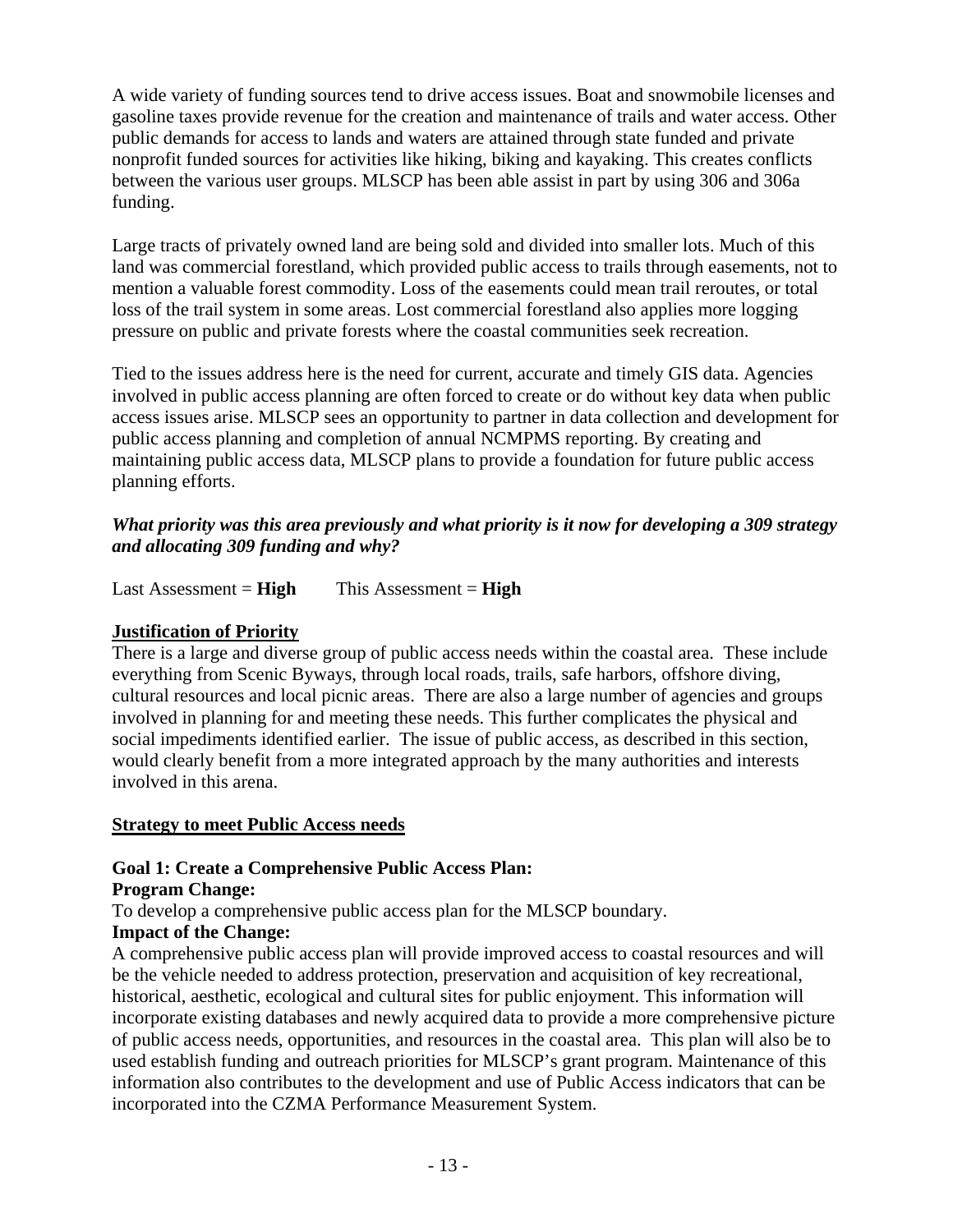### **Appropriateness of the Change:**

A comprehensive public access plan will identify needs and opportunities to maintain, enhance or preserve public access sites in the coastal area. MLSCP has access to available state and local data sources and possesses the administrative capacity to facilitate public access planning. Resources such as area trails need to be identified, maintained, and enhanced. With the completion of parcel data within MLSCP's boundary using section 306 and local funds, MLSCP will be able to develop a comprehensive public access inventory for coastal management issues and complete the annual NCMPMS report with more accurate data.

#### **Work Plan:**

**Step 1,** As part of NOAA's NCMPMS, conduct a comprehensive assessment of coastal user needs and perceptions in order to better understand how to best provide future public access opportunities in the coastal area.

The state will develop and regularly conduct a comprehensive public access "user survey" to determine the current usage, future needs and public perception of public access facilities/opportunities within the coastal area.

The development of a coastal public access "user survey" using a draft protocol developed with NOAAs Coastal Services Center, will generate a realistic overview of current public access usage and future public access needs. These data will facilitate an overall assessment of recreational, historical, aesthetic, ecological and cultural sites that are available for public enjoyment. Survey data will be incorporated into existing databases to provide a more comprehensive identification of public access in the coastal area. Information from the survey will also be used to assist in setting priorities for financial assistance through MLSCP's local grants program, and in establishing funding and outreach priorities. Survey results will additionally be used to meet NCMPMS reporting requirements.

**Task 1, The RFP Process:** Create a scoping document, and RFP using protocols developed by NOAA's Coastal Services Center. A vendor will be selected to assist in the public access survey. **Task 2, Survey design:** MLSCP will seek input from stakeholders on a public access survey design. Working with MLSCP staff, vendor will finalize survey design.

Task 3, The Survey: Contracted vendor will conduct the public access survey, analyze survey data, and report to MLSCP on survey results.

**Step 2, Expand MLSCP's GIS Public Access Data:** MLSCP staff will expand the existing GIS database of public access sites to aid public access planning and priority setting for the coastal area. The GIS database will also be used in outreach activities and NCMPMS reporting.

#### **Step 3, Completion of a Comprehensive Public Access Plan:**

Identify and incorporate existing access plans, public access survey data from step 1, and GIS data from step 2 to develop a comprehensive access plan.

#### **Task 1, The RFP Process:**

Create a scoping document, and RFP. A vendor will be selected to assist in the development of a comprehensive public access plan.

#### **Task 2, Survey design:**

The contracted vendor will facilitate plan development with involvement from stakeholders and MLSCP. A draft plan will be released for public review.

#### **Task 3, Public Input:**

During the public review period, the vendor will present comments to the stakeholder group for consideration.

#### **Task 4, A Final Comprehensive Public Access Plan:**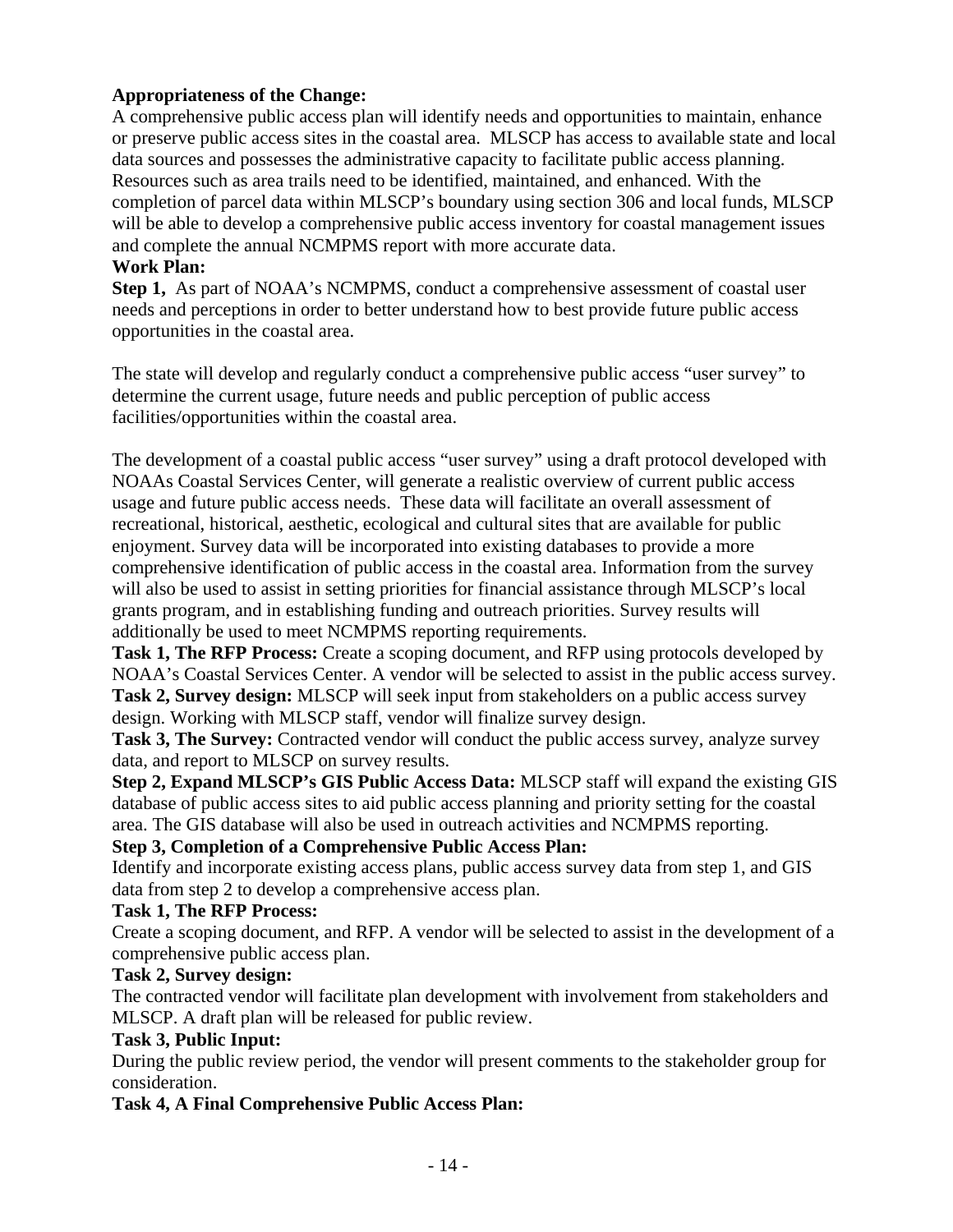Upon completion of the plan, MLSCP and its partners will present the plan in hard copy and digital format.

#### **Estimated Costs:**

\$100,000 over 5 years.

| 2007   | 2008  | 2009  | 2010   | 2011   | ™otal   |
|--------|-------|-------|--------|--------|---------|
| 10,000 | 0,000 | 0,000 | 40,000 | 30,000 | 100,000 |

#### **Likelihood of Success:**

With support from networked partners, MLSCP feels that this project is very likely to succeed. As a networked program, MLSCP has built solid partnerships in past projects, and continues to work regularly with local agencies. During the assessment phase, MLSCP received public comment addressing the need for a comprehensive public access plan. While many plans exist, they each focus on single recreation activities. No formal plan has addressed the wide variety of public access needs and opportunities in a unified manner throughout the coastal area.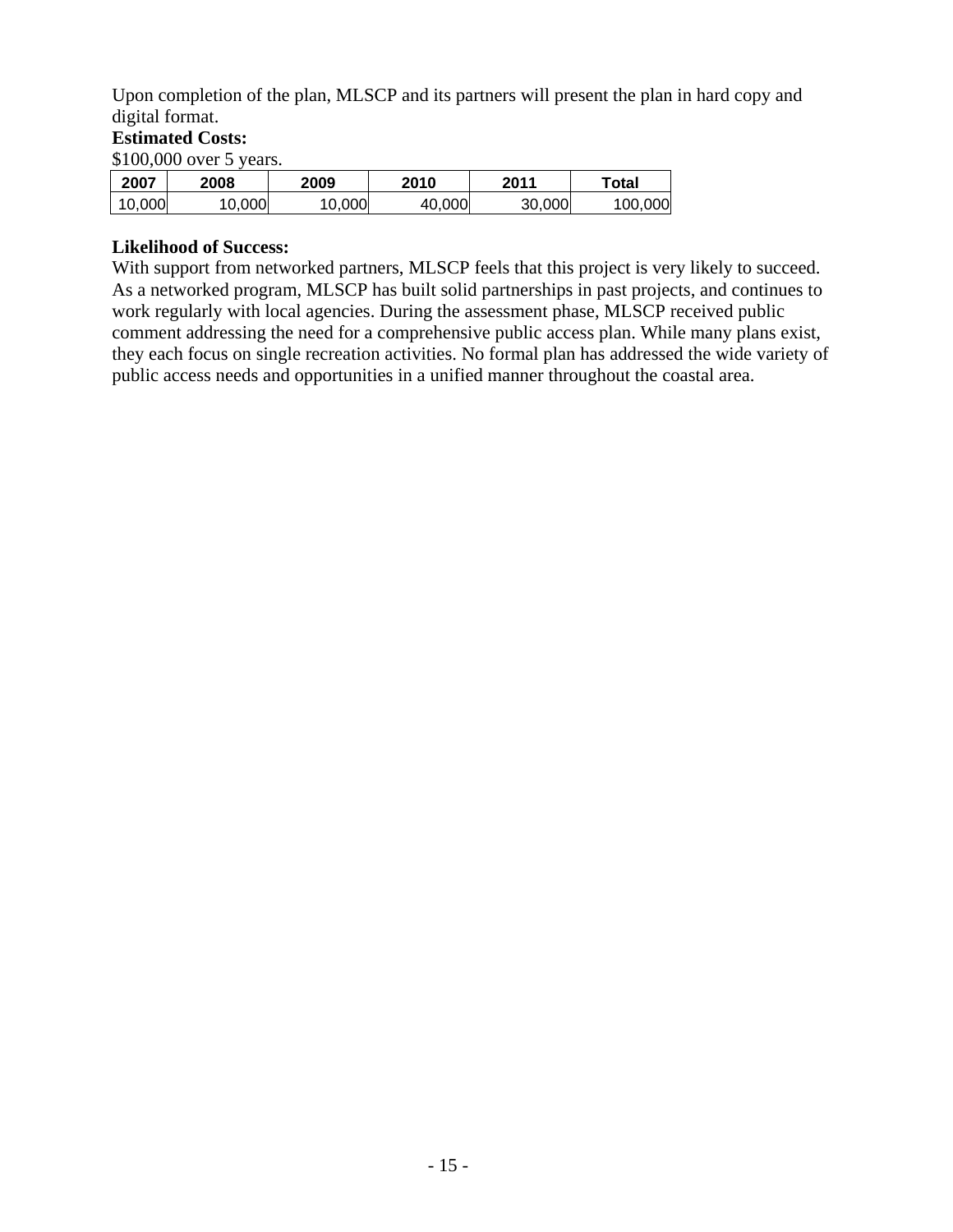## **COASTAL HAZARDS**

#### **Section 309 Programmatic Objectives**

- I. Direct future public and private development and redevelopment away from hazardous areas, including the high hazard areas delineated as FEMA V-zones and areas vulnerable to inundation from sea and Great Lakes level rise.
- II. Preserve and restore the protective functions of natural shoreline features such as beaches, dunes, and wetlands.
- III. Prevent or minimize threats to existing populations and property from both episodic and chronic coastal hazards.

#### **Resource Characterization**

#### *Characterize the general level of risk in your state from the following coastal hazards.*

Lake Superior's large size and associated storms and waves provide the major forces, which act upon the coast. In addition, the area's steep slopes, clay soils and bedrock can contribute to flash floods in its tributary streams that in the past have damaged or destroyed roads, bridges and even whole hillsides. Shallow soils and prominent bedrock features of the region, coupled with streams that are heavily influenced by surface water flow create conditions of very high peak flows and very low base flow conditions which can lead to significant stream bank erosion. The lacustrine red clay soils in Carlton, St. Louis and Lake Counties are particularly prone to erosion and slumping, and are a major source of sediment to the lake. Minnesota Point, a large baymouth bar in Duluth, is subject to dune erosion and flooding during high lake levels. Episodic erosion of low-lying cobble beaches occurs farther north.

| <b>Hazard</b>           | <b>Risk</b> |
|-------------------------|-------------|
| Hurricane/Typhoons      | Low         |
| Flooding                | Low         |
| <b>Storm Surge</b>      | Medium      |
| <b>Episodic Erosion</b> | High        |
| <b>Chronic Erosion</b>  | Medium      |
| Sea/Lake Level Rise     | Medium      |
| Subsidence              | Low         |
| Earthquakes             | Low         |
| Tsunamis                | Low         |
| Other (Dune Erosion)    | Medium      |

#### **Table 6. Coastal Hazard Risks**

*If the level of risk or state of knowledge about any of these hazards has changed since the last assessment, please explain. Also, identify any ongoing or planned efforts to develop quantitative measures for this issue area.* 

The level of risk has remained the same. At the time MLSCP has not identified ongoing or planned efforts to develop quantitative measures of this area.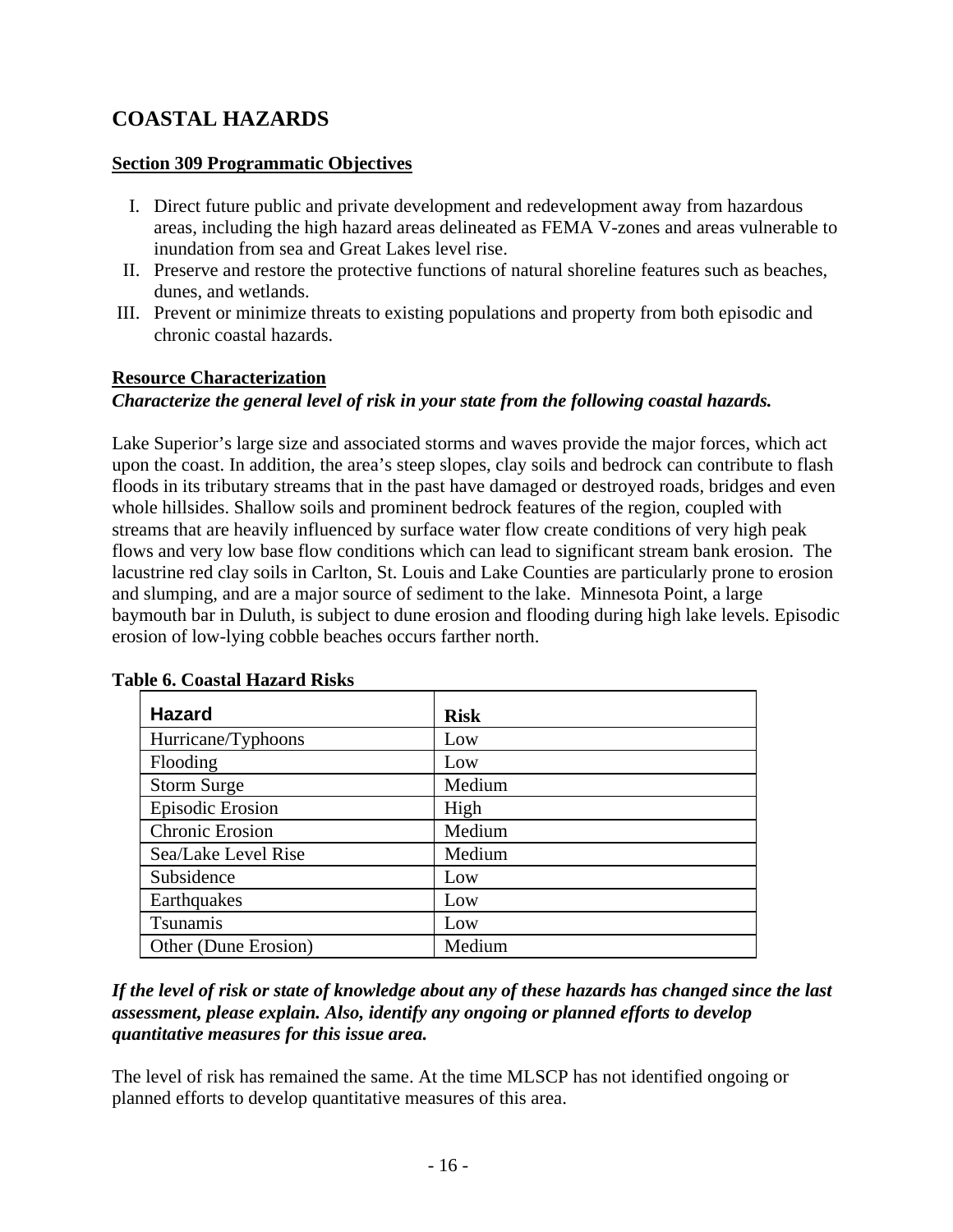#### *Summarize the risks from inappropriate development in the state, e.g., life and property at risk, publicly funded infrastructure at risk, resources at risk.*

Lake Superior is currently 8" below it's normal June level. Lake levels were an issue five years ago, and continue to be an issue today. Landowners and developers have become aware of this trend, and often challenge local ordinances, and building setback requirements. Low priority funding for permit compliance monitoring, and development in remote areas provide an environment for a shoot first ask questions later mentality to development. Large condominium and town home development are replacing single-family dwellings. As impervious surfaces increase on the coastline, storm water damage is replacing damage created by wave action and higher lake levels.

#### **Management Characterization**

#### *Indicate significant changes to the State hazards protection programs since the last assessment:*

|                                                       | <b>Changes since Last</b>     |
|-------------------------------------------------------|-------------------------------|
| <b>Mechanism</b>                                      | <b>Assessment</b>             |
| <b>Building Restrictions</b>                          | None                          |
| Methodologies for determining setbacks                | None                          |
| Repair/rebuilding restrictions                        | None                          |
| Restriction of "hard" shoreline protection structures | None                          |
| Promotion of alternative shoreline stabilization      | Unknown                       |
| methodologies.                                        |                               |
| Renovation of shoreline protection structures         | Unknown                       |
| Beach/dune protection                                 | None                          |
| Permit compliance                                     | Unknown                       |
| Inlet management plans                                | None                          |
| Special Area Management Plans (SAMPs)                 | Update to the North Shore     |
|                                                       | <b>Management Plan</b>        |
| Local hazards mitigation planning                     | None                          |
| Local post-disaster redevelopment plans               | Unknown                       |
| Real estate sales disclosure requirements             | None                          |
| Publicly funded infrastructure restrictions           | None                          |
| Public education and outreach                         | Moderate                      |
| Mapping/GIS/tracking of hazard areas                  | $2002$ 306 funded project $-$ |
|                                                       | Oblique aerial photography.   |

**Table 7. Changes to Hazards Protection Program Since Last Assessment** 

*For categories with changes:* 

- *Summarize the change*
- *Specify whether it was a 309 or other CZM driven change and specify funding source*
- *Characterize the effect of the changes in terms of both program outputs and outcomes*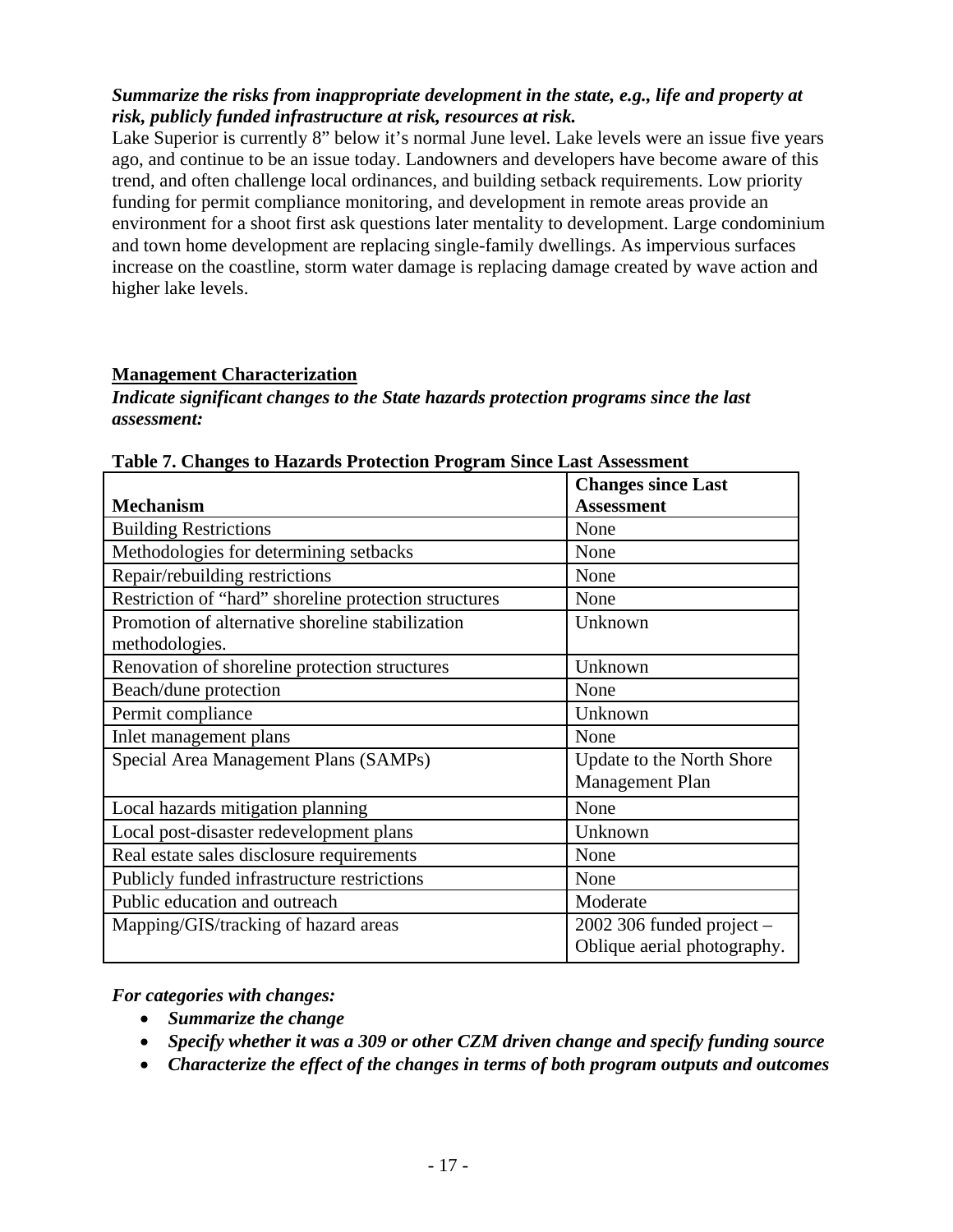#### Public Education and Outreach

The increase in public education and outreach is tied, in part, to the Lake Superior Shoreline Protection Program, which is funded through a Clean Water Partnership (CWP) grant. CWP projects included the Nemadji River Basin Clean Water Project, St. Louis River Mercury Reduction Pilot Project, Midway River Watershed Restoration, Fond du Lac Nonpoint Source Assessment and Management Plan, Shared Coastal Zone Engineering Assistance, Nonpoint Source Analysis of the Nemadji River and St. Louis River, Great Lakes Erosion Control, and St. Louis River Phosphorus Abatement, and Reduction. Three coastal counties (St. Louis, Lake, Cook) provide low interest loans and technical services through the SWCDs for controlling erosion within the Lake Superior watershed. The program has been effective in Lake and Cook Counties where a request has been made for additional CWP funds. (A portion of the money is also set aside for loans to upgrade failed septic systems within the same area). The success of this program is due to both the recognition of a need as well as effective outreach/education by SWCD staff in helping to publicize and work with those who stand to benefit from the loans. A limitation to its greater success is the high cost that is required for some of the erosion control projects (availability of large rock for rip rap, hauling rates, etc.).

#### SAMP

By adopting the North Shore Management Plan standards for erosion hazard zones into local zoning ordinances, new construction has been set farther back and there has been an increase in public knowledge and acceptance of these hazard zones. In addition, through grants, loans, and cooperative actions with other agencies, the coastal SWCDs have been effective at protecting the more serious coastal erosion hazard areas. The DNR Area Hydrologists provide needed technical support on coastal projects.

#### Mapping/GIS/tracking of hazard areas

The 2002 oblique photography project has provided planners and decision makers with a tool for examining and analyzing Lakes Superior's shoreline. State and LGU staff can use oblique photos in site analysis using existing GIS data like erosion hazard areas, topography, soils and aerial photos. With an update of oblique photography, staff will be able to compare photos to look for changes in shoreline integrity, and development impact.

### *Discuss significant impediments to meeting the 309 programmatic objectives (e.g., lack of data, lack of technology, lack of funding, legally indefensible, inadequate policies, etc.)*

Although significant progress has been made over the last ten years in helping to address the major coastal hazards on Lake Superior, more is needed. The current low water period tends to foster an air of complacency that may change when Lake Superior enters its next high water cycle of increased storms and coastal erosion. Data and benchmarks established during the 1980's should be re-examined and set so that the coastal hazard areas and their associated recession rates can be more accurately defined. There is a significant lack of current and past data to assist in this effort. The use of GIS and GPS technology can make this an effective tool for local zoning administrators in managing their erosion hazard areas. Without high quality data, there may be a lessening of the public's acceptance of the hazard areas, especially, during periods of relatively low erosion and storm activity.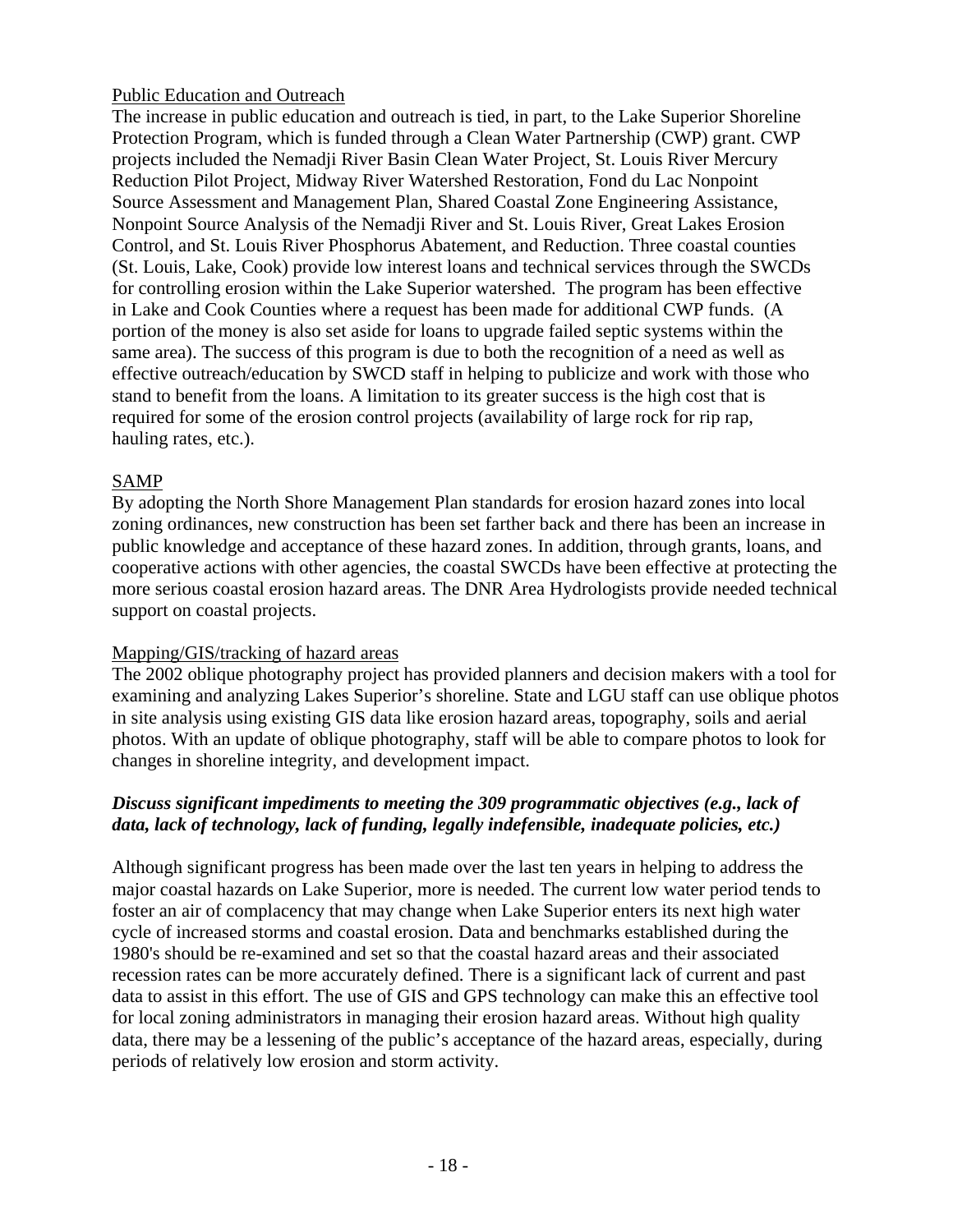#### **Conclusion**

#### *Identify priority needs or major gaps in addressing the programmatic objectives for this enhancement area that could be addressed through a 309 Strategy.*

There is a need to further develop the technical capability of local governments. Most local governments do not have the technical capability to develop appropriate authorities to adequately mange the lakeshore resources. Strategies to address these needs are included with the section on cumulative and secondary impacts.

There is a need to re-examine and update recession rates within erosion hazard areas and put the information into GIS format so that it can be used in local permit activities, and support updated zoning ordinances. Analysis should be extended to include the identification of high erosion areas on the streams that lie within the coastal area. Red clay slump and bank erosion sites are not inventoried in a GIS. Storm events and springtime thaw often color the off shore area red with clay sediments. Sediment impact on water quality and trout habitat, and erosion damage to local property remains a concern in these areas.

Minnesota lacks important data to effectively monitor coastal hazards. An update of existing Oblique photography, high-resolution vertical photography (under one meter), LIDAR data, and GPS technology would help MLSCP and its coastal communities establish a baseline coastal hazard data set. Baseline data would need to be maintained with a frequency of five years to effectively monitor recession rates, erosion hazard areas, and land use changes.

The Lake Superior coastline would be needed as the highest priority area. Additionally, identification and management of inland erosion areas along Minnesota's streams are also needed.

#### *What priority was this area previously and what priority is it now for developing a 309 strategy and designating 309 funding and why?*

#### Last Assessment = **Medium** This Assessment = **Medium**

#### **Justification of Priority**

Because private ownership along Lake Superior extends to the Ordinary High Watermark (OHW), the state has limited control over the uses above this datum. Even in areas of privately owned sand dunes, the state does not regulate the use of the sand dunes as a natural resource area. The regulation of erosion control structures, buildings, ancillary structures, and uses is primarily the responsibility of local governments.

Coastal hazard data collection needs far exceed MLSCP's 309 funding. If possible, MLSCP may seek project partners to cooperate on a 306-funded project.

MLSCP has determined that staff and funding is too limited to address Coastal Hazards within the 309 program at this time. With the exception of NCMPMS reporting, Coastal Hazard needs in this section will be addressed in the Cumulative and Secondary Impacts section of this document. MLSCP will also seek partners in addressing Coastal Hazards though the 306/306A grant program.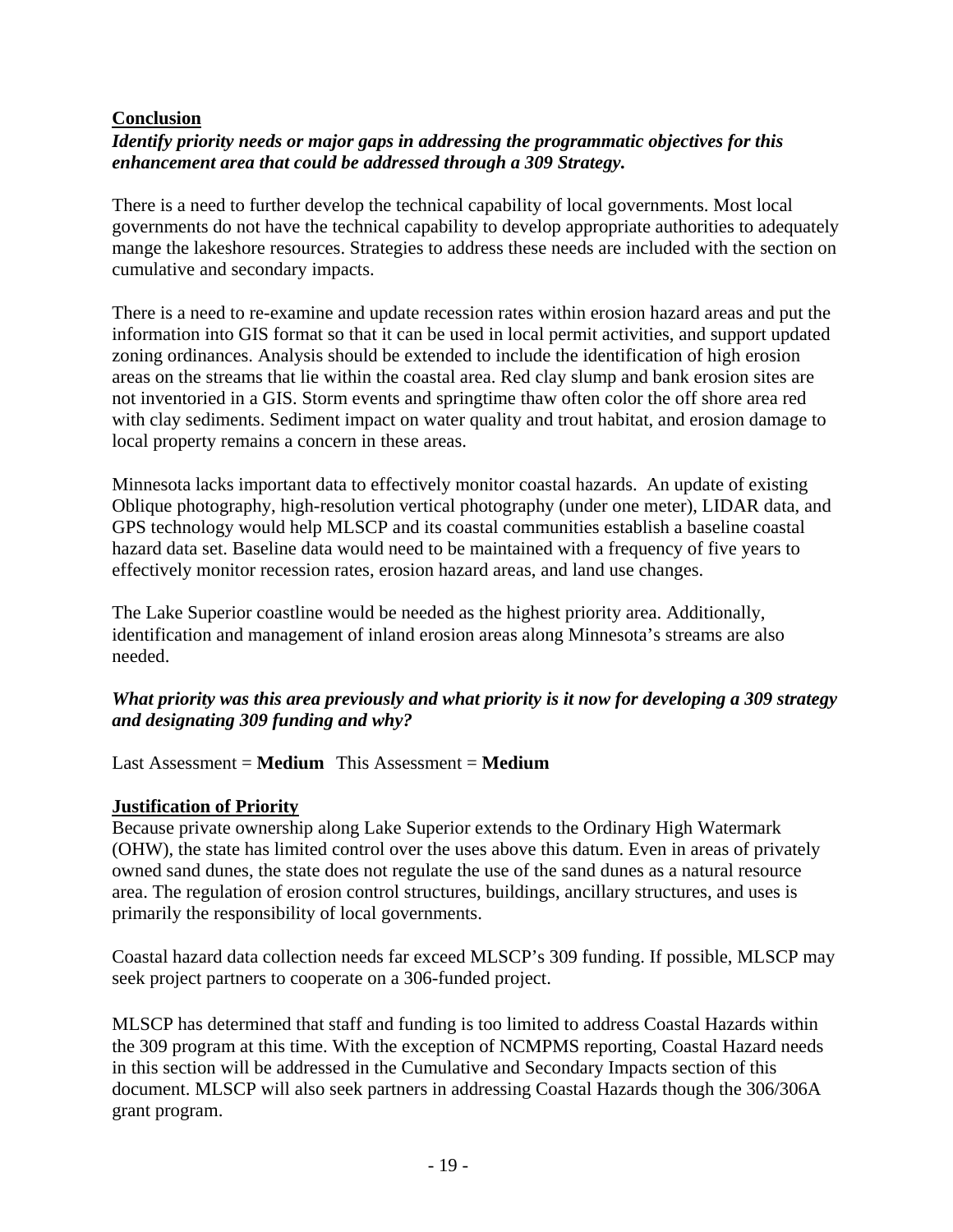#### **Strategy to Meet Coastal Hazard Needs**

MLSCP will update, create, and maintain necessary data to complete NCMPMS reporting.

#### **Goal 1:** NCMPMS reporting

#### **Program Change:**

Create coastal hazards data for NCMPMS reporting, local planning and land use decisionmaking.

#### **Impact of the Change:**

Minnesota's coastal hazard data is very limited. Data currently available to MLSCP was created in 1999, and contains documented accuracy issues. Current data is also at a scale not compatible with the fine detail required to support land use decision-making processes.

#### **Appropriateness of the Change:**

NCMPMS is a direct response to Congressional requests for performance measures to assess the national impact of CZMA programs and to recommendations by the Office of Management and Budget that CZMA programs develop outcome-oriented performance measures to demonstrate program effectiveness. Data created for NCMPMS reporting would be shared with coastal communities for use in planning efforts.

#### **Work Plan:**

#### **Step 1, Update and improve Coastal hazard GIS data:**

The existing erosion hazard area information was created in 1999. MLSCP staff will correct inaccuracies in the shoreline alignment. After the alignment has been corrected, hazard areas will be field verified and status updated. MLSCP staff will work with program partners to identify errors or changes in the data. Using an existing permit tracking system; staff will identify and inventory erosion stabilization efforts within the program boundary.

#### **Step 2, Create GIS coverage of land protected by setback requirements:**

MLSCP staff will identify setback requirements on tributaries and lakeshore segments within the program boundary. Staff will complete GIS line data of setback requirements using the updated coastal hazard data as a base. Upon completion of the line data, buffers based on setback requirements will be created.

### **Step 3, Distribute data to MLSCP partners:**

Coastal hazard data will be distributed to MLSCP partners for incorporation into local planning efforts and decision-making. Data will be delivered through ongoing or newly initiated technical assistance efforts as appropriate and included with existing GIS tools and datasets provided by MLSCP.

#### **Estimated Costs:**

\$20,000 over three years

| Goal                                     | 2007  | 2008  | 2009      | 2010 | 2011 | Total     |
|------------------------------------------|-------|-------|-----------|------|------|-----------|
| Goal<br>CMPMS.<br>. NC<br>-<br>Reportina | 0.000 | 5,000 | 000,<br>∽ |      |      | 000<br>ററ |

#### **Likelihood of Success:**

Success is very likely. Source data and staff are in place to complete this goal. Completion may depend on last minute changes to the NCMPMS requirements and available funding. MLSCP is committed to working with NOAA on developing the required NCMPMS data to the extent that funding allows.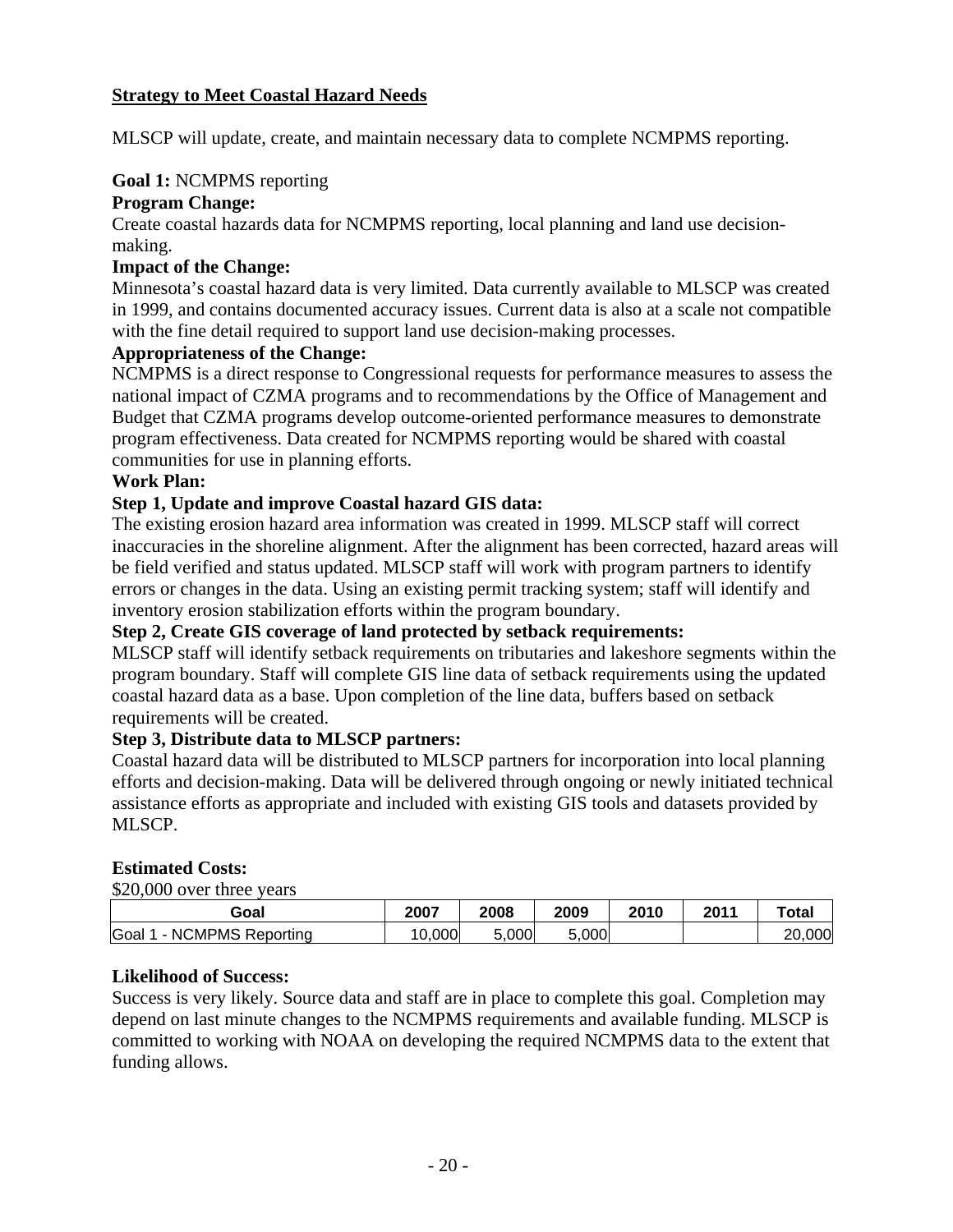## **LAKE SUPERIOR RESOURCES**

#### **Section 309 Programmatic Objectives**

- I. Develop and enhance regulatory, planning, and intra-governmental coordination mechanisms to provide meaningful state participation in ocean and Great Lakes resource management and decision-making processes.
- II. Where necessary and appropriate, develop a comprehensive ocean and Great Lakes resource management plan that provides for the balanced use and development of ocean and Great Lakes resources, coordination of existing authorities, and minimization of use conflicts. These plans should consider, where appropriate, the effects of activities and uses on threatened and endangered species and their critical habitats. The designation of specific marine protected areas should be considered.

#### **Resource Characterization**

Lake Superior is the largest of the Great Lakes and has the greatest surface area of any freshwater lake in the world. It contains almost 3,000 cubic miles of water, an amount that could fill all the other Great Lakes plus three additional Lake Eries. This is about 10 percent of the world's fresh water. With an average depth approaching 500 feet, Lake Superior also is the coldest and deepest of the Great Lakes. The Lake is of regional importance as it is bordered, and shared, by the States of Michigan and Wisconsin. It is of international significance because it is bordered and shared with the sovereign nation of Canada and discharges to all of the other Great Lakes. Lake Superior has unique conditions that support a wealth of biological diversity, including many plant and animal species found nowhere else in the world. The water of Lake Superior serves many purposes. It supports commercial and sport fishing industries. It provides industrial process and cooling water, and water for recreational and agricultural interests. Fleets of freighters pass over the Lake carrying bulk commerce items. Lake Superior serves as a source of drinking water, as a place for swimming and fishing, as a scenic wonderland, and as a sink for municipal and industrial waste and runoff from the surrounding lands.

#### The Great Lakes Commission

Today, the states and nations surrounding Lake Superior, and those bordering all of the Great Lakes, work together to coordinate, plan, study, protect, and restore the resources of the Lakes. Several organizations support these efforts. The Great Lakes Commission (GLC) is a binational public agency dedicated to the use, management and protection of the water, land and other natural resources of the Great Lakes-St. Lawrence system. In partnership with the eight Great Lakes states and provinces of Ontario and Québec, the Commission applies sustainable development principles in addressing issues of resource management, environmental protection, transportation and sustainable development. The Commission provides accurate and objective information on public policy issues; an effective forum for developing and coordinating public policy; and a unified, system wide voice to advocate member interests.

#### The Council of Great Lakes Governors

The Council of Great Lakes Governors (CGLG) was first established in 1983 to encourage and facilitate environmentally responsible economic growth. This is accomplished by establishing a cooperative effort between the public and private sectors among the eight Great Lakes states and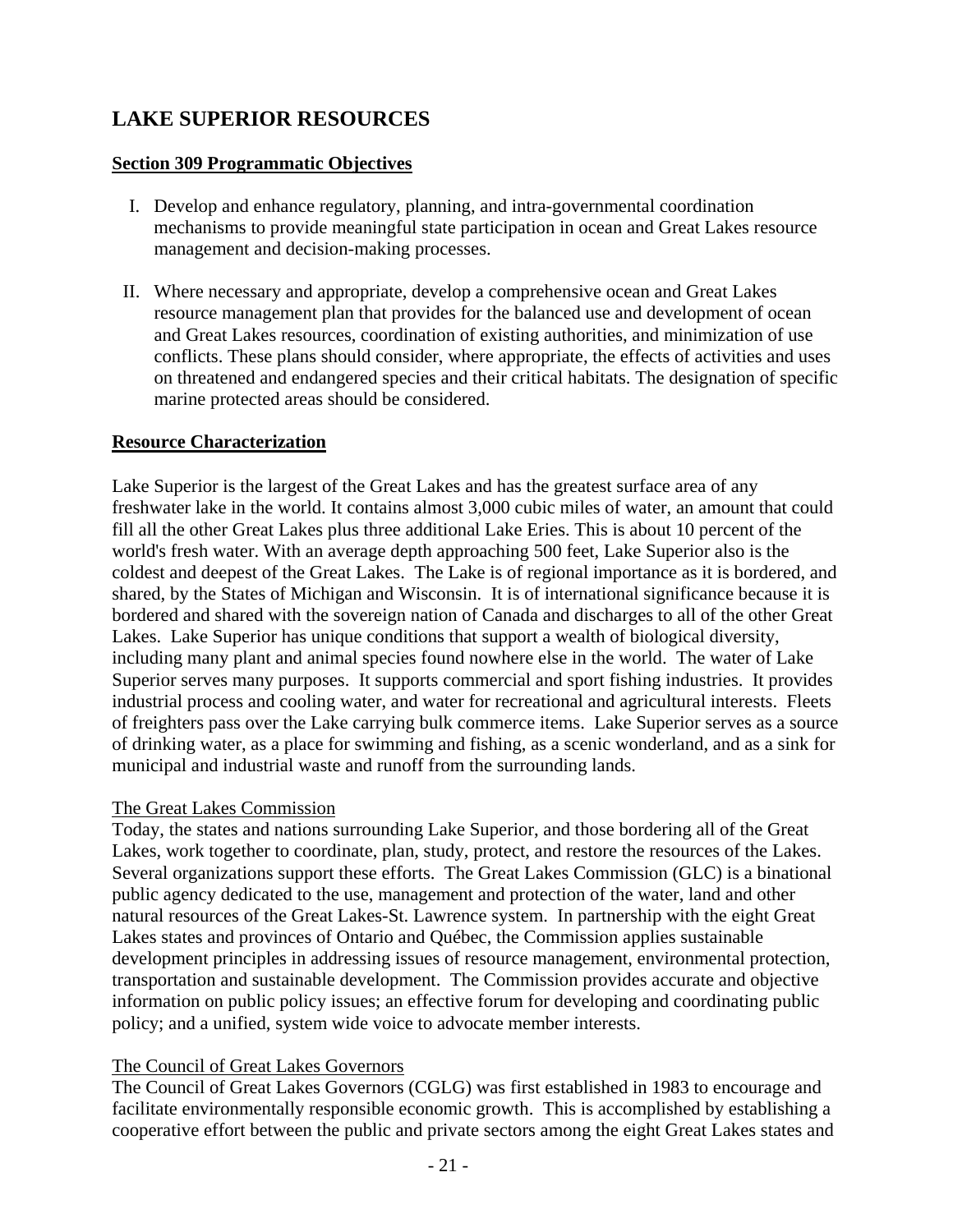with the Canadian provinces of Ontario and Quebec. Through the Council, Governors work collectively to ensure that the entire Great Lakes region is both economically sound and environmentally conscious in addressing today's problems and tomorrow's challenges. The CGLG is involved with such issues as water management, trade, and aquatic invasive species.

#### The U.S. Environmental Protection Agency

The U.S. Environmental Protection Agency (EPA) also has significant authority over managing Great Lake Resources and maintains a Great Lakes National Program Office (GLNPO) in Chicago Illinois to support its activities. Under the Clean Water Act, EPA has been given lead responsibility to develop a long-term comprehensive Lakewide Management Plan (LaMP) for Lake Superior and Remedial Action Plans (RAPs) for specific Areas of Environmental Concern (AOCs). Minnesota has been a full and active participant in the LaMP process. In addition to LaMPs, the Clean Water Act also requires states to establish the Total Maximum Daily Loads of the maximum amount of a pollutant that a waterbody can receive and still meet water quality standards, and an allocation of that amount to the pollutant's sources.

#### Binational Program

The International Joint Commission recommended that Lake Superior be designated as a demonstration area where discharges and emissions of toxic substances that are long-lived in the environment and build up in the bodies of humans and wildlife, would not be permitted. In response, Canada and the United States developed A Binational Program to Restore and Protect the Lake Superior Basin. This program has focused on the entire ecosystem of Lake Superior, its air, land, water and human and wildlife. Government and tribal agencies and interested groups from Michigan, Minnesota, Ontario and Wisconsin, along with both federal governments, have taken steps that will restore degraded areas and protect this unique headwater lake through activities such as pollution prevention, enhanced regulatory measures and cleanup programs. With citizen and stakeholder partners, most notably the Lake Superior Binational Forum, objectives have been identified and a vision established for the cleanup and protection of the lake. The governments have funded pollution prevention activities, research to characterize the lake ecosystem and identify the sources of pollutants and their effect on life, and projects to clean up, restore and protect habitat. http://www.epa.gov/glnpo/lakesuperior/index.html Another comprehensive lake-wide resource management effort underway is the interagency management of fishery resources through the Great Lakes Fishery Commission (GLFC). The interagency management of fishery resources in the Great Lakes was formalized in the 1980s when a Joint Strategic Plan for Management of Great Lakes Fisheries was ratified by the heads of federal, state, provincial, and tribal resource agencies concerned with these water bodies. The Joint Plan implemented a framework for cooperative fishery management under the aegis of the Great Lakes Fishery Commission (GLFC). The Joint Plan established procedures for achieving a consensus approach among Great Lakes fisheries-management agencies. The Joint Plan ensures that each agency has a stake in the entire system and recognizes that the interactions among fish species are important in the overall management of the Lakes' fisheries.

It is through cooperative efforts like these that Minnesota has maintained a meaningful role in Lake Superior resource planning and decision-making. Chief among these is Minnesota's firm resolution against inter-basin transfer of waters, which is shared by all the other Great Lakes states.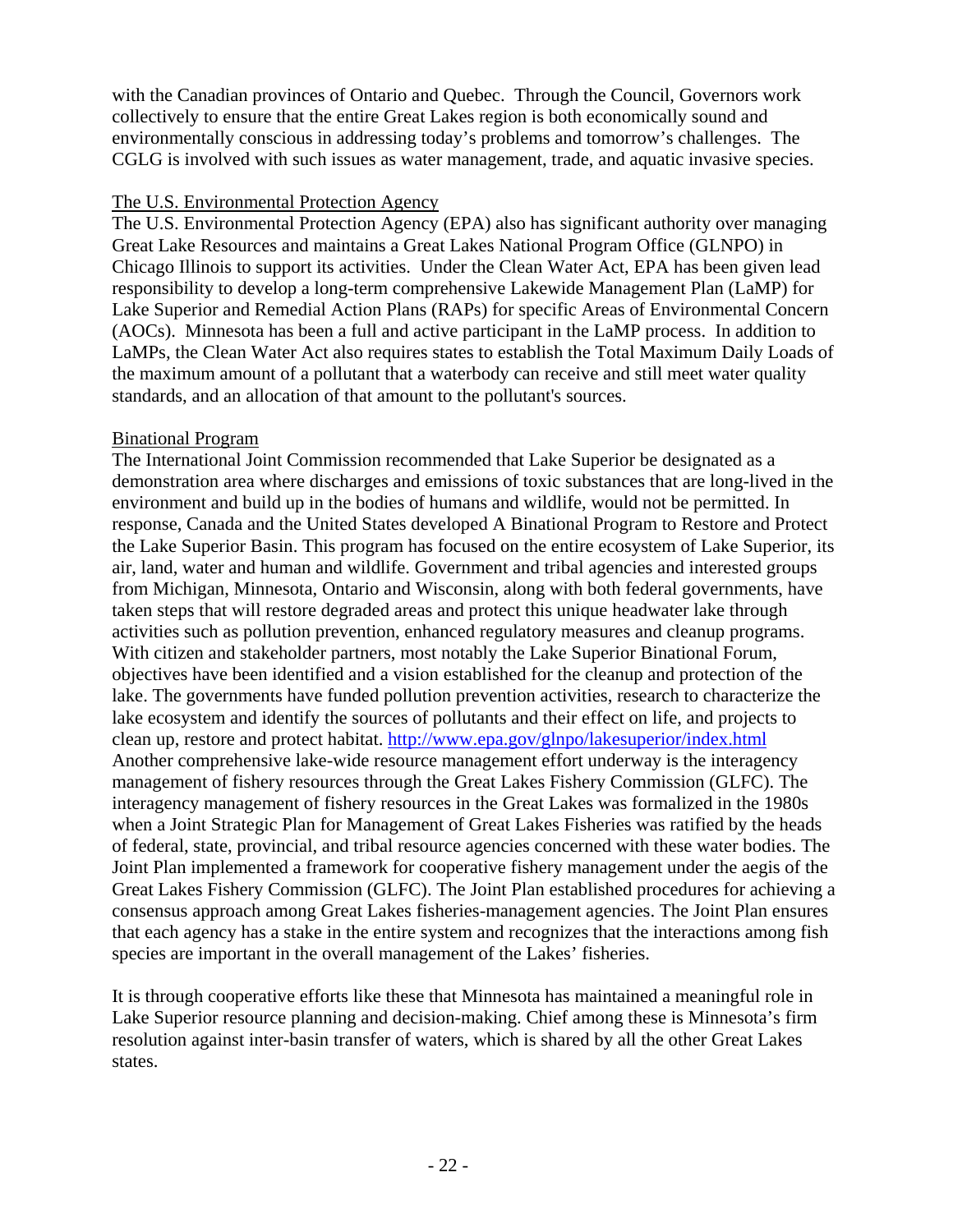#### Fisheries

Minnesota's Lake Superior Fishery and its associated trout streams and migratory fish are particularly important resources because of their state, national and international value. Table 8 provides a brief summary of the primary threats to lake resources in Minnesota's Coastal Area. The threats are many and varied.

#### Marine Protected Areas

The Great Lakes Shipwreck Preservation Society (GLSPS) is proposing to intentionally sink a vessel in the near shore waters of Lake Superior as a recreational dive site. A previous effort was successful in placing a small boat on the bottom near Beaver Bay. The new project proposes sinking a 621-foot bulk freighter in 100 feet of water near Split Rock Lighthouse State Park.

Management and protection of submerged historic and cultural resources in the Minnesota waters of Lake Superior is governed by a relatively limited set of laws. (See "Beneath Minnesota's Waters: Minnesota's Submerged Cultural Resources Preservation Plan", prepared in 1997 by the State Historic Preservation Office, Minnesota Historical Society, for a legislative overview.) A feasibility study would provide the vehicle to inventory, monitor, and protect submerged historic resources.

| <b>Resource</b>       | <b>Threat or Conflict</b>      | <b>Degree</b>    | <b>Anticipated Threat or</b>       |
|-----------------------|--------------------------------|------------------|------------------------------------|
| or Use                |                                | <b>Of Threat</b> | <b>Conflict</b>                    |
| Habitats              | Aquatic invasive species       | High             | Loss of habitat for fish and       |
| and Species           | (AIS); non-point               |                  | wildlife species; affects          |
|                       | pollution/runoff; human        |                  | commercial/sport fishing,          |
|                       | development                    |                  | tourism, recreation industries.    |
| <b>Water Quality</b>  | Non-point source               | Medium           | Threat to human and                |
|                       | pollution/runoff; contaminated |                  | wildlife/fish health; affects      |
|                       | sediments; nuisance algae      |                  | economic health                    |
| <b>Water Quantity</b> | Water diversions/consumptive   | Medium           | Threat to ecosystem services,      |
|                       | uses                           |                  | habitats, economic health,         |
|                       |                                |                  | human health.                      |
| Waterborne            | Sedimentation/dredging; AIS;   | Medium           | Threat to water quality, habitats, |
| Transportation        | conversion of waterfront land  |                  | wildlife/fish health, economic     |
|                       | to non-water dependent uses    |                  | health                             |

Table 8. Great Lakes resources and uses of state concern

#### *Describe any changes in the resources or relative threat to the resources since the last assessment.*

Research continues to assess the changes taking place in Lake Superior fish populations. There is concern about exotic species (zebra mussels, ruffe, spiny tailed water flea, sea lamprey) and their effects. These and the complexities of other changes within both the human and natural systems make fisheries management a continual challenge. DNR Fisheries is an active participant on the Great Lakes Fishery Commission.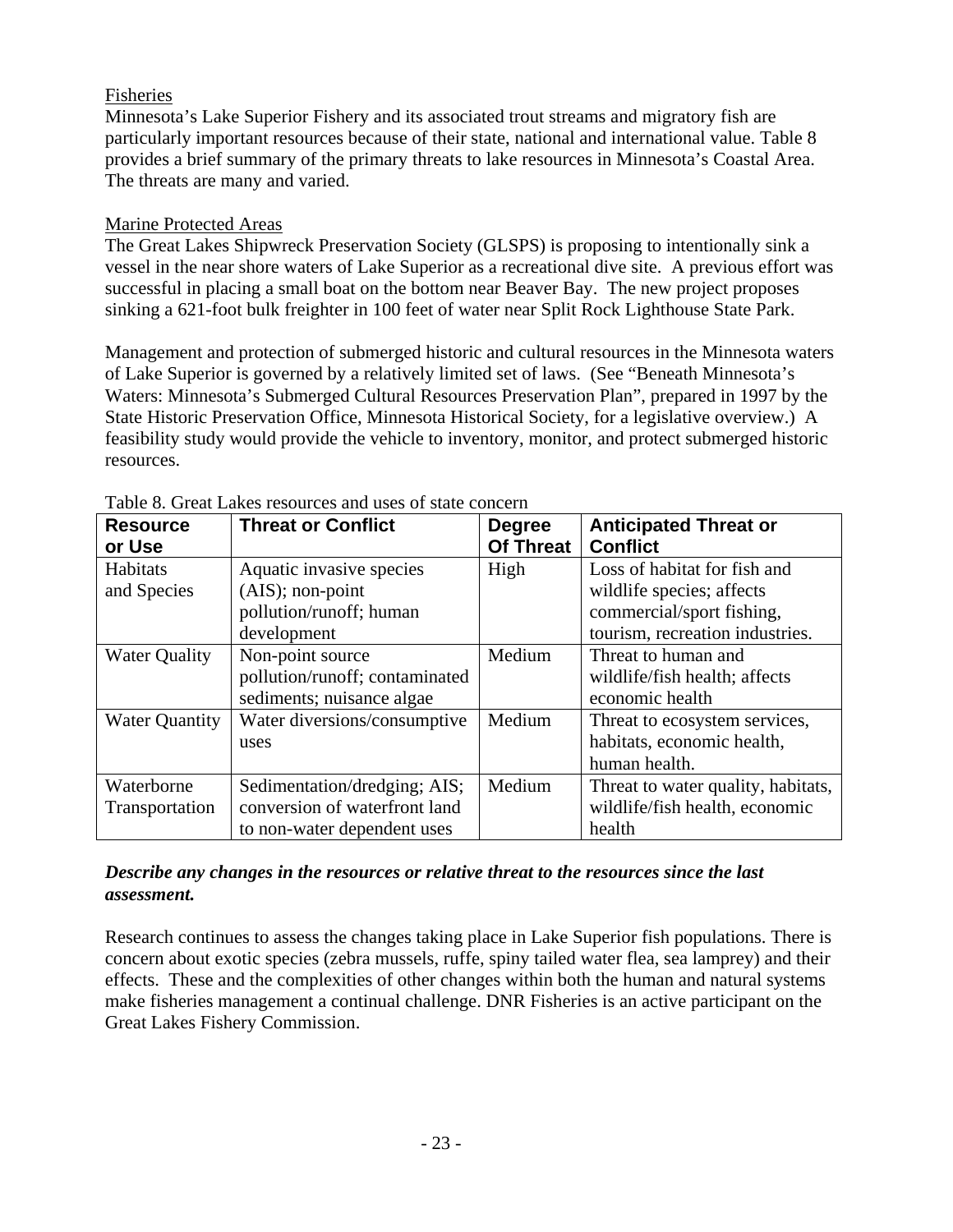#### **Management Characterization**

Table 9. Great Lakes management programs and initiatives developed since the last assessment:

| Program                                              | <b>Status</b>  | <b>Funding Source</b> |
|------------------------------------------------------|----------------|-----------------------|
| Statewide comprehensive ocean/Great Lakes            | N <sub>0</sub> |                       |
| management statute                                   |                |                       |
| Statewide comprehensive ocean/Great Lakes            | N <sub>0</sub> |                       |
| management plan or system of Marine Protected        |                |                       |
| Areas                                                |                |                       |
| Single purpose statutes related to ocean/Great Lakes | N <sub>0</sub> |                       |
| resources                                            |                |                       |
| Statewide ocean/Great Lakes resources                | N <sub>0</sub> |                       |
| planning/working groups                              |                |                       |
| Regional ocean/Great Lakes resources planning        | N <sub>o</sub> |                       |
| efforts                                              |                |                       |
| Ocean/Great Lakes resources mapping or               | Developing     | <b>CZMA 306</b>       |
| information system                                   |                |                       |
| Dredged material management planning                 | Developing     | Other                 |
| Habitat research, assessment, monitoring             | <b>Yes</b>     | Other                 |
| Public education and outreach efforts                | Yes            | CZMA 306 and          |
|                                                      |                | 309                   |

#### *For categories with changes:*

- *Summarize the change*
- *Specify whether it was a 309 or other CZM driven change and specify funding source*
- *Characterize the effect of the changes in terms of both program outputs and outcomes*

#### Dredged material management planning

Work is ongoing for the development of a dredge material management plan for the Duluth/Superior Harbor. Funding for this effort includes a complex mix of state (MN and WI, Federal (Army Corps of Engineers and others), local and private sources. Habitat research, assessment, and monitoring are ongoing parts of Lake Superior fisheries management and lakewide management planning (see above). Public education and outreach involving citizen participation on fisheries management issues are ongoing through both local and statewide fishing roundtables.

#### Habitat research, assessment, monitoring

The Minnesota Department of Natural Resources recently initiated an update of the Fisheries Management Plan for the Minnesota Waters of Lake Superior. A public involvement process was used to solicit public review and comments. The draft plan was developed by Department of Natural Resources (DNR) fisheries managers and the Lake Superior Advisory Group, a citizen's input group comprised of representatives from fishing clubs, environmental groups, commercial fishers, Indian bands, and other interested individuals or organizations. The long-term goal of the proposed plan is: "To protect the Lake Superior ecosystem, restore its watershed, and manage for a diverse, stable, self-sustaining fish community that allows for recreational, commercial and tribal fishing opportunities." For more information on the status of the draft plan see: http://files.dnr.state.mn.us/areas/fisheries/lakesuperior/lsmpinput.html.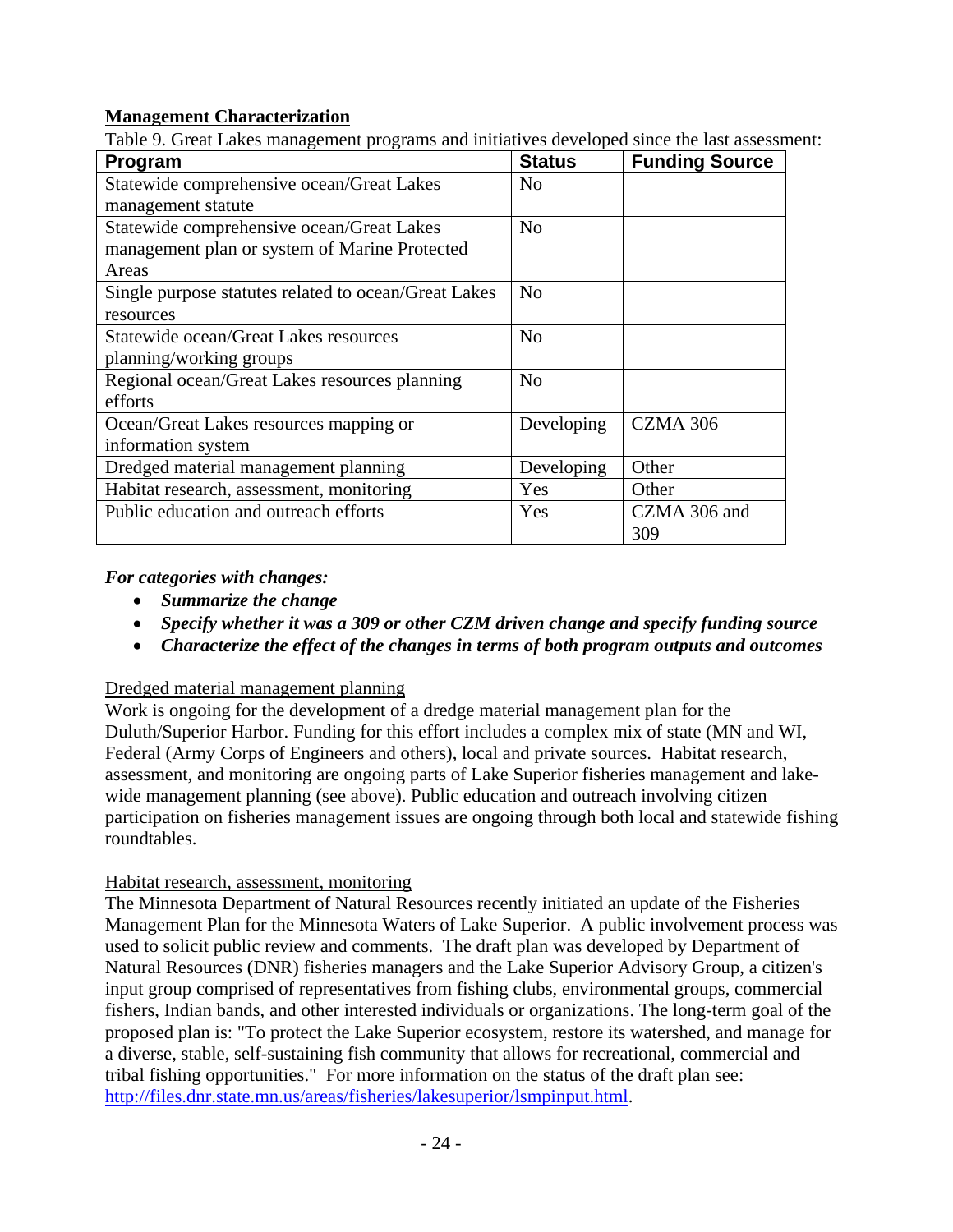#### **Conclusion**

#### *Identify priority needs or major gaps in addressing the programmatic objectives for this enhancement area that could be addressed through a 309 Strategy.*

There is an ongoing need for fisheries population monitoring and modeling. Continued efforts in planning at lake and regional scales are needed.

A marine protected area feasibility study would provide the vehicle to inventory, monitor and protect submerged historic resources.

#### *What priority was this area previously and what priority is it now for developing a 309 strategy and designating 309 funding and why?*

Last Assessment = **Medium** This Assessment = **Medium**

#### **Justification of Priority**

Lake Superior fisheries and its associated trout streams provide both quality and unique recreational opportunities to the fishing public. Public support and interest is high in seeing these resources maintained. Funding for ongoing management continues to be provided through fishing licenses and the state trout stamp.

Local anglers and angling groups recognize and support watershed management efforts because of their direct link to a healthy anadromous Lake Superior fishery. The overall quality of inland trout streams and near-shore coastal waters would benefit from increased watershed management and stewardship efforts similar to those currently in place on the Knife, Flute Reed and Nemadji Rivers (supported by the SWCDs). More coordinated, integrated interagency efforts in watershed management are needed. Strategies to address this need are included in the section on cumulative and secondary impacts.

#### **Strategy to meet Lake Superior Resources needs**

Conduct a marine protected area feasibility study within the program boundary. As a networked program, MLSCP will work with partners in addressing Lake Superior Resources though existing programs and the 306/306A grant program.

#### **Goal 1: Create a Marine Protected Area Plan:**

**Program Change:** 

A Marine Protected Area Plan incorporated into MLSCP.

#### **Impact of the Change:**

A marine protected area plan does not currently exist in Minnesota. There are no designated marine protected areas within Minnesota's coastal area.

#### **Appropriateness of the Change:**

A marine protected area plan would provide the vehicle to inventory, monitor, and protect submerged historic resources and aquatic natural resources. Public access to and understanding of significant submerged cultural resources and aquatic natural resources would be enhanced.

#### **Step 1, Seek Project Partners:**

Identify the major stakeholders, and form a MPA planning group.

#### **Step 2, Complete RFP Process:**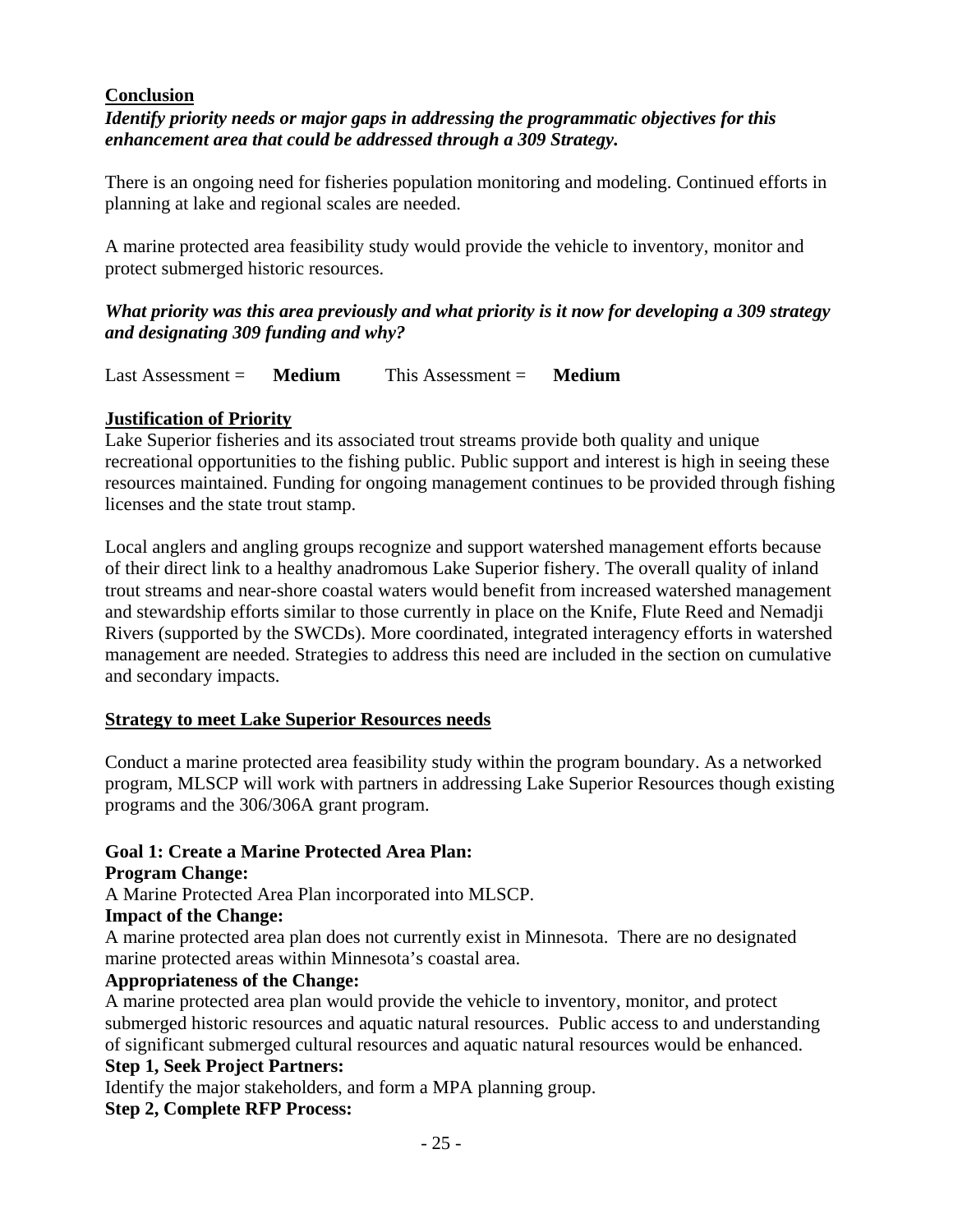The MPA planning group will create a scoping document, followed by a formal RFP. The MPA planning group will review RFPs and select a vendor. MLSCP will contract to complete the plan.

#### **Step 3, Complete the Plan:**

Contractor will complete the MPA plan with input and guidance from the MPA planning group and MLSCP.

#### **Estimated Costs:**

\$40,000 over five years.

| Goal              | 2007 | 2008 | 2009 | 2010   | 2011   | ™otal  |
|-------------------|------|------|------|--------|--------|--------|
| Goal 1 - MPA Plan |      |      |      | 20,000 | 20,000 | 40.000 |

#### **Likelihood of Success:**

Numerous highly significant sites containing submerged cultural resources are well documented in the Minnesota waters of Lake Superior. Other historically significant shipwrecks are being discovered and documented annually. The proposed study has a high likelihood of success, and is one step toward active protection of historic resources. Funding for the plan may be limited, which sets it as a medium priority. MLSCP will need to seek increased 309 funding to start the study, or identify other project partners willing to bring funding to the table.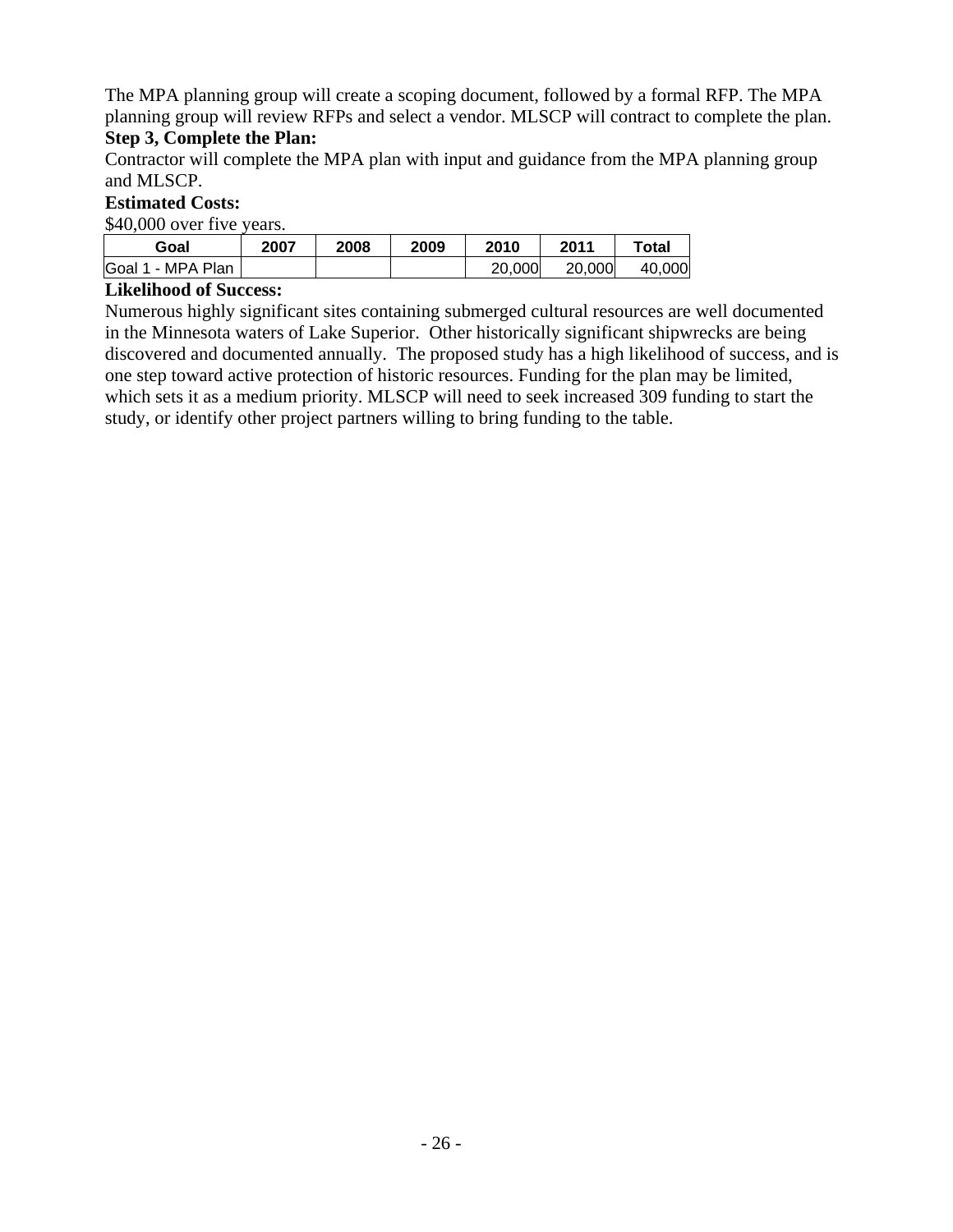### **WETLANDS**

#### **Section 309 Programmatic Objectives**

- I. Protect and preserve existing levels of wetlands, as measured by acreage and functions, from direct, indirect and cumulative adverse impacts, by developing or improving regulatory programs.
- II. Increase acres and associated functions (e.g., fish and wildlife habitat, water quality protection, flood protection) of restored wetlands, including restoration and monitoring of habitat for threatened and endangered species.
- III. Utilize non-regulatory and innovative techniques to provide for the protection, restoration, and acquisition of coastal wetlands.
- IV. Develop and improve wetlands creation programs.

#### **Resource Characterization**

Along with over 15,000 lakes, Minnesota has 10.6 million acres of peatlands, bogs, marshes, and wet meadows. These highly diverse groups of surface or near-surface water features are collectively called wetlands and cover 24.4 percent of the state. Historically, wetlands were spread across Minnesota, dotting the landscape. Minnesota, like other states, has lost a large portion of its original wetlands, and with them, the biodiversity and hydrologic functions they provided.

However, the North Shore of Lake Superior was never blessed with an abundance of coastal wetlands or estuaries. The terrain largely is not conducive to the formation of coastal wetlands due to a combination of geology, topography, very thin topsoil and the effects of large waves from Lake Superior. Consequently, coastal wetlands that do exist along the North Shore are especially significant and serve extremely important natural resource functions.

The exception to these environmental conditions preventing the establishment of extensive coastal wetlands is found in the St. Louis River estuary. This large freshwater estuary is a drowned river mouth, protected by a long, sandy bay-mouth bar. It is strongly influenced by wind-induced seiche effects and minimally influenced by tidal water level fluctuations (Trebitz, A. S. 2006. Characterizing seiche and tide-driven daily water level fluctuations affecting coastal ecosystems of the Great Lakes. J. Great Lakes Res. 32:102-116). During the previous assessment period a habitat plan was developed for the St. Louis River estuary. According to this plan, of the original 12,000 acre freshwater estuary, "*approximately 3,000 acres of shallow water wetland habitat has been lost as a result of intentional filling, and approximately 4,000 acres of the estuary have been dredged or deepened for navigation*" since it was originally charted in 1861. "*Despite these significant changes, the Lower St. Louis River still provides vital habitat for fish, nesting colonial waterbirds and waterfowl, migratory shorebirds and songbirds and many other animals*." (St. Louis River Citizens Action Committee. 2002. Lower St. Louis River Habitat Plan.)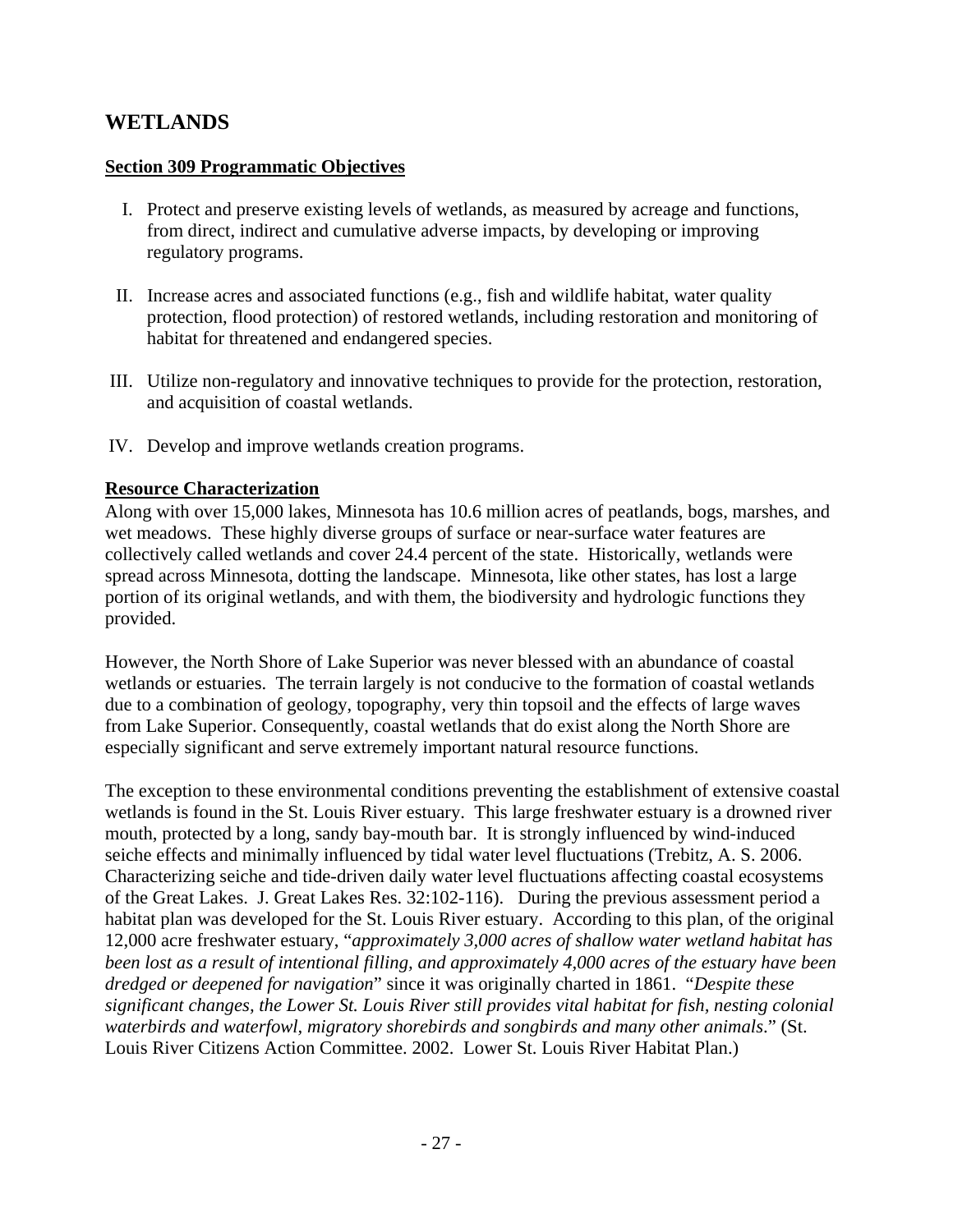| <b>Wetland Type</b>      | Extent (acres & year of<br>data) | Trends ("acres/year) |
|--------------------------|----------------------------------|----------------------|
| Tidal/seiche influenced  | 1,300                            | $NA*$                |
| Non-Tidal/Freshwater     | 116,208                          | $NA*$                |
| <b>Publicly Acquired</b> | Unknown                          |                      |
| Wetlands                 | 117,507                          | $NA*$                |
| <b>Restored Wetlands</b> | Unknown                          |                      |
| <b>Created Wetlands</b>  | Unknown                          |                      |
| Other                    |                                  |                      |

Table 10. Extent of coastal wetlands.

**\*Data are based on the National Wetland Inventory GIS coverages (1994 data) which have not been updated since the previous assessment.** 

#### *If information is not available to fill in the above table, provide a qualitative description of wetlands status and trends based on the best available information. Also, identify any ongoing or planned efforts to develop quantitative measures for this issue area. Provide explanation for trends.*

All four of Minnesota's coastal counties have over 80% of their original (pre-settlement) wetlands remaining: Carlton, 93.3%; Cook, 100%; Lake 97.5%; St. Louis, 93.9%. Compared with much of the southwestern and western part of Minnesota where less than 50% of pre-settlement wetland acreage remains (Anderson and Craig, 1984). When compared to total area, wetlands cover, 15.8% of Cook County, 24.8% of Lake County, 30.8% of St. Louis County and 34.4% of Carlton County. Although these are approximate countywide figures, they do show the high percentage of remaining wetlands and the large proportion of land in northeastern Minnesota that is covered by wetlands.

When viewed from a drainage-basin perspective, 24% of the Lake Superior - North Basin and 19% of the Lake Superior - South Basin are wetlands. These basins drain directly to Lake Superior through numerous small to medium-sized rivers and streams. Other basins farther inland, which also drain to Lake Superior, have higher percentages of wetland (St. Louis River, 43%; Cloquet River, 38%). The difference reflects the steep slopes, shallow soils and bedrock outcrops in the Lake Superior basins, which are located within the coastal area and limit the development of natural wetlands.

In the Minnesota Board of Water and Soil Resources 2001-2003 Wetland Report, (http://www.bwsr.state.mn.us/wetlands/wca/compwetlandplans.html) an analysis of data reported in compliance with Minnesota's Wetland Conservation Act (WCA) found a statewide net loss of 1,367 (average of 456/year) acres over 2001-2003. Wetland numbers are tallied by counting acres impacted through reported exemptions, regulated impacts, and required mitigation. Nine separate categories of activities are exempt from regulation under WCA. These exemptions make it difficult to track net wetland gains and losses, but may be necessary to gain public support for the Act. Exempt activities are legal, and local governments are not required to approve or track exemptions. Local governments do not track data on wetlands lost due to exempt activities.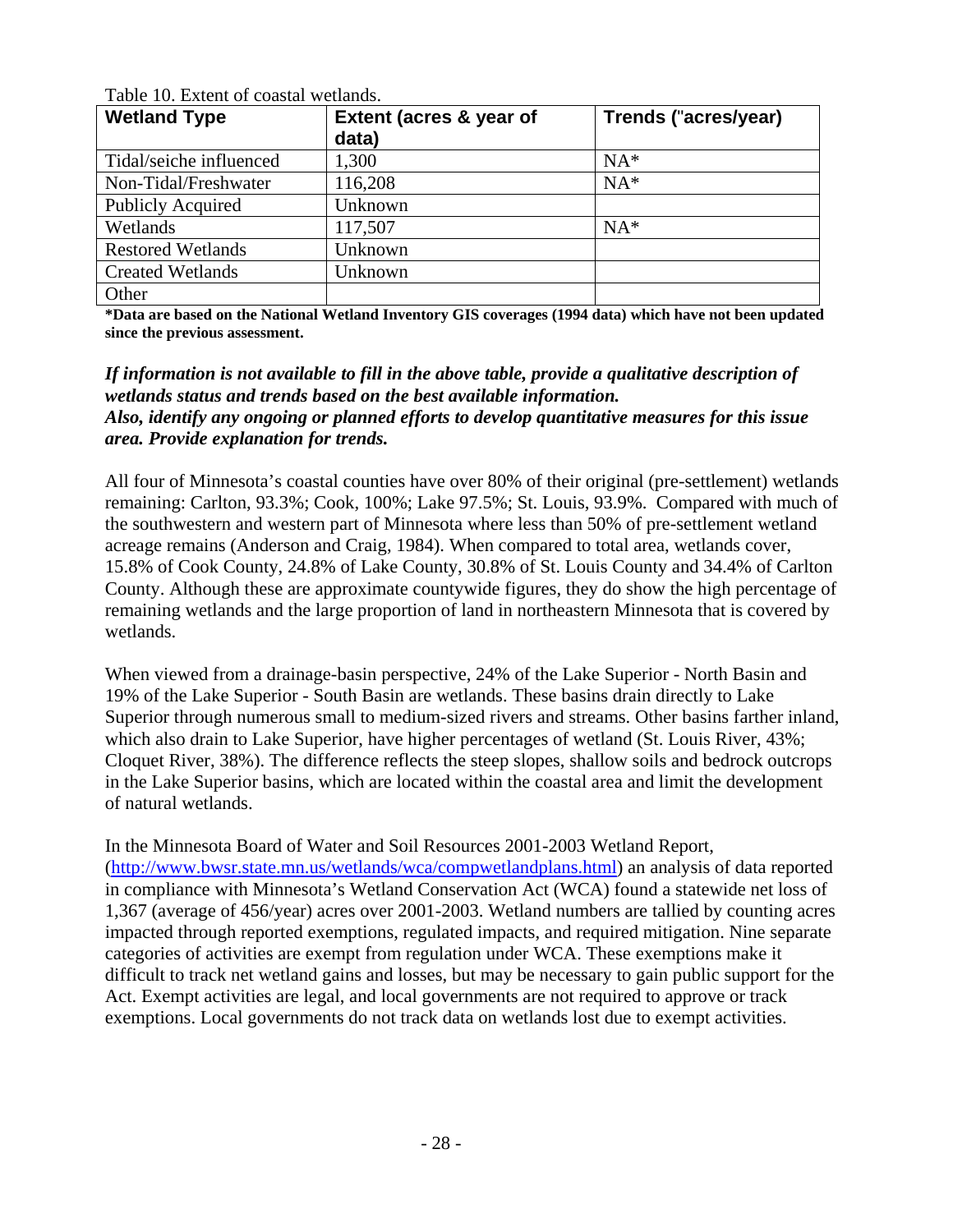| County    | Landowner<br>Contacts | Acres<br>Avoided | Acres<br>Minimized | Acres<br>Replaced | Acres<br>Drained/Fill |
|-----------|-----------------------|------------------|--------------------|-------------------|-----------------------|
| Carlton   | 200                   |                  |                    | 19.5              | 8.13                  |
| Cook      | 58                    | 18               |                    |                   | .13                   |
| Lake      | 115                   |                  | 3.9                | 5.67              | 5.66                  |
| St. Louis | 8,296                 | 64.74            | 19.2               | 110.98            | 93.13                 |

Table 11. WCA Data Reported by Local Government Units: 2001-2003 \*\*

\*\* Numbers reflect countywide WCA activity, including activity outside of MSLP program boundary. Data source = 2001-2003 Minnesota Wetland Report available at: www.bwsr.state.mn.us/wetlands/publications/wetlandreport.pdf

Table 12. Direct and Indirect threats to coastal wetlands

| <b>Threat</b>              | <b>Significance</b> |
|----------------------------|---------------------|
| Development/fill           | Low                 |
| Alteration of hydrology    | Unknown             |
| Erosion                    | Low                 |
| Pollution                  | Low                 |
| Channelization             | Low                 |
| Nuisance or exotic species | Low                 |
| Freshwater input           | Low                 |
| Sea/Lake level rise        | Unknown             |
| Other                      | Unknown             |

The current threat to Minnesota's coastal wetlands is deemed to be low, based on the "Local Government Annual Reporting System" (LARS) reporting information submitted by each of the coastal counties. LARS data is only general for each county and does not show actual locations.

Undisturbed wetlands may mask their true value and appreciation among the public and local decision makers. Stormwater retention and flood control are other natural functions that many wetlands provide. Updated wetland data, are needed for future land use planning and decisionmaking. Information and education are both needed to move wetland protection away from strictly bureaucratic requirements to those involving public acceptance and stewardship.

#### **Management Characterization**

Minnesota's Wetlands Conservation Act (WCA) was adopted in 1991, fully implemented in 1994 and substantially amended in 2000. It is administered by the Minnesota Board of Water and Soil Resources (BWSR) and managed by local governmental units. At its heart lies the goal of achieving no further net loss of wetland through a sequencing of steps to first avoid, and then minimize or replace impacted wetlands. Annual reports on wetland protection efforts under the Act began in 1994. Those wetlands that remain under direct Minnesota Department of Natural Resources (DNR) regulatory authority in the coastal area are generally small, unnamed lakes having a DNR shoreland management classification, where local shoreland management ordinances are in effect. During the 2000 legislative session, WCA was amended (see Laws of Minn. 2000, Chapter 382, formerly referred to as S.F.83) to (1) allow DNR to waive its permit jurisdiction to local units of government for projects affecting "public waters wetlands" and (2) require the DNR to update and correct its 25-year old Public Waters Inventory (PWI). At the present time, DNR is converting PWI maps to a vector GIS format for all of Minnesota, including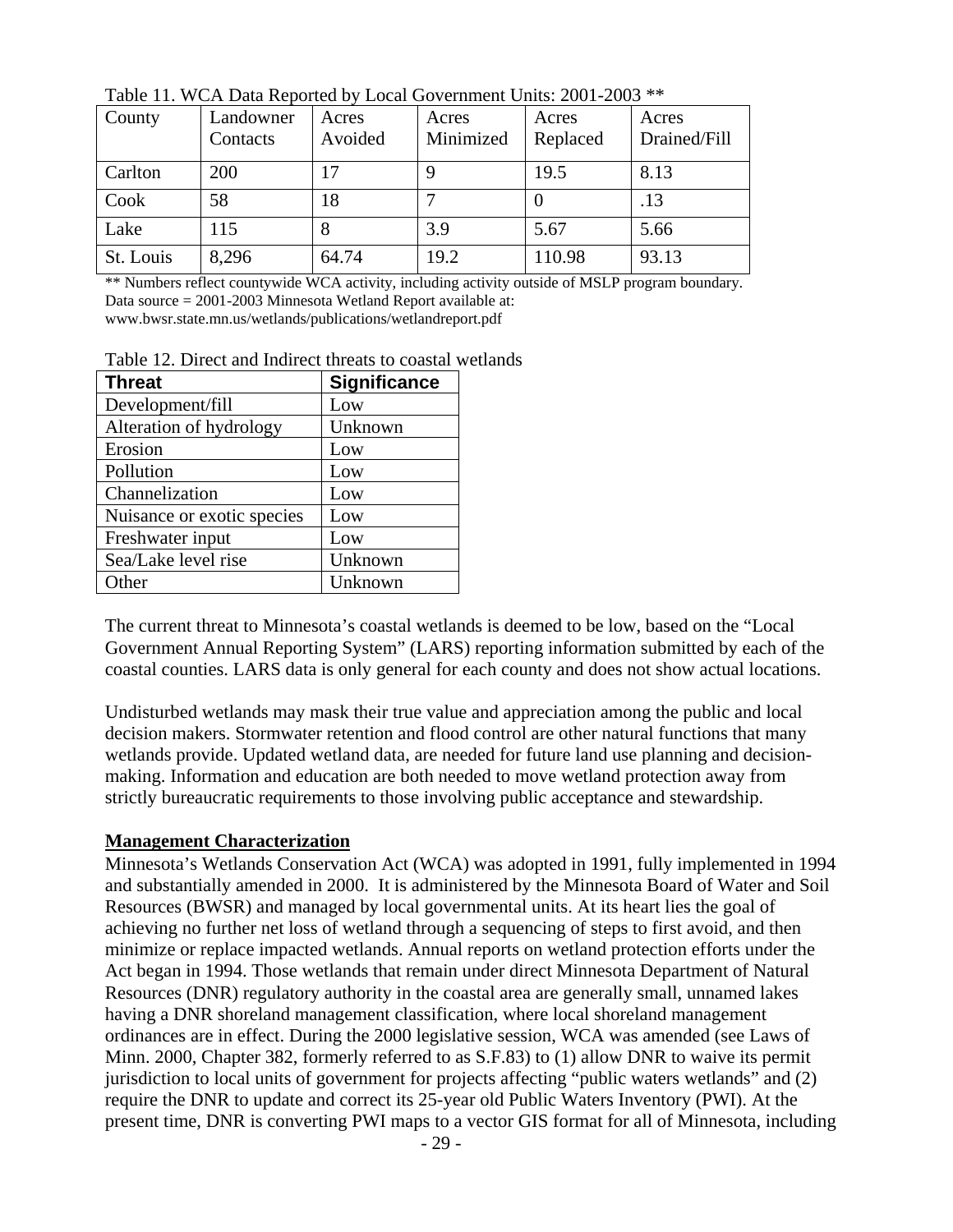the four North Shore counties. MLSCP is contributing to the revision of these maps, within the limitations of its staff and funding.

Table 13. Section 306 funding used in updating wetland mapping:

| Section 306 funding used in updating wetland mapping                             |           |
|----------------------------------------------------------------------------------|-----------|
| Wetland Inventory and Evaluation for the City of Duluth                          | 31,500    |
| Wetland Inventory and Classification for Coastal GIS: Phase 1: Knife and Poplar  |           |
| River Watersheds.                                                                | 39,999    |
| Wetland Inventory and Classification for CoastalGIS: Phase 2: Grand Marais and   |           |
| <b>Beaver Main Stem</b>                                                          | 34,999    |
| Inventory and Classification of North Shore Wetlands for the Coastal GIS Project | 24,565    |
| Total                                                                            | \$49,1063 |

Table 14. Significant changes since the last assessment:

| <b>Mechanism</b>                            | <b>Changes Since Last Assessment</b> |
|---------------------------------------------|--------------------------------------|
| Regulatory program                          | Moderate                             |
| Wetland protection policies and standards   | None                                 |
| Assessment methodologies                    | Moderate                             |
| Impact analysis                             | <b>None</b>                          |
| Restoration/enhancement programs            | <b>None</b>                          |
| Special Area Management Plans (SAMPs)       | Moderate                             |
| Education/outreach                          | Moderate                             |
| Wetland creation programs                   | <b>None</b>                          |
| <b>Mitigation Banking</b>                   | None                                 |
| Mapping/GIS/Tracking Systems                | Significant                          |
| Acquisition programs                        | <b>None</b>                          |
| Publicly funded infrastructure restrictions | <b>None</b>                          |

At the local governmental level, both St. Louis and Lake Counties developed comprehensive wetland protection and management plans in 1999, enabling them to adapt the standards of the Wetland Conservation Act to fit within local zoning authority. For example, Lake County uses functional wetland analysis to determine its wetland impacts and has combined its wetland, erosion and vegetation control into one permit inspection. Initiated by seed money from the county local water plan, the Lake County Land Use Department now budgets \$15,000/year for enforcement of this ordinance.

Both the Cities of Duluth and Hermantown have long standing wetland ordinances. The City of Duluth is working on a new comprehensive plan and has received 306 funding to update its wetland inventory. The city of Hermantown received 306 funds to create a GIS wetland inventory and comprehensive wetland plan. The city of Cloquet also received 306 funds to create a comprehensive wetland plan.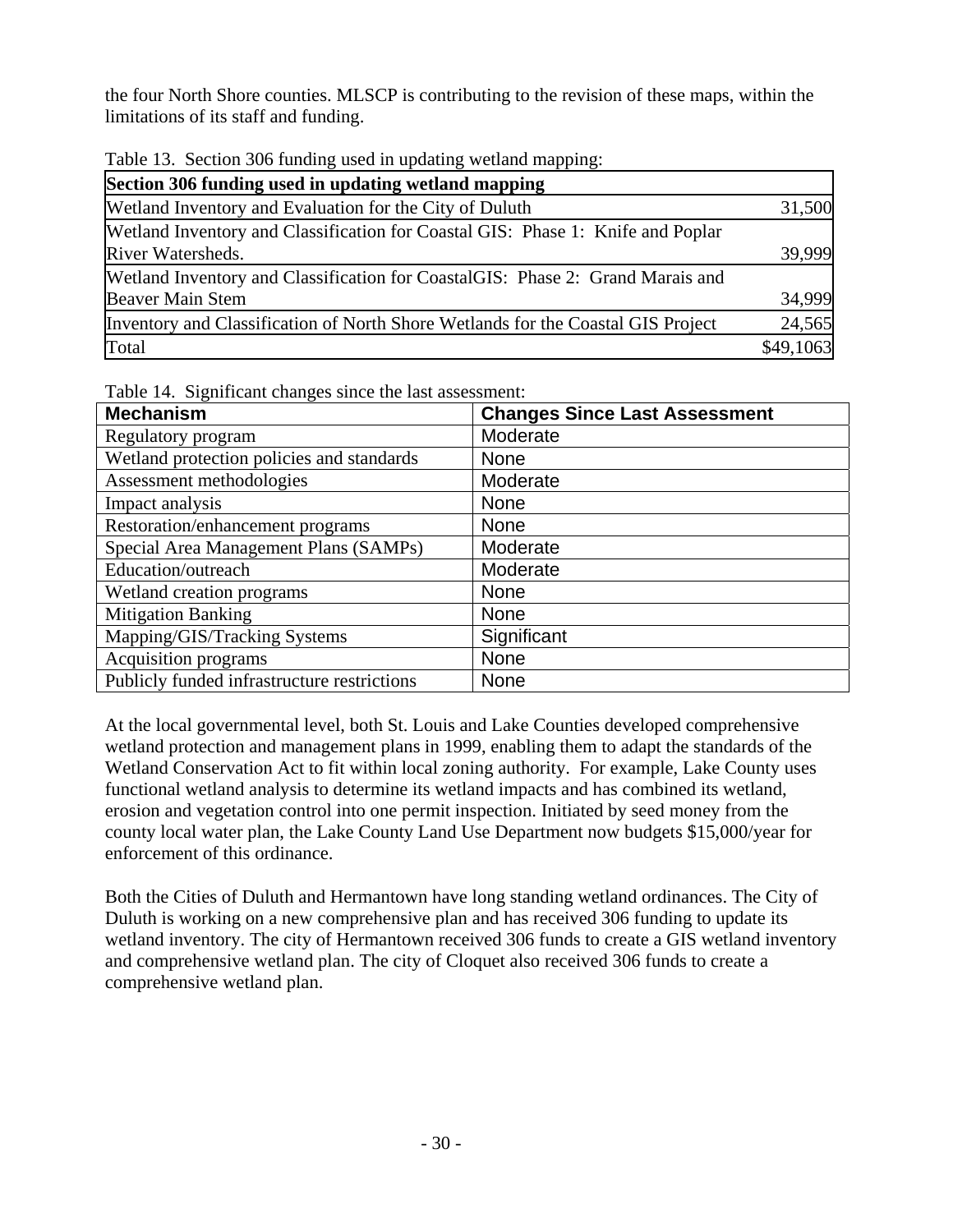*For categories with changes that are identified as significant or moderate provide the following information for each change:* 

- *Identify the change and whether it was a 309 change (if not a 309 change, specify funding source)*
- *Briefly summarize the change*
- *Characterize the effect of the change*

### Regulatory program

As mentioned above, the legislative changes enacted in 2000 (see Laws of Minn. 2000, Chapter 382, formerly referred to as S.F.83), did not substantially change the way in which wetlands are protected and regulated in Minnesota. The primary emphasis has been to allow local units of government to administer wetland protection programs (e.g. wetland mitigation, permitting, replacement and banking), while maintaining BWSR as the oversight agency and the DNR as the enforcement agency. These efforts are funded on a statewide basis by the Minnesota legislature. There has been no dedicated State funding to accelerate or expand wetland-mapping efforts within the coastal area.

### Assessment methodologies

The wetland assessment methodologies used to administer and enforce both the 1991 Wetland Conservation Act (as amended) and the DNR's public waters regulatory program have been established by statewide administrative rules (see Minnesota Rules Chapters 8400 and 6115). These rules are jointly "overseen" by BWSR and DNR. All activities affecting wetlands in Minnesota are subject to the methodologies established by these rules.

### Impact analysis

"Minnesota Routine Assessment Methodology for Evaluating Wetland Functions". Board of Water and Soil Resources, Version 3.0, April 2004. Access to MnRAM support materials including Access database, GIS layers, and guidance documents are made available online. http://www.bwsr.state.mn.us/wetlands/mnram/index.html

### Special Area Management Plans (SAMPs)

DNR Fisheries has been involved in the designation and acquisition of Aquatic Management Areas (AMA). This designation protects riparian lands including wetlands important to fisheries management. Although a successful program, an outreach and education component may be needed to raise awareness of these areas to the public and local enforcement.

### Education/outreach

BWSR published "The Wetland Conservation Act (WCA) Manual" In 2003, and updated it in September 2004. While not a 309 funded publication, the manual provides a background on Minnesota's wetland conservation act, and provides information on WCA exemptions, minimizing wetland impact, replacement programs, and wetland banking procedures.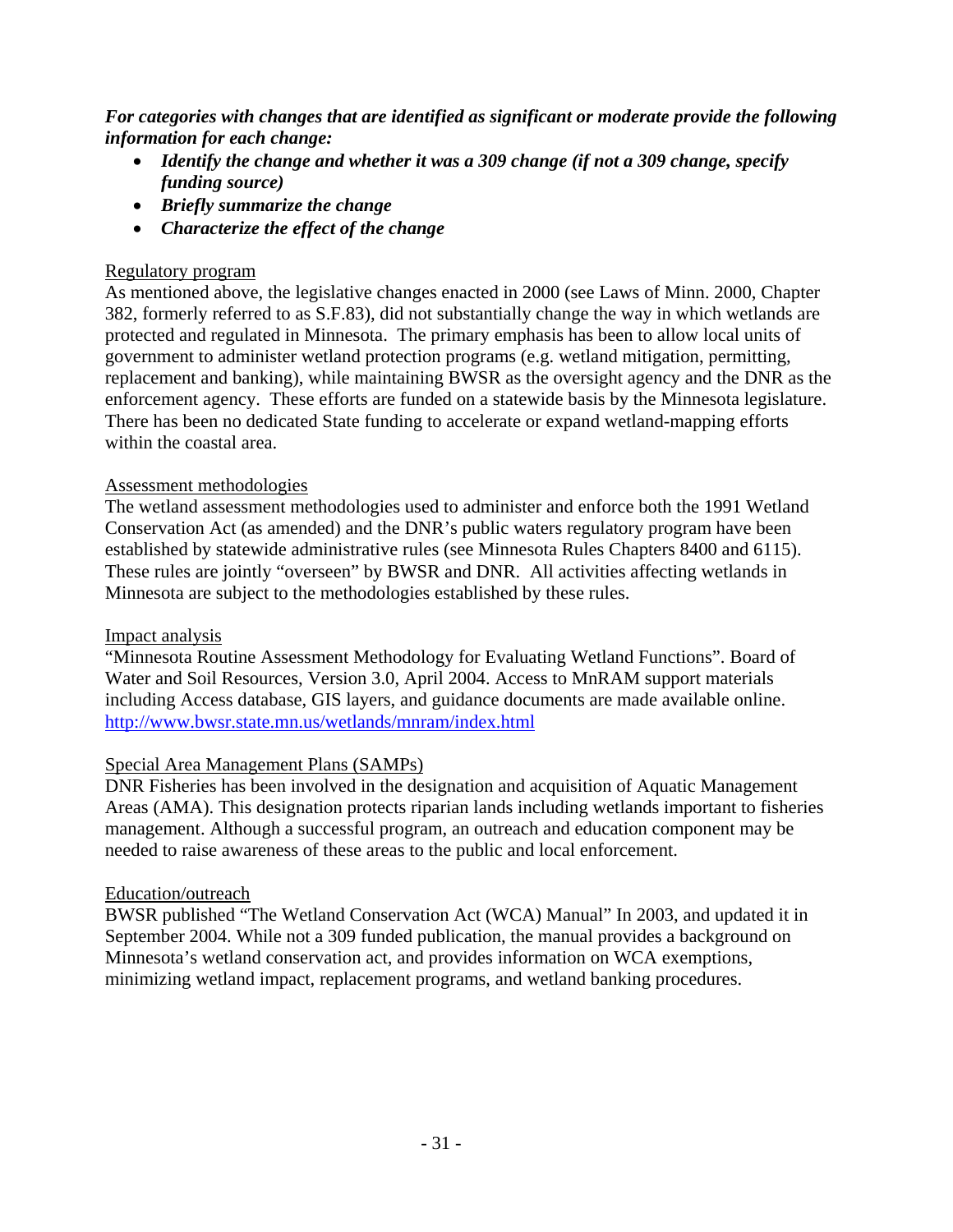#### **Conclusion**

#### *Identify priority needs or major gaps in addressing the programmatic objectives for this enhancement area that could be addressed through a 309 Strategy.*

MLSCP plans to continue using 306 funds and local partnerships to update wetland maps within the MLSCP boundary. Current hydrologic data is needed to allow agencies within the coastal boundary to analyze spatial relationships and potential impact to designated trout waters, and natural and human resource values. Quality data will allow users to identify wetlands at greatest risk and enhance local wetland and watershed management initiatives.

#### *What priority was this area previously and what priority is it now for developing a 309 Strategy and designating 309 funding and why?*

Last Assessment = **Medium** This Assessment = **Medium**

#### **Justification of Priority**

The potential impact to wetlands and related water resources rises with increased development. Elements related these impacts are addressed in the strategies for cumulative and secondary impacts.

#### **Strategy to meet Wetlands needs**

MLSCP will update, create and maintain data required to complete NCMPMS reporting.

#### **Goal 1:** NCMPMS reporting

#### **Program Change**

Collect habitat data to complete NCMPMS reporting.

#### **Impact of the Change**

Minnesota is host to many forms of terrestrial habitat data with varying detail. Much of the data are not complete throughout the entire coastal area. This performance measure will require a great deal of data research and analysis into the availability and suitability of habitat data.

#### **Appropriateness of the Change**

NCMPMS is a direct response to Congressional requests for performance measures to assess the national impact of CZMA programs and to recommendations by the Office of Management and Budget that CZMA programs develop outcome-oriented performance measures to demonstrate program effectiveness. Data created for NCMPMS reporting would be shared with coastal communities for use in planning efforts.

### **Work Plan:**

### **Step 1, Develop Coastal Habitat Performance Tracking:**

Create habitat performance measures database. This will require combining permit data from multiple sources ranging from handwritten paper records to AS400 databases. Track and log permitting activities.

### **Step 2, GIS Analysis**

As part of NCMPMS reporting, under coastal water quality (WQ5), track CZMA funded capacity building within the 8-digit watersheds fully or partially in MLSCP's boundary. As part of NCMPMS reporting, under coastal water quality (WQ6) Assess impaired waters inventory where nonpoint source pollution is the primary source of contamination of coastal waters.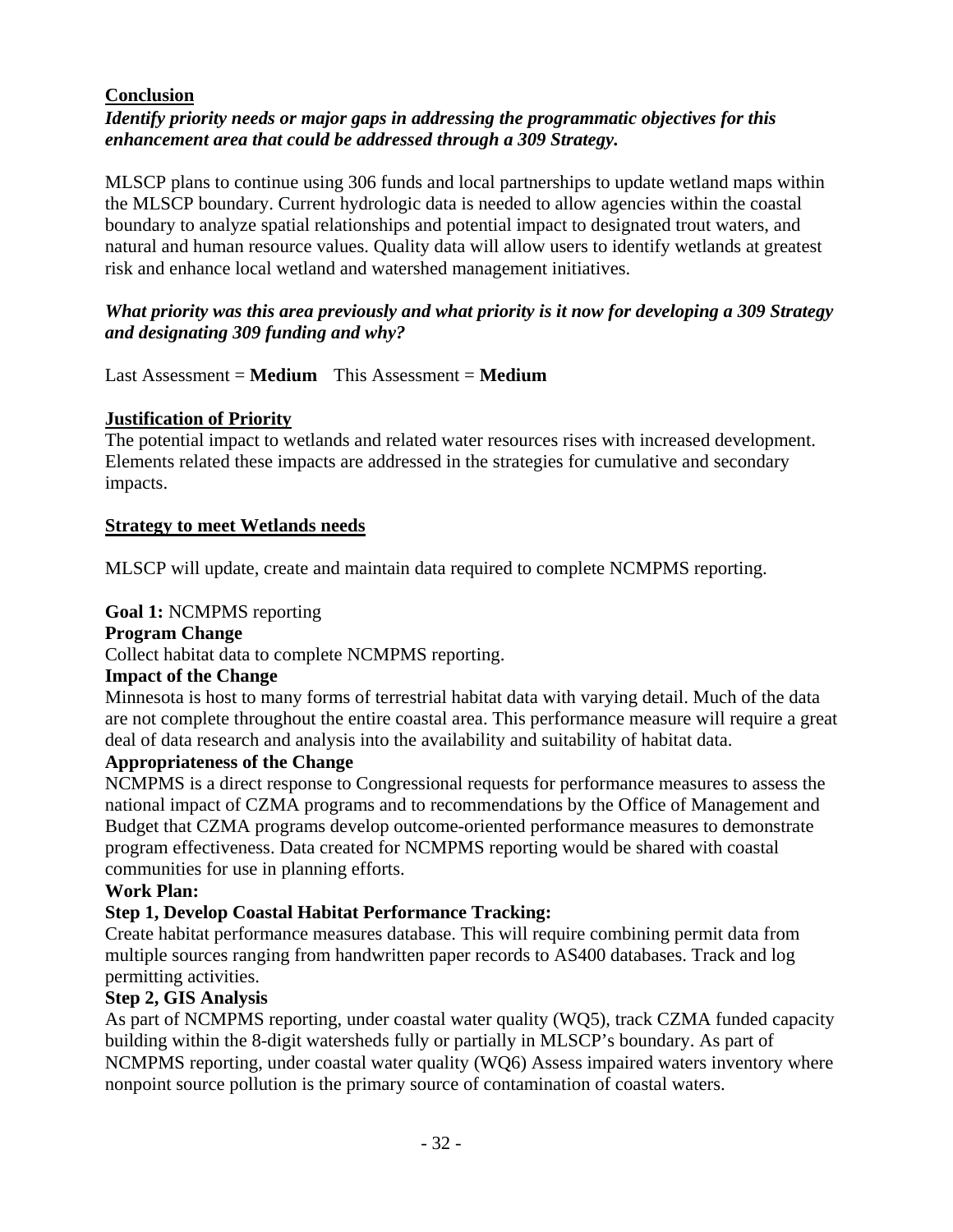#### **Estimated Costs**

\$15,000 over three years

| Goal                                                 | 2007   | 2008  | 2009  | 2010 | 2011 | ™otal |
|------------------------------------------------------|--------|-------|-------|------|------|-------|
| NCMPMS Reporting<br>Goal<br>$\overline{\phantom{a}}$ | 10,000 | 2,500 | 2.500 |      |      |       |

#### **Likelihood of Success:**

This project is very likely to succeed with support from networked partners. Step one and part of step two will require data and support from its partners. MLSCP has built solid partnerships in past projects, and continues to work regularly with local agencies. Completing this goal will also depend on details yet to be worked out regarding data requirements at the federal level. MLSCP is committed to working with NOAA on developing PMS data requirements and delivering the data to the extent that funding allows.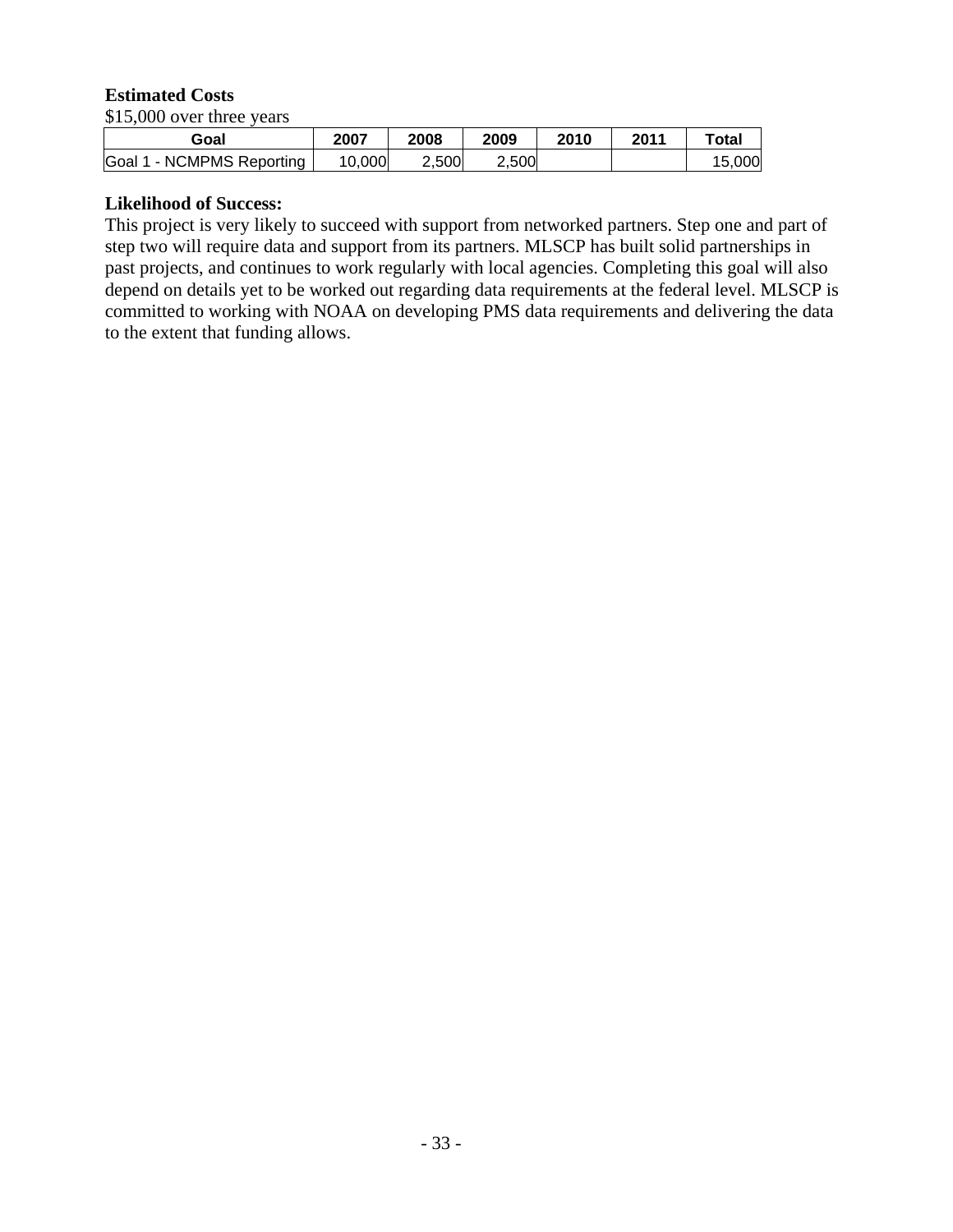# **CUMULATIVE AND SECONDARY IMPACTS**

### **Section 309 Programmatic Objectives**

I. Develop, revise or enhance procedures or policies to provide cumulative and secondary impact controls.

### **Resource Characterization**

Minnesota's coastal area remains 95% forested, with 18% consisting of wetlands. Migratory trout depend on the health of 62 DNR-designated trout streams, which stretch 136 miles. The continued protection of coastal trout streams depends on a relationship with a well maintained diverse forest cover and adjacent wetlands. This natural infrastructure is required to sustain the cool, clear water essential for the fishery. Urban and recreational development expansion will require great care to provide protection, restoration and stabilization of soils, vegetation, and wetlands.

The combination of a healthy, growing economy, new patterns for work (e.g. telecommuting and e-commerce) and the attractions of the coastal area for residential and recreational development (fueled by the baby-boomers retirement), mean that it is only a matter of time before the area is faced with significant new pressures for development. This is already taking place in areas adjacent to Duluth and other areas along the shore. In 1999, Minnesota's Lake Superior Coastal Program's Final EIS quoted a price per foot of shoreline increasing from \$200 per foot in 1992, and 600 per foot in 1995. More recent samples show Lake Superior shoreline commanding \$1,650 – \$2,272/foot. A sewer line extension, providing sewer services from Duluth in St. Louis County to the Lake County line, has been completed. The new sewer line may address the problem of failed septic systems, it has also made the area to more attractive to developers, spawning an interest in more intensive development.

The Final MPCA 2006 Section 303(d) Total Maximum Daily Load (TMDL) List of Impaired Waters identifies 15 rivers and creeks that are impaired for one or more of the following pollutants: Mercury, pH, turbidity, high temperature, impaired biota (fish and/or invertebrates), DDT, Dieldrin, Dioxin, toxaphene, and low Dissolved Oxygen. The St. Louis River and Bay have the most reaches (stream segments) listed for impairment in the Basin – 26. There are also 172 lakes having impairments with one or more of the following impairments: mercury or PCBs in the water column and/or fish tissue. There are 7 new stream impairments and 6 new lakes added since the 2004 List. Altogether, there are **271** individual TMDL reports needed in this Basin. The report and 2006 list is available online at http://www.pca.state.mn.us/water/tmdl/index.html

*Identify areas in the coastal zone where rapid growth or changes in land use require improved management of cumulative and secondary impacts (CSI). Provide the following information for each area:* 

- *Type of growth or change in land use (e.g., residential, industrial, etc.)*
- *Rate of growth or change in land use*
- *Types of cumulative and secondary impacts*

Residential development has been expanding into the lake areas of Minnesota. Traditional lake cabins are being replaced by large, modern year-round homes. Minnesota's coastal area is an especially attractive and accessible area for this new development trend.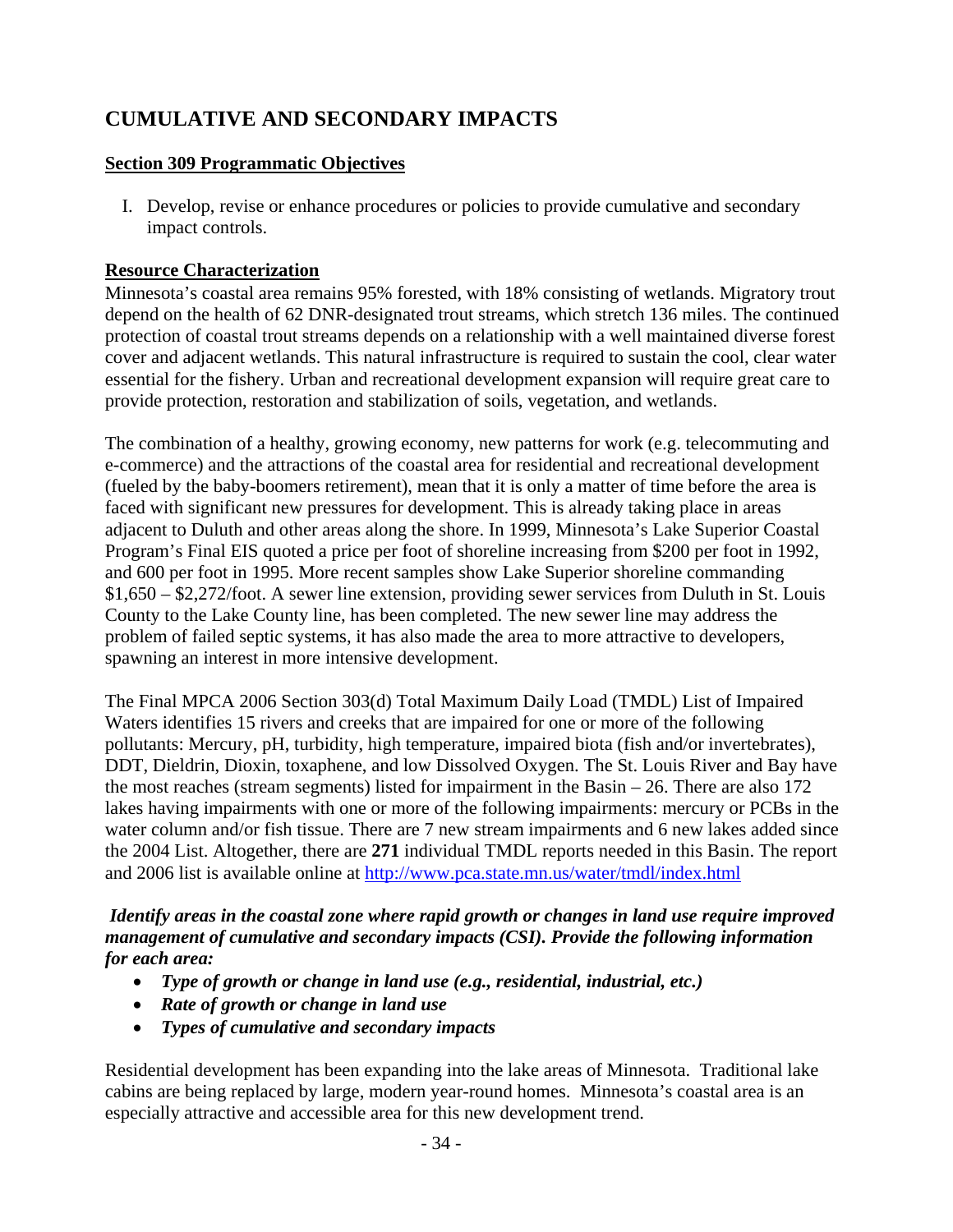Traditionally, most of the growth in the coastal area is either residential or tourist-oriented commercial development. Many local units of government are in the process of updating or developing comprehensive plans, stormwater management plans, and associated ordinances to address future needs. Some of the cumulative and secondary impacts they identified included the issue of road placement, storm water management, subdivision design, ridgeline development, location of towers, failing septic systems and the need for natural resource information and interpretation in making local land use decisions.

The City of Duluth's Consolidated Plan for Housing and Community Development FY 2005- 2009 reexamined building permits from 1990 to 2000. During this time period, Duluth increased its housing units by 2.7%. Between 1997 and 2002, there were seven new subdivisions, providing a potential 116 total housing units. The neighboring city of Hermantown experienced a larger percentage increase of 8.6%. Lakewood, Solway, and Canosia Townships also experienced large increases. The plan demonstrates that much of the area growth is occurring outside of Duluth.

| Area                       | <b>CSI Threats/Sensitive Coastal Resources</b>                                                                            |
|----------------------------|---------------------------------------------------------------------------------------------------------------------------|
| Duluth to Two Harbors      | Residential development<br>Shallow clay soils<br>Impact to streams, and Lake Superior                                     |
| <b>Eastern Cook County</b> | Residential/commercial development<br>Steep slopes<br>Impact to streams, and Lake Superior                                |
| Entire area along coast    | Ridgeline and shoreline development<br>Forest fragmentation<br>Shallow, fragile, clay soils<br>Streams, and Lake Superior |

Table 15. Areas possessing sensitive coastal resources requiring a greater degree of protection, reducing cumulative or secondary impacts of growth and development.

### **Management Characterization**

*Identify significant changes in the state's ability to address CSI since the last assessment (e.g., new regulations, guidance, manuals, etc.). Provide the following information for each change:* 

- *Characterize the scope of the change*
- *Describe recent trends*
- *Identify impediments to addressing the change*
- *Identify successes in improved management*

Minnesota's needs in addressing CSI in coastal communities exceed MLSCP's Section 309 funding and staff resources. Since Minnesota entered the coastal program in 1999, in addition to assistance provided through Section 309 funds, Section 306 grants have been made available to help address the issues faced by Minnesota's coastal communities. Table 16 provides a summary of projects funded through Section 306 to address cumulative and secondary impacts of land use changes.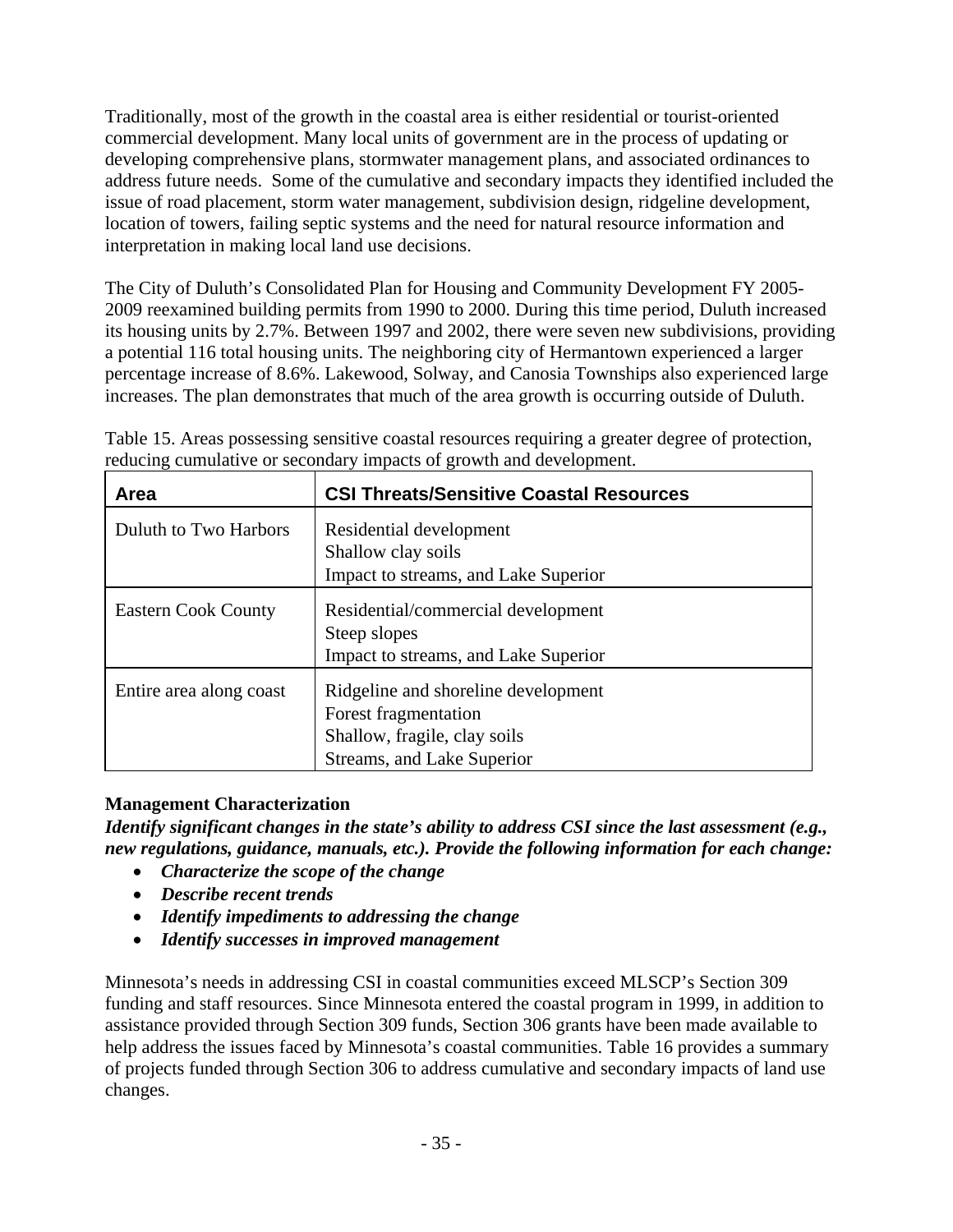| Twore To, Dectron 500 activities and expenditures that addressing CDT. |                       |
|------------------------------------------------------------------------|-----------------------|
| <b>Project Type</b>                                                    | <b>Projects Total</b> |
| <b>GIS Data Acquisition</b>                                            | 53,944                |
| <b>Parcel Mapping</b>                                                  | 287,903               |
| <b>GIS Decision Support Tools</b>                                      | 60,607                |
| Stormwater Plans, Studies and Surveys                                  | 121,833               |
| <b>Total</b>                                                           | 524,287               |

Table 16. Section 306 activities and expenditures that addressing CSI:

In addition, Using Section 309 funds, MLSCP provided The DNR's Data Resource Site system (a centralized GIS repository) to local governmental units (LGUs) within the program boundary. Included with the DRS system, MLSCP staff provided training in LandView, ArcView and Garmin GPS use.

In order for computer support staff at the LGU level to allow the delivery of the DRS system, MLSCP found that it was necessary to assume a support role after implementing the DRS system. Staff provided data and software updates as they became available. Technical support was also required to help ArcView GIS users with the proper use of technical data, data queries, data analysis, data format, coordinate conversion, and other technical issues.

MLSCP found that LGUs with limited resources required GIS products to address emerging issues. Staff also directly assisted LGUs with planning efforts including Duluth Township's comprehensive plan update, Silver Creek township maps to assist in a comprehensive plan update, Crystal Bay Township comprehensive planning, Tofte Township comprehensive planning, Tofte-Schroeder sanitary district planning and septic system inventory, and assisted Lake County in development of a 5-year GIS plan. Using ArcView, staff set up a Public Waters Inventory (PWI) mapping process, and trained DNR hydrologists on PWI basin mapping in ArcView. With help from Coastal Fellow Dave Easter, MLSCP created a GIS-based Permit Tracking system and database system featuring a digital permit storage and retrieval system to support permit compliance monitoring. Without the technical assistance provided in this manner, the new comprehensive plans and ordinance changes would have either not been completed or would be less effective due to reliance on insufficient or out-of-date information.

In response to the redevelopment of shoreland areas, the DNR has developed and is promoting an alternative set of shoreland management standards under the Governor's 2003 Clean Water Initiative. Although these alternative standards were originally intended for the central Minnesota lake region, local governments in other lake areas, including the North Shore, are lobbying to implement the new standards. Currently, no additional funds have been allocated to administer or implement the alternative shoreland management standards. However, if local communities either wish to include these alternative standards or if they become a State requirement, the existing MLSCP mechanism for technical assistance to LGUs by partnering with local planning efforts is well positioned to assist in incorporating the new standards into updates of plans and ordinances.

#### **Conclusion**

*Identify priority needs or major gaps in addressing the programmatic objectives for this enhancement area that could be addressed through a 309 Strategy (i.e., inadequate authority, data gaps, inadequate analytical methods, lack of public acceptance, etc.).*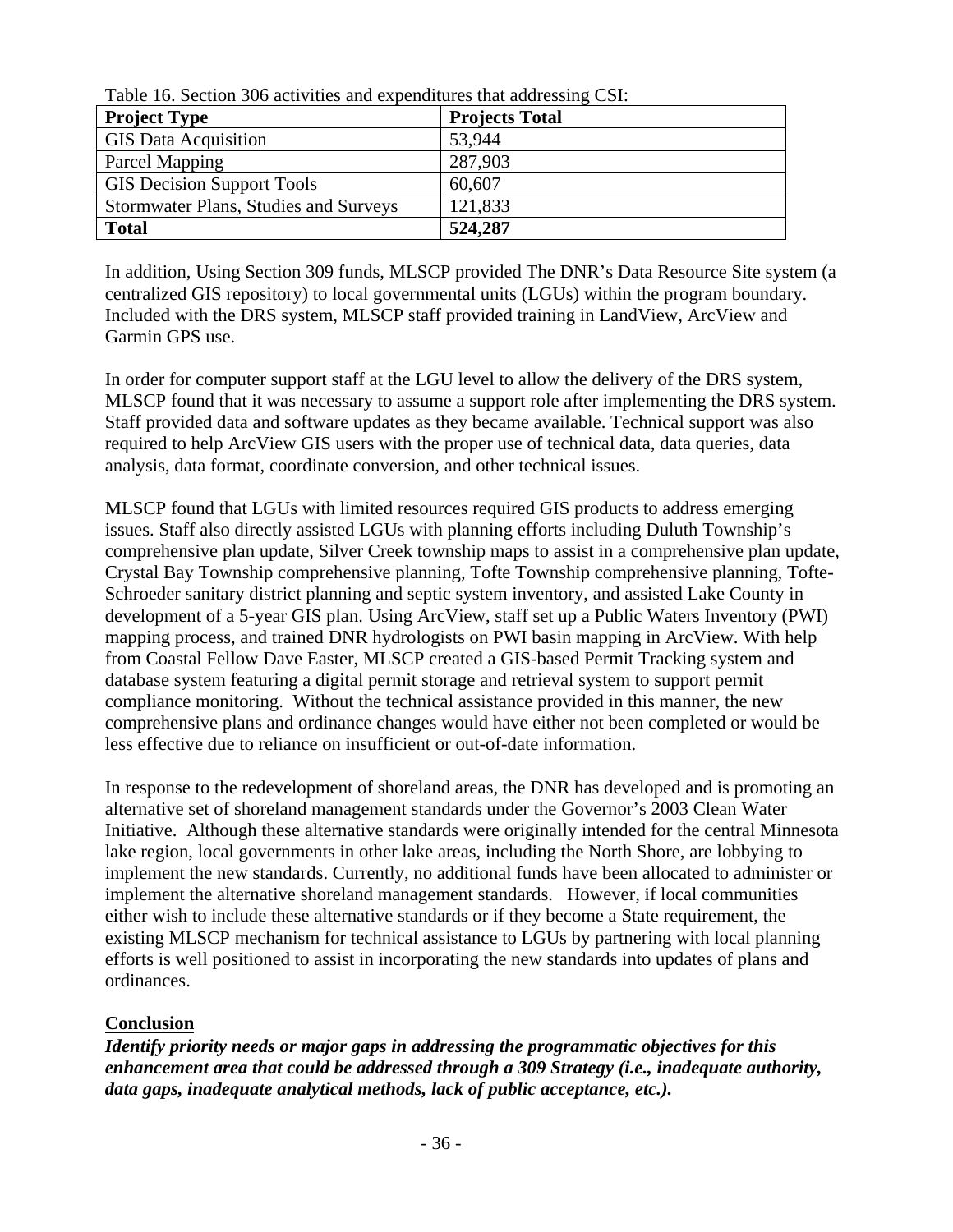Minnesota's coastal area is experiencing a period of rapid new development. As noted, the coastal communities outside of Duluth are expanding at a higher rate than the core city. The expansion of a sewer line along scenic highway 61 has increased development pressure. Coastal property values and numbers of building permits are on the rise. The nature of the coast is changing from scattered clusters of small businesses and isolated houses to forms of development larger in scale. Seasonal use cabins are being replaced by larger seasonal use homes, and commercial developments. Ridgeline development has increased, changing ridgeline characteristics. Local communities recognize that controls are needed to preserve social and natural resource values. The rapid development that they face is not unlike the issue of sprawl facing the more densely populated areas of the state. Areas just outside the coastal program boundary have the potential to effect coastal resources. The need to address impacts from sources outside the program boundary have recently been identified in the Nemadji River watershed and in some townships split by the program boundary. Many local communities face a shortage of resources to adequately address the development and land use planning issues they face.

### *What priority was this area previously and what priority is it now for developing a 309 strategy and designating 309 funding and why?*

Last Assessment = **High** This Assessment = **High**

#### **Justification of Priority**

Local land use decision and policy-makers are faced with the challenges of managing growth and preserving their resource base. The North Shore Management Plan was updated in 2004. As part of the update, the document has updated its shoreland management standards, and future land use goals. Many of the local governmental units are involved in upgrading their comprehensive plans and associated zoning ordinances to incorporate the updated plan. Others are also at work on developing storm water plans and local water plans to help preserve water resources. There is increasing coordination across agency and local governmental units in addressing these issues, but more financial, legal and technical resources are needed.

The MLSCP assists local governments in these efforts. There are several critical areas in which Section 309 resources could significantly alter and/or improve the resulting products (plans or ordinances) via assistance to local governments, which manage land use and development within the coastal area. These areas are highlighted below. It is important to note here however, that local units of government develop the land-use plans and are the decision-making authority for most land use decisions in the coastal area. The MLSCP incorporates local land use plans as part of the overall Coastal Program and assists in the development of new and updated plans by providing resources (data and funding) and technical assistance when desired by the local community.

As recognized in the Tenth Biennial Report on Great Lakes Water published by the International Joint Commission in July 2000, the issue of urbanization within the Great Lakes coastal area has seen big changes over the past 20 years. "*It is easier to manage development rather than remedy its negative effects, so governments should act before the situation deteriorates further... All levels of government have a role in watershed management and associated land use..*." These recognitions lie at the heart of the goals and strategies for Cumulative and Secondary Impacts.

#### Emerging Land Use Issues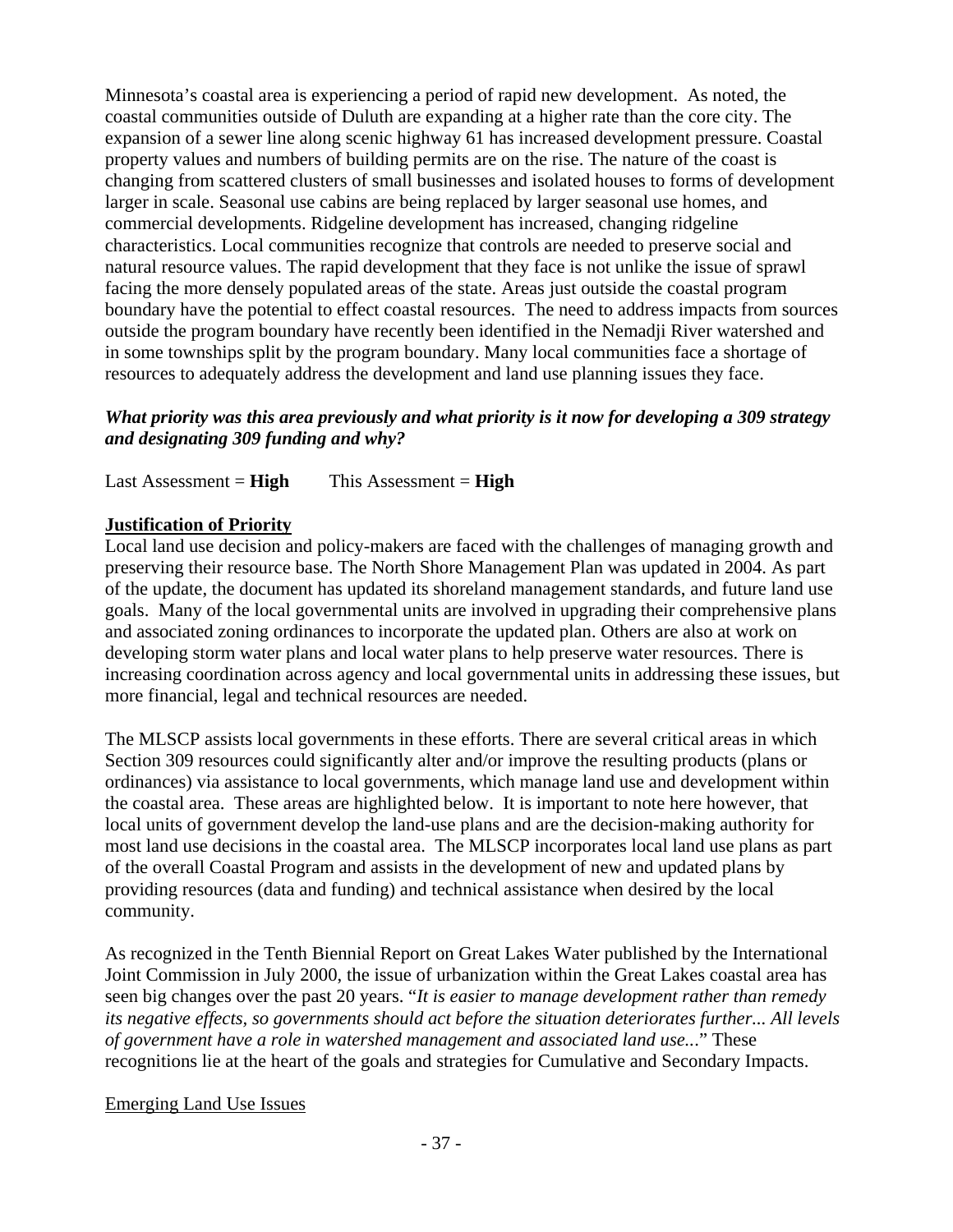Increasing numbers of seasonal and year-round homes constructed and purchased by out-ofcounty buyers are dramatic within the coastal boundary. The Coastal Program provides a unique opportunity to furnish additional resources to deal with such issues. In addition to the overall need to plan for and manage land use issues, there are significant issues related to maintaining and providing new infrastructure. Some of these issues include the cumulative and secondary impacts of wireless communications towers, failing septic systems, sewer line extensions, stormwater impacts from increased development, increased impervious surfaces, ridgeline development, underwater recreation plans, and public access.

#### Geographic Information Systems

An ongoing need for a concentrated effort to develop and maintain GIS capabilities within the coastal area will increase the capacity of local communities to effectively develop or update land use plans. MLSCP is making progress in providing necessary data, GIS software, and training. Much of the data development is happening at the statewide level without MLSCP funding. The Protected Waters Inventory is being converted from paper maps to GIS. Hydrographic layers for rivers, streams and lakes are in the process of being updated by MN DNR Waters. In 2003 and 2004, The National Agricultural Imagery Program provided 1-meter color DOQs. MLSCP is also providing support in the form of grants using section 306 funds, which provide the resources to contract with consultants, planners and GIS professionals.

To address issues highlighted in MLSCP's last Assessment and Strategies, MLSCP began distributing GIS data, tools, and software to local governments and nonprofit groups within its program boundary. MLSCP adopted MN DNR's Data Resource Site (DRS) system, which can be customized to contain data specific to the customer's geographic area. The DRS also contains custom GIS software; MN DNR's LandView program (a free GIS data viewer), MN DNR's Garmin GPS program, and extensions for ESRI's ArcView 3.x and ArcGIS. Recipients of the DRS system also receive training in using the software and data they receive.

With the distribution of GIS data and tools comes an added responsibility to continue support in two areas: 1) **DRS updates** -- GIS data provided by MLSCP are being updated on a weekly basis. In addition to existing data, new data are constantly becoming available. New functionality is added to the GIS software MLSCP distributes. To ensure that MLSCP customers are making land use decisions based on the best data available, MLSCP needs to continue to be able provide support to the DRS system. 2) **Technical Support**, as with any software, bugs and glitches occur. The smaller LGUs and Nonprofit organizations do not have information technology (IT) support, those that do have IT support, often regulate the type of software that can be installed on a computer. Without a commitment to technical support, most DRS installations would not happen.

Mapping needs are identified in nearly every conversation about development impacts along the shore. MLSCP is providing 306 grants to help communities create parcel data, which is critical to the analysis of land use activities. Opportunities to protect critical areas for public access and habitat are at risk due to lack of good data. Concentration on filling some of the gaps of major data layers and identifying specific data needs projects in cooperation with local and regional planning agencies will be a focus area for the GIS component of the program.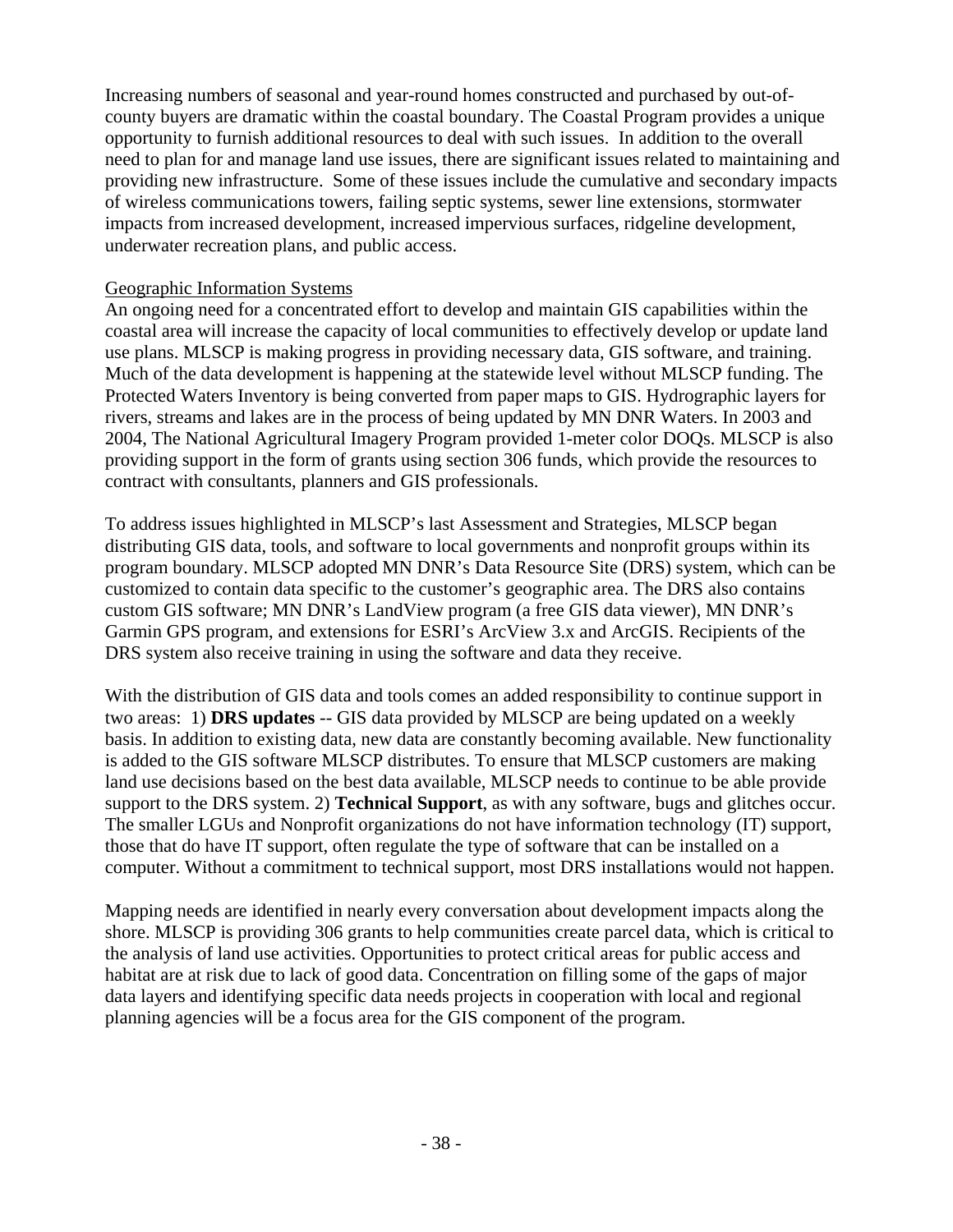#### **Strategy to meet Cumulative and Secondary Impacts needs**

**Goal 1:** Evaluate the expansion of MLSCP's boundary to include important tributary watersheds and currently excluded portions of local governmental units.

#### **Program Change:**

Engage local communities to assess the need to expand the coastal program boundary. This will require several public meetings and/or workshops to evaluate the advantages and issues of bringing additional areas into the designated coastal area. It will also be necessary to obtain support from the affected local units of government before any change is made to the program boundary. Maps and other documentation illustrating and explaining boundary change alternatives will be needed to support the boundary assessment.

#### **Impact of the Change:**

The inclusion of additional contributing watersheds, particularly parts of the Nemadji River watershed could enhance and improve the overall impact of management strategies and programs affecting the coastal area by allowing the use of Coastal Program funds for projects that impact water quality of the St. Louis River and Lake Superior. It could also enable MLSCP efforts to be better integrated on a watershed basis. The inclusion of excepted areas within currently affected local units of government could help ensure that there is uniform and unbiased land use planning and management within these communities and reduce administrative challenges caused by dividing a local community with the program boundary.

#### **Appropriateness of the Change:**

Reexamining MLSCP's boundary was a recommendation in NOAA's 312 review of Minnesota's coastal program.

#### **Work Plan:**

#### **Step1, Investigate the expansion of MLSCP's boundary:**

Initiate a public process to assess the need to expand the coastal program boundary. This assessment will identify potentially feasible options (including a no-change alternative), benefits and drawbacks to changing the inland boundary. Following the initial assessment and scooping process, develop and implement a public input consultation process to evaluate all identified alternatives. Finally, one alternative will be selected for action based on public input and agency review.

#### **Step 2, NOAA's program change process:**

Presuming that a change alternative is selected, MLSCP staff will propose a program change using program change guidance provided by NOAA's OCRM.

#### **Estimated Costs:**

\$40,000 over two years.

| Goal                                  | 2007 | 2008 | 2009 | 2010   | 2011        | Total      |
|---------------------------------------|------|------|------|--------|-------------|------------|
| Goal<br>Change<br>Evaluate Boundary C |      |      |      | 20,000 | ,000<br>20. | 000<br>40. |

#### **Likelihood of Success:**

The likelihood of success is extremely high due to the overall benefits accrued to the local units of government that participate in CZM efforts. A no-change option will be included in the evaluation. A process that results in a recommendation of no change may be considered a successful outcome.

**Goal 2:** Assist in the development and/or revision of local comprehensive land use plans and ordinances to incorporate recent updates to the North Shore Management Plan. This will be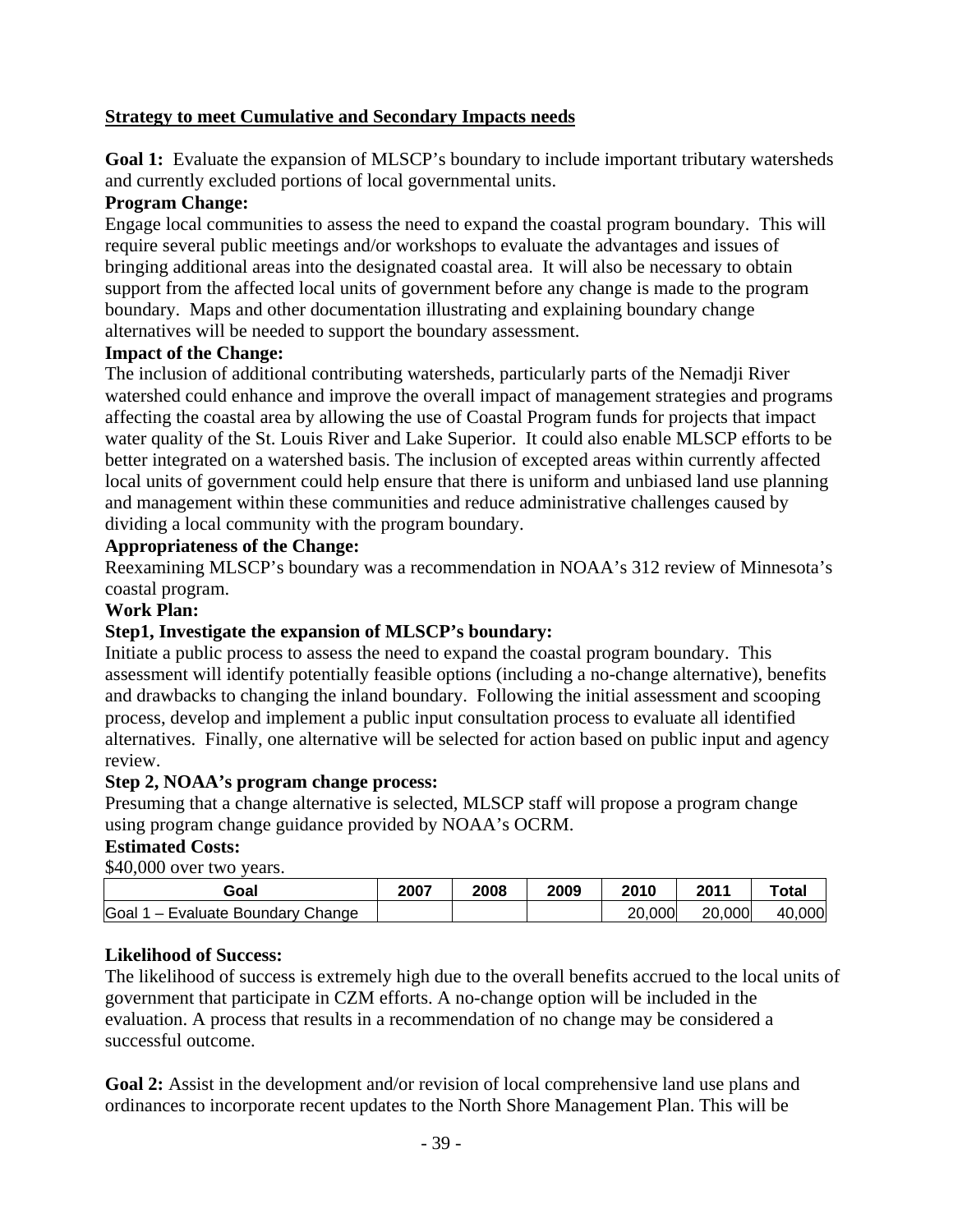accomplished both through technical assistance (including GIS), section 309 grants, and the section 306 grant program.

#### **Program Change:**

Revise or adopt new local ordinances, comprehensive land use plans or related planning documents to incorporate revisions to the North Shore Management Plan.

#### **Impact of the Change:**

Changes in land use are one of the primary driving forces influencing the health of coastal communities and the natural resources of the coastal area. The impact of adopting or revising comprehensive land use plans is very highly significant as these plans direct land use decisionmaking and therefore the cumulative and secondary effects of development.

#### **Appropriateness of the Change:**

Local units of government are working to incorporate goals set in the North Shore Management Plan update. Comprehensive land use planning is the primary tool that local communities employ to manage change and coastal resource utilization and development. With changes occurring in the coastal area, updated plans ensure that local communities have the tools, information, and capacity to manage this change and the cumulative effects of development through comprehensive land use planning is essential. Few local governments along the North Shore have the resources necessary to incorporate these updates to the North Shore Management Plan without additional financial and/or technical assistance from outside groups, such as the MLSCP. Therefore, the additional support provided through this strategy will be valuable for the continued protection of important coastal resources while allowing for appropriate growth along the North Shore.

### **Work Plan:**

Provide direct financial assistance to support local governments adoption/revision of local comprehensive plans and ordinances to incorporate changes to the North Shore Management Plan. On average 1-2 pass-through grants will be awarded each year. The remainder of the funds will be used to support MLSCP staff manage these pass-through grants and provide additional technical assistance to further enhance the LGU projects that have been selected for funding. **Step 1, Through the Annual RFP Process; Solicit and Select Annual Projects for Funding:**  As part of our annual RPF process, MLSCP will solicit proposals from LGUs relating to CSI. The RFP process will allow MLSCP to target both 306 and limited 309 funding to address CSI issues. This pass-through grants program will provide financial assistance to LGUs preparing to update comprehensive plans and ordinances to incorporate changes to the North Shore Management Plan and address cumulative and secondary impacts from development. It will also provide an incentive for other communities to begin updating plans and ordinances. Applicants will be asked to describe additional technical assistance the MLSCP could provide to assist with plan and/or ordinance updates (e.g., additional GIS data needs).

**Step 2, Provide Technical and Financial Assistance to Local Governments:** For selected projects, MLSCP staff will provide technical assistance, as needed, to help LGUs adopt new comprehensive plans or ordinance updates. Types of technical assistance will include helping with GIS data collection and management, mapping and analysis needs, as well as providing training and education about BMPs to address cumulative and secondary impacts from development, such as increased nonpoint source pollution.

### **Estimated Costs**

\$220,000 over five years

| Goal                                     | 2007   | 2008   | 2009   | 2010   | 2011   | Total   |
|------------------------------------------|--------|--------|--------|--------|--------|---------|
| Goal 2<br>e - Revision of local plans. ' | 44,000 | 44,000 | 44,000 | 44,000 | 44,000 | 220,000 |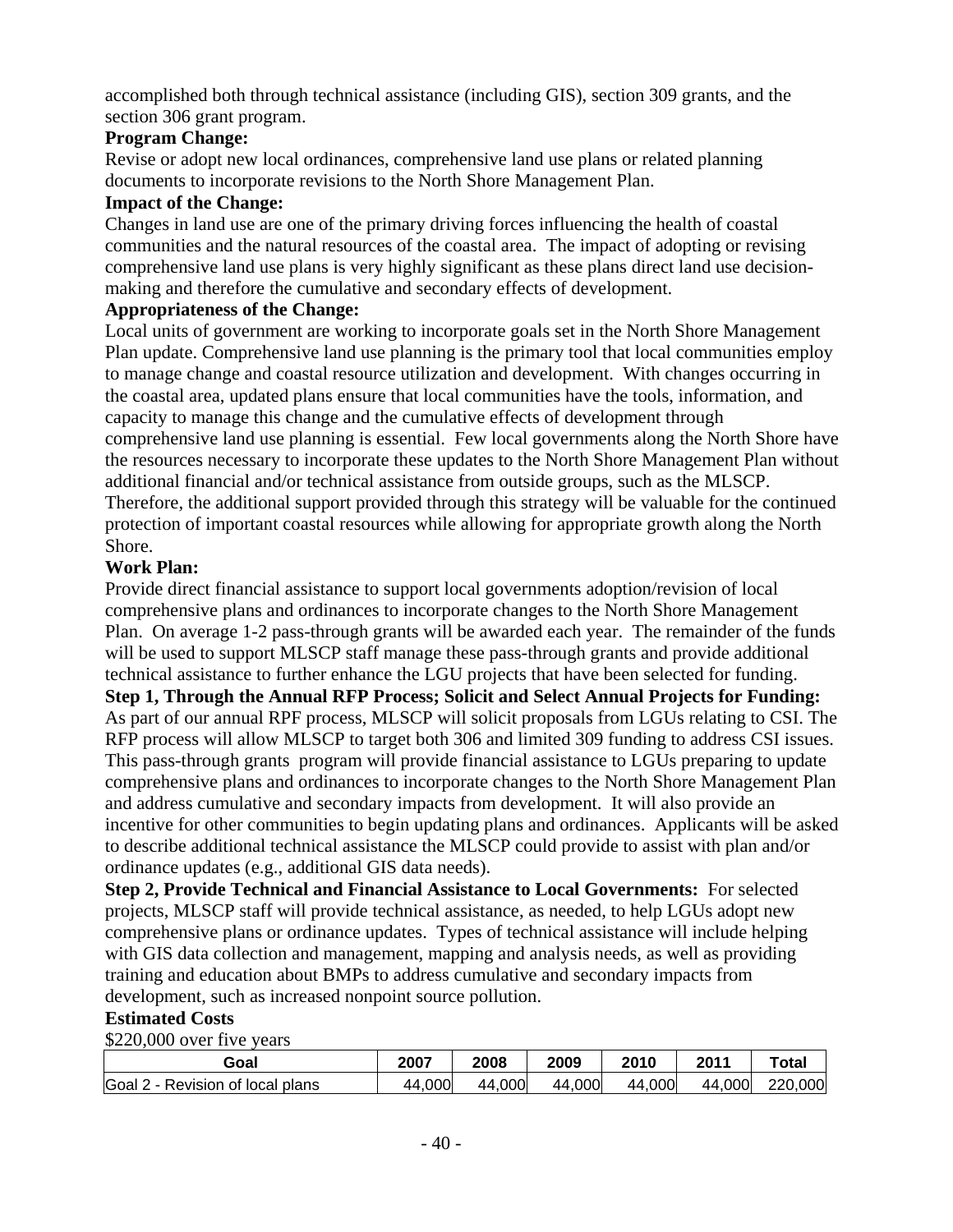#### **Likelihood of Success**

The likelihood of success is extremely high due to the recognized overall benefits accrued to the State and local units of government by updating local land use plans. Many communities in the coastal area are currently working toward plan updates, developing tools and data to use in a plan revision or are seeking funds to begin planning. Communities recognize the importance of having effective plans in place and the barriers to success relate more to capacity than lack of willingness. By identifying ways to fill key gaps in capacity with tools, information and other technical and financial assistance, MLSCP can assist where needed to facilitate the timely development of plans and updates, improve the overall success of the planning process and increase the effectiveness of plans adopted by the local governments. By ensuring that the MLSCP role is focused on providing timely and appropriate assistance to the LGU with the planning authority, concerns about state and federal interference into local decision making are avoided.

#### **Goal 3:** NCMPMS Reporting

#### **Program Change:**

Collect and maintain government coordination and decision making data to complete NCMPMS reporting

#### **Impact of the Change:**

This performance measure will allow MLSCP to observe local planning issues, and help form the next section 309 assessment and strategies.

#### **Appropriateness of the Change:**

NCMPMS is a direct response to Congressional requests for performance measures to assess the national impact of CZMA programs and to recommendations by the Office of Management and Budget that CZMA programs develop outcome-oriented performance measures to demonstrate program effectiveness. Data created for NCMPMS reporting would be shared with coastal communities for use in planning efforts.

#### **Work Plan:**

### **Step 1, Government Coordination and Decision Making Reports.**

Maintain existing database, track Government Coordination and Decision Making efforts within the Coastal Program boundary.

### **Estimated Costs:**

\$5,000 over three years.

| Goal                                      | 2007  | 2008 | 2009 | 2010 | 2011 | $\tau$ otal |
|-------------------------------------------|-------|------|------|------|------|-------------|
| Goal<br>CMPMS<br>-NC<br>reporting<br>ు చా | 2,000 | ,500 | ,500 |      |      | 5.000       |

#### **Likelihood of Success:**

MLSCP has completed one round of reporting on this measure. Adjustments have been made to streamline the process. Success is very likely.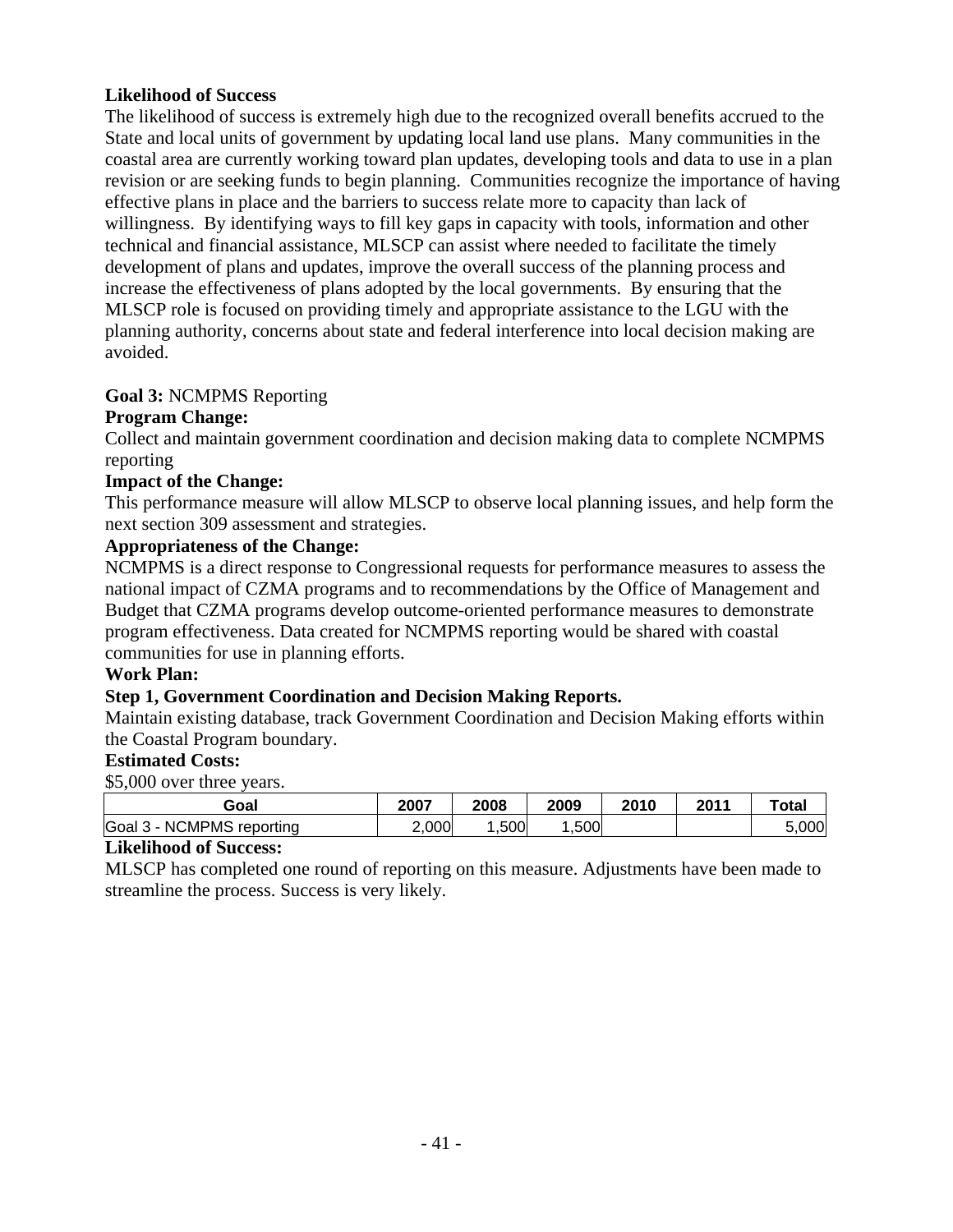# **LAKE DEBRIS**

### **Section 309 Programmatic Objectives**

I. Develop or revise programs that reduce the amount of marine and/or lake debris in the coastal zone.

### **Resource Characterization**

Lake debris found along Minnesota's coast is largely due to recreation activity occurring near or on the waters of Lake Superior. Debris found during 2005's Great Lakes Beach Sweep included beverage and food containers/wrappers, cigarette butts, and bags. Cigarette butts continue to be the most common debris found during cleanup events. Debris collected, but unaccounted for, comes from Minnesota's highway 61, and cleaned up by volunteers through an Adopt A Highway program.

In 1989, the Minnesota Legislature adopted comprehensive waste reduction and recycling legislation. This set of laws, commonly referred to as SCORE, is a part of Minnesota's Waste Management Act. SCORE legislation provides counties with a funding source to develop effective waste reduction, recycling and solid waste management programs. The Office of Environmental Assistance produces The SCORE Report, an annual report on Minnesota's recycling and waste management programs. http://www.moea.state.mn.us/lc/score.cfm

| <b>Source</b>                          | <b>Impact</b><br>(Significant/Moderate/Insignificant) | <b>Type of Impact</b><br>(Aesthetic, resource damage, etc)                                 |
|----------------------------------------|-------------------------------------------------------|--------------------------------------------------------------------------------------------|
| Recreational<br>fishing and<br>boating | Insignificant                                         | Aesthetic, minor resource impact due<br>to discarded fishing line, oil and fuel<br>spills. |
| Commercial<br>fishing                  | Insignificant                                         | Resource damage due to fuel spills,<br>lost nets.                                          |
| Tourists                               | Moderate                                              | Aesthetic, minor resource damage due<br>to overuse and litter in popular areas.            |
| Industry                               | Moderate                                              | Aesthetic, resource damage due to<br>spills, improper waste management                     |
| General<br>public                      | Insignificant                                         | Aesthetic, minor resource impact due<br>to overuse and litter in popular areas.            |

Table 17. Extent of lake debris and its impact on the coastal area.

### *If any of the sources above or their impacts have changed since the last Assessment, please explain.*

No change since the previous assessment. If expansion of commercial fishing activity occurs as part of the new Fisheries Management Plan for the Minnesota Waters of Lake Superior, the impact of debris related to commercial fishing may need to be re-evaluated.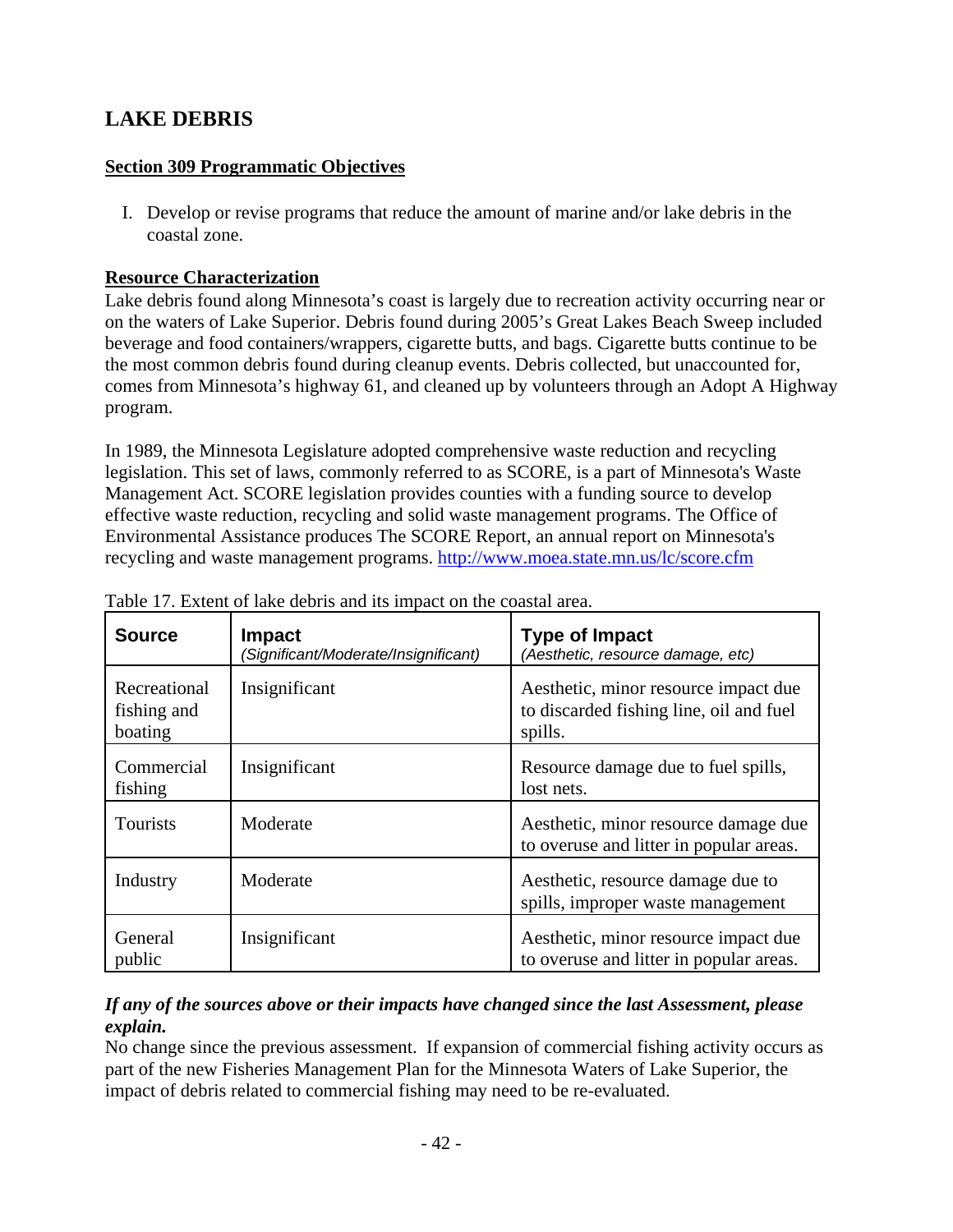### *Do you have beach clean-up data? If so, how do you use this information?*

Several organizations sponsor or participate in the annual Great Lakes Beach Sweep event. The Great Lakes Aquarium gathers and maintains beach clean-up data within the MLSCP boundary, and has shared this information. MLSCP recognizes an opportunity to partner on future Great Lakes Beach Sweep events.

### **Management Characterization**

Table 18. Significant state ocean/Great Lakes management programs and initiatives developed since the last Assessment.

| Program                                                | <b>Status</b> | <b>Funding Source</b> |
|--------------------------------------------------------|---------------|-----------------------|
| State/local program requiring recycling                | Yes           | Non CZMA              |
| State/local program to reduce littering                | Yes           | Non CZMA              |
| State/local program to reduce wasteful packaging       | Yes           | Non CZMA              |
| State/local program managing fishing gear              | Yes           | Non CZMA              |
| Marine debris concerns incorporated into harbor, port, | Yes           | Non CZMA              |
| marina, and coastal solid waste management plans       |               |                       |
| Education and outreach programs                        | Yes           | Non CZMA              |

*For the changes identified above provide a brief description of the change:* 

- *Characterize the scope of the change*
- *Describe recent trends*
- *Identify impediments to addressing the change*
- *Identify successes*

Minnesota's Adopt-a-River Program is active on seven Lake Superior streams and portions of the lakeshore. In addition, Beach Sweep, sponsored by the Ocean Conservancy and locally coordinated by the Great Lakes Aquarium has been effective in getting Duluth/Superior schools active on beach and stream clean-ups. Outreach is continuing to expand these activities farther up the coast. Harbor management plans are being developed which address marine debris and other issues.

The Minnesota State Legislature considered banning the sale and use of lead fishing tackle during the 2002-2003 session. The attempt evolved into an education program, "Let's Get the Lead Out", leading anglers to non-lead alternatives. The effort is supported by the cooperation of tackle manufacturers, retailers, lake associations, conservations organizations, and state government.

Clean Vessel Act grants are available through Minnesota's Department of Natural Resources. To encourage the development or improvement of marina sanitation facilities for boaters in order to maintain and improve water quality in public waters. Grants are available to public and private marinas.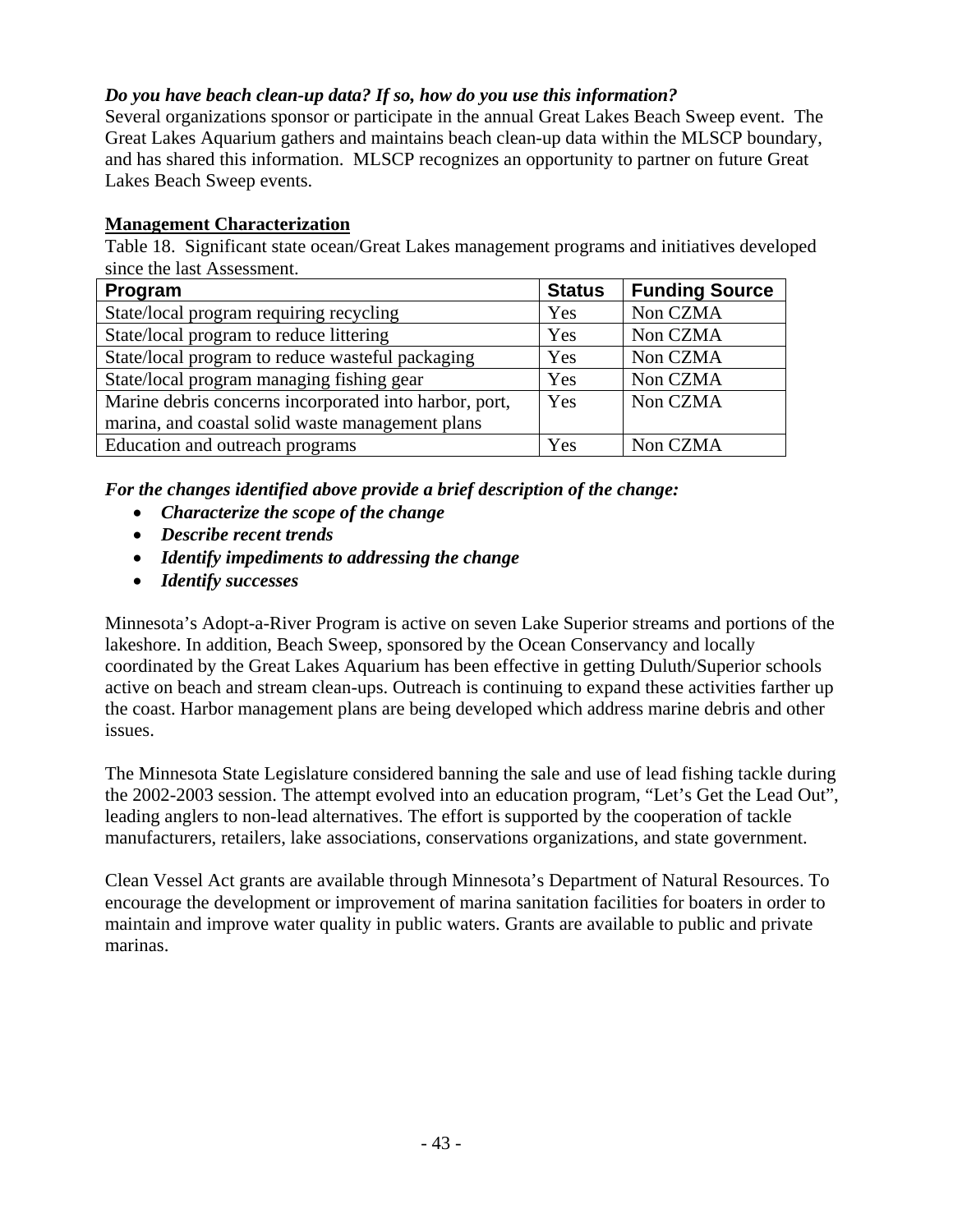#### **Conclusion**

*Identify priority needs or major gaps in addressing the programmatic objectives for this enhancement area that could be addressed through a 309 Strategy. What priority was this area previously and what priority is it now for developing a 309 Strategy and designating 309 funding and why?*

Last Assessment = **Low** This Assessment = **Low**

Beach cleanups are only taking place in the Duluth area. Coordination between MLSCP and the Great Lakes Aquarium may be possible in the near future, extending efforts to Two Harbors in 2006 and other locations in 2007 and beyond.

#### **Justification of Priority**

Effective management, outreach/education and voluntary tools are in place at this time to ensure that protection keeps pace with future development. MLSCP also recognizes the potential to partner in existing projects though its 306/306A grant program.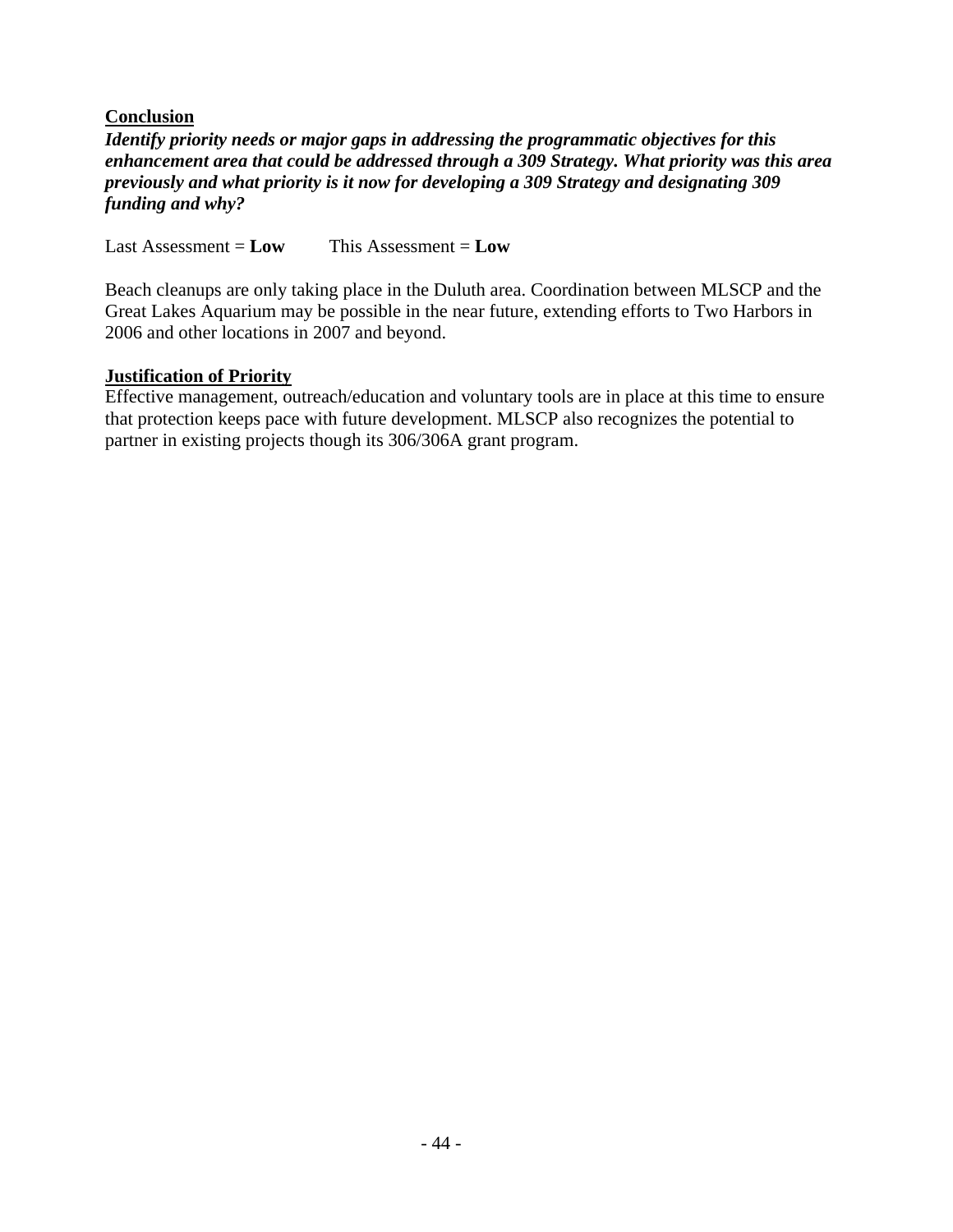# **SPECIAL AREA MANAGEMENT PLANNING**

### **Section 309 Programmatic Objectives**

- I. Develop and implement special area management planning in coastal areas applying the following criteria:
	- Areas with significant coastal resources (e.g., threatened and endangered species and their critical habitats, wetlands, waterbodies, fish and wildlife habitat) that are being severely affected by cumulative or secondary impacts;
	- Areas where a multiplicity of local, state, and federal authorities hinder effective coordination and cooperation in addressing coastal development on an ecosystem basis;
	- Areas with a history of long-standing disputes between various levels of government over coastal resources that has resulted in protracted negotiations over the acceptability of proposed uses;
	- There is a strong commitment at all levels of government to enter into a collaborative planning process to produce enforceable plans;
	- A strong state or regional entity exists which is willing and able to sponsor the planning program.

#### **Resource Characterization**

The North Shore Management Board (NSMB) was created in 1987 to develop a plan that results in a uniform set of shore land zoning regulations on Minnesota's Lake Superior coastline. The NSMB is organized through a joint powers agreement between the coastal counties, cities and towns. NSMB, with The Arrowhead Regional Development Council (ARDC) serving as its staff, released an updated North Shore Management Plan in June 2005 funded in part, by CZMA 306 funds. Since the release of the updated plan, the NSMB has created a work plan, changing several of the NSMB's activities.

- Expands the NSMB area of concern from 1,000 feet inland to a full township inland. The increase in the area of concern does not increase legislative authority beyond the 1,000 feet.
- Empowers the NSMB's Technical Advisory Committee (TAC) to share ideas and develop solutions to issues.
- Allows the NSMB and its TAC to be a forum for discussing and solving land use planning concerns on a shore-wide basis.

The NSMB intends to improve the capacity of local planning and zoning departments through education and innovation. This would eventually enable local governments to make land use decisions with the best information, and tools in hand.

The St. Louis River Citizens Action Committee, or CAC, has worked for the last 10 years to improve the St. Louis River. The CAC are key partners in the St. Louis River System Remedial Action Plan, or RAP, which was published by the Minnesota Pollution Control Agency (MPCA) and the Wisconsin Department of Natural Resources (WDNR). The RAP has identified environmental problems. To address those problems, it has developed 43 recommendations, which are in various stages of implementation. Since the previous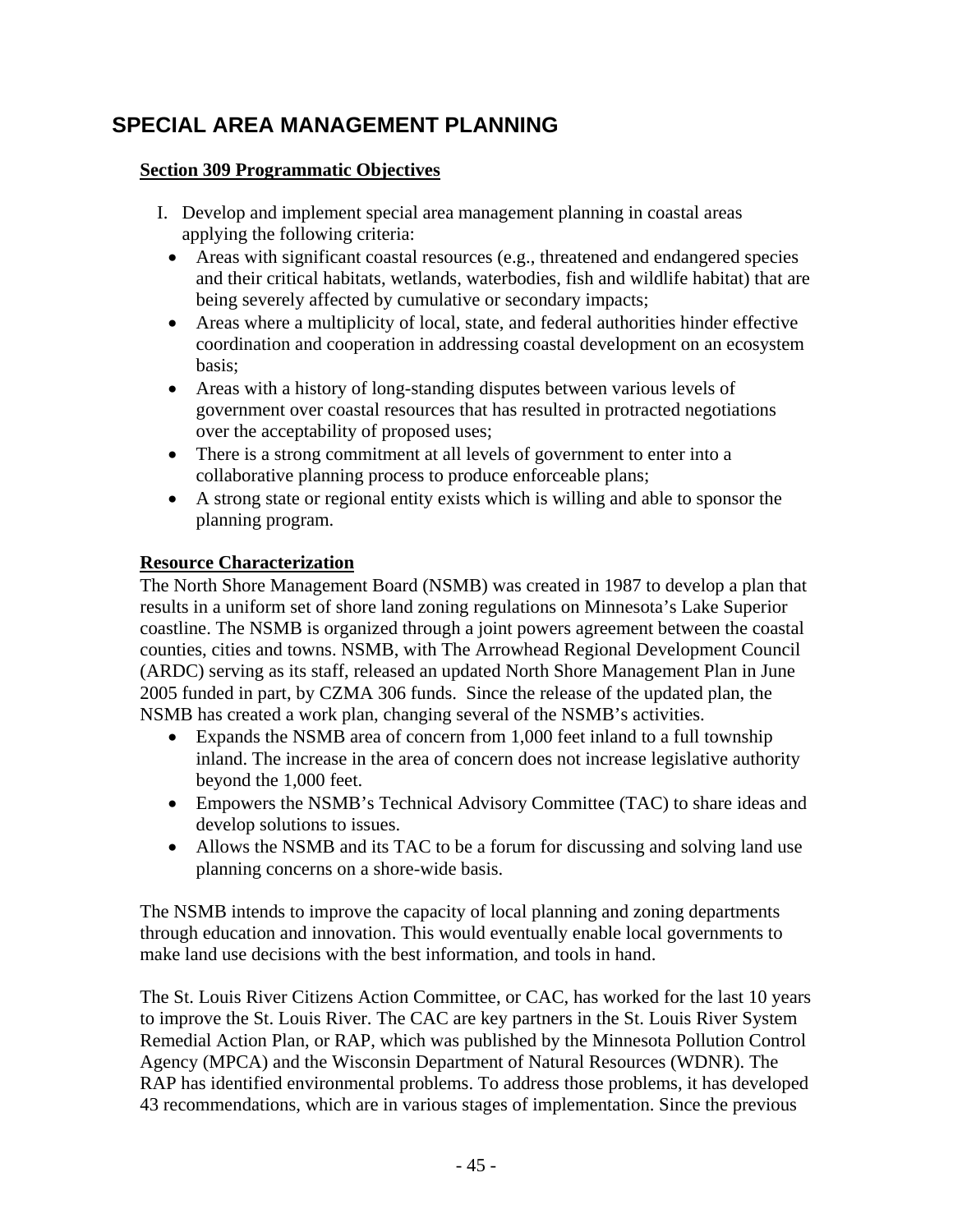assessment, the CAC has developed a "Lower St. Louis River Habitat Plan". This plan is currently being implemented (see http://www.stlouisriver.org/.) Additional plans for other resource issue areas in the lower St. Louis River may be developed to address other beneficial use impairments identified in the RAP.

The Miller Creek Joint Powers Board, consisting of appointed volunteer representatives from both Hermantown and Duluth, was created in 1998 to oversee continuing conservation projects in the creek's watershed. The Board secured several sources of funding including Coastal Restoration (CZMA Section 310) funds to acquire easements along Miller Creek. The Miller Creek Joint Powers Board is currently inactive.

The Metropolitan Interstate Council (MIC), with input from the Harbor Technical Advisory Committee (HTAC), completed the Duluth Port Land Use Plan in October 2005. The plan is currently under review by the City of Duluth (http://ardc.org/mic/).

Minnesota's Pollution Control Agency's completed its Lake Superior Basin Plan, documenting water management activities for Minnesota's Lake Superior Basin for a five-year period. The Basin Plan was built from local plans and is intended to enhance implementation of locally identified goals, objectives and strategies. Local units of government can use the Plan to obtain technical assistance and grants; state and federal agencies may use the Basin Plan in allocating staffing and financial resources to the Lake Superior Basin.

*Using of the criteria listed above, identify areas of the coast subject to use conflicts that can be addressed through special area management planning (SAMP).* 

| Area                        | <b>Major conflicts or actions</b>                                                                                                  |
|-----------------------------|------------------------------------------------------------------------------------------------------------------------------------|
| North Shore Management Plan | Updated Plan June 2004.<br>Expansion of Area of Concern<br>Assumed larger roll in land use planning<br>Need for additional funding |

#### **Management Characterization**

*Identify areas of the coast that have or are being addressed by a special area plan since the last Assessment:*

| Area                                               | <b>Status of Activities</b> | <b>Funding Source</b><br>(309 or Other) |
|----------------------------------------------------|-----------------------------|-----------------------------------------|
| <b>St. Louis River RAP</b>                         | Under implementation.       | Non CZMA                                |
| Miller Creek CWP.                                  | Inactive                    | Non CZMA &<br><b>CZMA 310</b>           |
| Duluth/Superior Dredge Material<br>Management Plan | In progress.                | Non CZMA                                |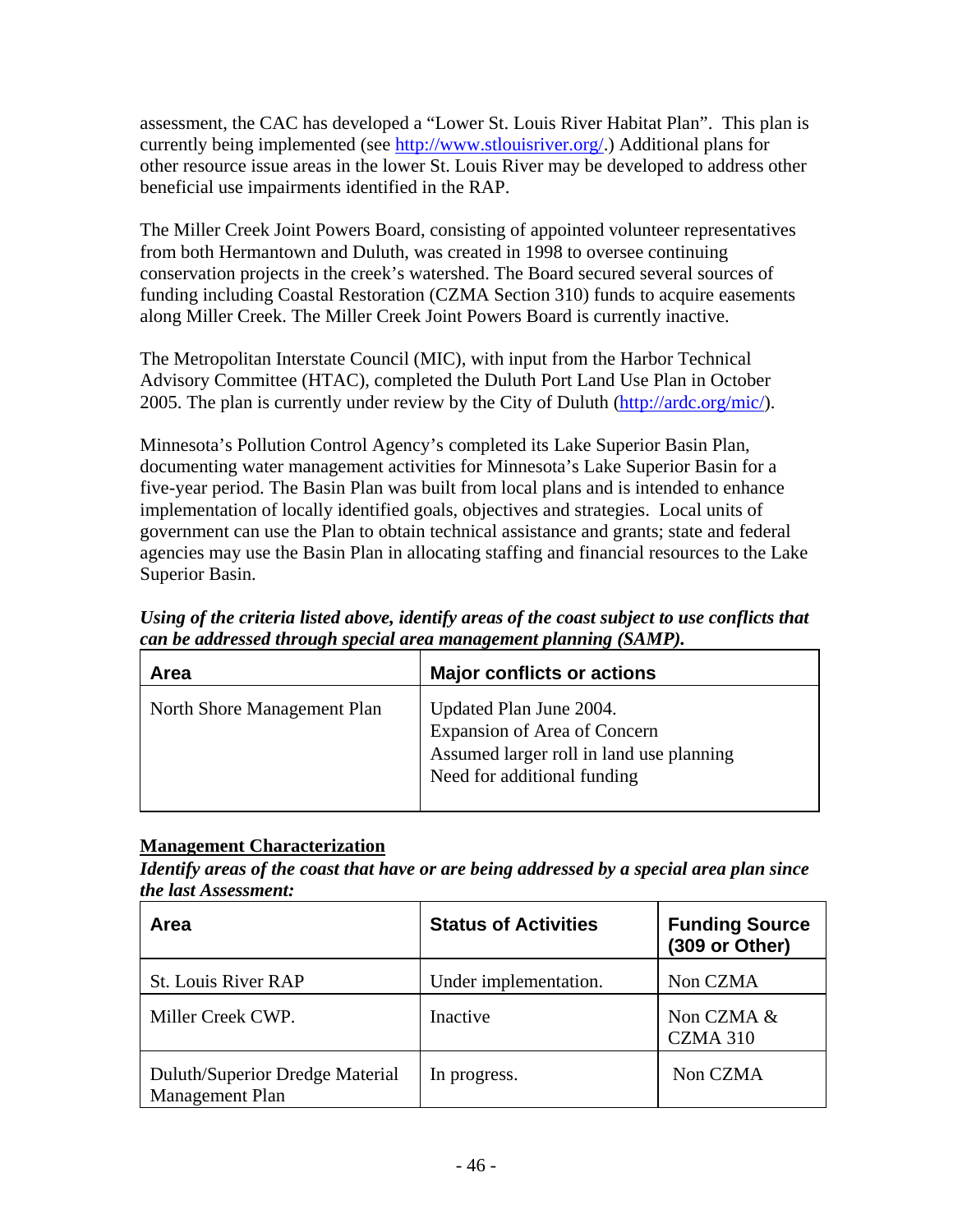*Identify any significant changes in the state's SAMP programs since the last Assessment (i.e., new regulations, guidance, Memorandums of Understanding, completed SAMPs, implementation activities, etc.). Provide the following information for each change:* 

- *Characterize the scope of the change*
- *Describe recent trends*
- *Identify impediments to addressing the change*
- *Identify successes*

The NSMB, with ARDC serving as its staff, released an updated North Shore Management Plan in June 2005 funded in part, by CZMA 306 funds. Expansion of Area of Concern to match the MLSCP boundary in the area the two programs overlap. The NSMP assumes a larger roll in land use planning with a need for additional funding.

#### **Conclusion**

#### *Identify priority needs or major gaps in addressing the programmatic objectives for this enhancement area that could be addressed through a 309 Strategy.*

With the Update of the North Shore Management Plan, local communities must incorporate changes into local ordinances to comply with the revised plan. Many of these communities are very small with few (or no) paid staff and lack the capacity to quickly make the required changes without assistance.

By assisting the North Shore Management Board (NSMB) in its administration of the North Shore Management Plan (NSMP) to better address coastal wetlands, coastal hazards, cumulative and secondary impacts, and other issues, MLSCP can effectively work with the local land use decision makers, the local governments with the responsibility and authority to control land use. The NSMP was created in 1988 as a distinctive management unit that had resource concerns that were not adequately addressed by the statewide Shoreland Management Program. The NSMP replaces the statewide standards in the management plan area. A joint powers board was formed consisting of county, city and township governments that had zoning authorities. The purpose of the North Shore Management Board (NSMB) is to direct development and implement the North Shore Management Plan.

#### *What priority was this area previously and what priority is it now for developing a 309 Strategy and designating 309 funding and why?*

Last Assessment = **High** This Assessment= **High**

MLSCP recognizes importance of developing, revising, and implementing these special area management plans.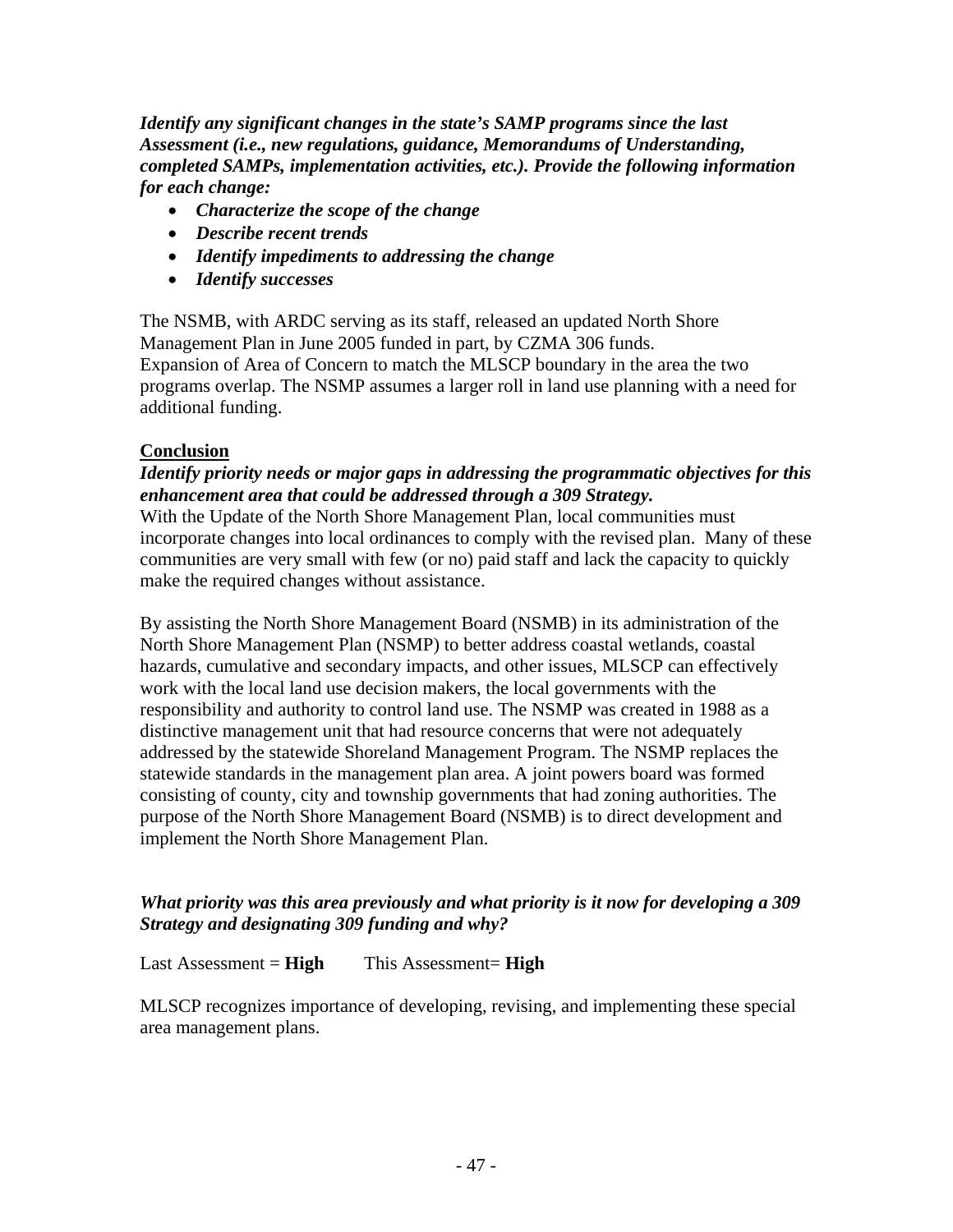### **Justification of Priority**

Existing programs are sufficient to meet the needs for which they were developed however; lack of funding for making timely changes to existing plans, ordinances and implementation activities hinders progress. As indicated in its Final EIS (May, 1999), Minnesota's Lake Superior Coastal Program will not in effect perform any new management duties, other than to administer the Coastal Program grants program and consistency reviews. Accordingly, the development of formal SAMPs lies with Coastal Program partners such as local governments and regional planning boards. MLSCP provides technical and financial assistance to the communities engaged in developing management plans that, when formally adopted by the governmental units, become part of the networked Coastal Program.

### **Strategy to meet Special Area Management Planning needs**

MLSCP will work to revise local ordnances and land use plans in accordance to the updated North Shore Management Plan, and assist in updates or creation of SAMPS within its program boundary. This will be accomplished through its pass through grant program and technical assistance using 306 and 309 funds.

**Goal 1:** Assist Local governments, the Arrowhead Regional Development Commission and the NSMB with efforts to revise local ordinances and land use plans in accordance with the recently completed update of the North Shore Management Plan (NSMP) or other shoreland rules as appropriate.

#### **Program Change:**

As local governments change ordinances, and land use plans are formally adopted, they replace previously recognized portions of programs administered by local governments as part of the Coastal Program.

#### **Impact of the Change:**

Local ordinances are the mechanism by which land use controls are implemented. Changes in these ordinances result in significant impacts to changes in land use in the coastal area.

#### **Appropriateness of the Change:**

The NSMP is the regulatory authority for much of the coastal area and is incorporated by rule into MN Statutes. An update of the plan has resulted in a more accurate reflection of the existing social, economic and environmental conditions. Additionally, the NSMP boundary was changed to more closely coincide with that of MLSCP. Efforts are now needed to incorporate the revised NSMP language into local planning and zoning ordinances. Updating each local zoning ordinance will be a significant challenge for the years ahead for the local units of government.

#### **Work Plan:**

### **Step 1**, **Assist in North Shore Management Plan Implementation:**

MLSCP will work closely with LGUs, ARDC and the NSMB to provide technical assistance, GIS tools, and data to local and regional planners working to update zoning ordinances. Implementation will also use existing and developing model ordinances and comprehensive plans. MLSCP's annual RFP process will also provide opportunities for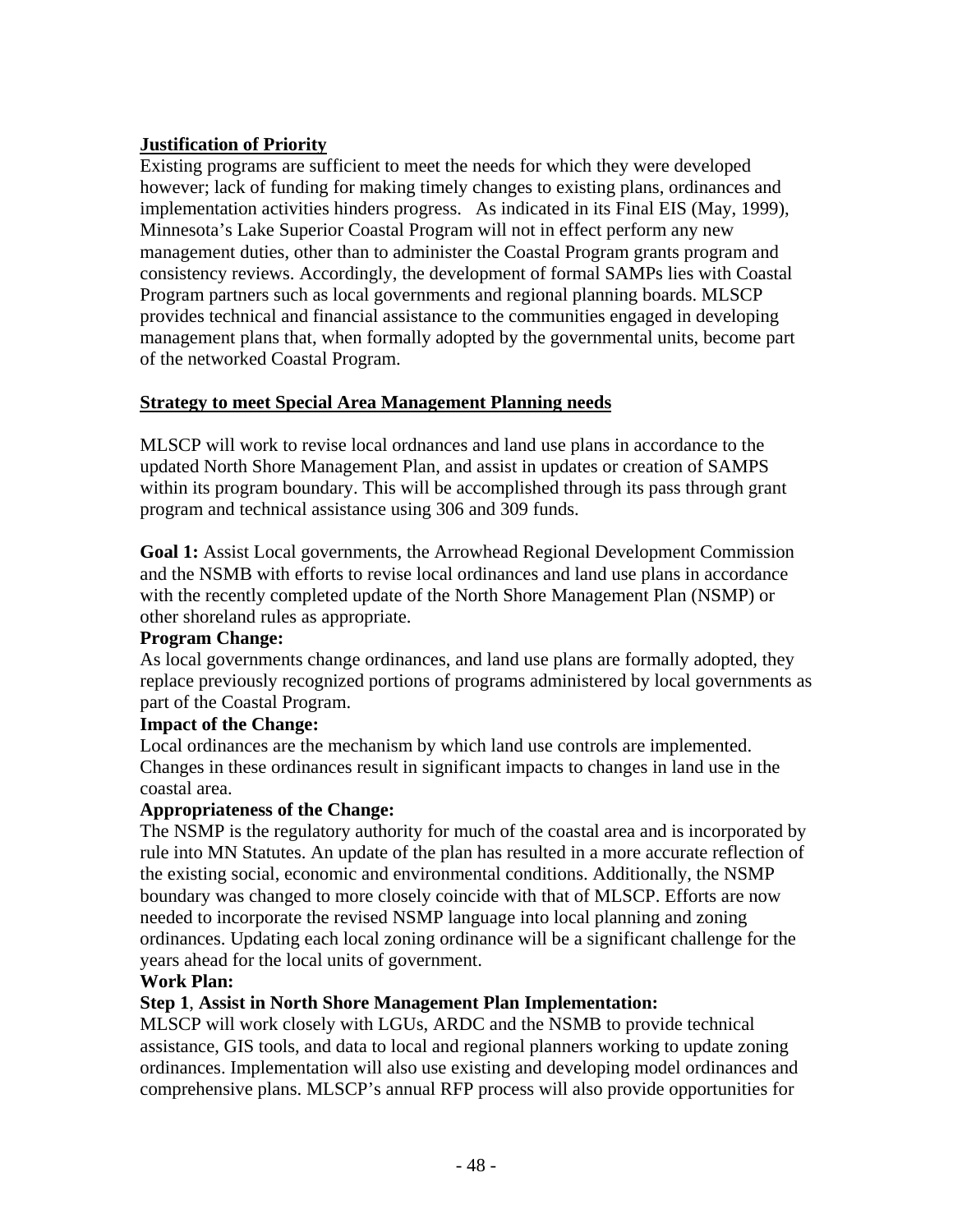communities to receive financial assistance to implement the NSMP at the local and regional level.

### **Estimated Costs:**

\$90,000 over 5 five years

| Goal                              | 2007 | 2008 | 2009 | 2010                               | 2011 | ™otal  |
|-----------------------------------|------|------|------|------------------------------------|------|--------|
| <b>Goal 1 - Revision of local</b> |      |      |      |                                    |      |        |
| <b>lordinances</b>                |      |      |      | 18,000 18,000 18,000 18,000 18,000 |      | 90,000 |

#### **Likelihood of Success:**

The NSMB has a well-established history of effective planning in the Coastal Area. With the support of Arrowhead Regional Development Commission, MLSCP staff, and local communities, success is very likely.

**Goal 2:** Support the creation and activities of SAMPS within MLSCP's program boundary.

### **Program Change:**

SAMPS play a key role on the coastal area, and are part of MLSCP's networked program. Changes to or newly created SAMPS are considered changes to Minnesota's program.

#### **Impact of the change:**

MLSCP will provide technical and financial support to SAMP activities through the annual RFP process using 306 and 309 funding. Providing financial assistance to LGUs will also encourage implementation of the NSMP at the local and regional level.

#### **Appropriateness of the Change:**

MLSCP's networked program incorporates SAMPS into its program. Changes made to SAMPS are considered changes to Minnesota's program.

#### **Work Plan:**

#### **Step 1, Solicit and Select Projects for Funding:**

Using the existing pass-though grant program, MLSCP will support SAMP activities within its program boundary. This will include new or updates to SAMPs using 306 or 309 funding. MLSCP staff will work with applicants and potential applicants to identify how MLSCP can effectively provide technical support to SAMP activities in addition to the financial assistance.

#### **Estimated Cost:**

\$57,000 over five years

| Goal                                                                                 | 2007 |  | 2008   2009   2010   2011   Total |  |
|--------------------------------------------------------------------------------------|------|--|-----------------------------------|--|
| Goal 2 - Support SAMP activity   11,400   11,400   11,400   11,400   11,400   57,000 |      |  |                                   |  |

#### **Likelihood of success:**

MLSCP supported SAMPs through its RFP process during its last assessment and strategy phase, and has demonstrated success with SAMP opportunities. Success remains very likely.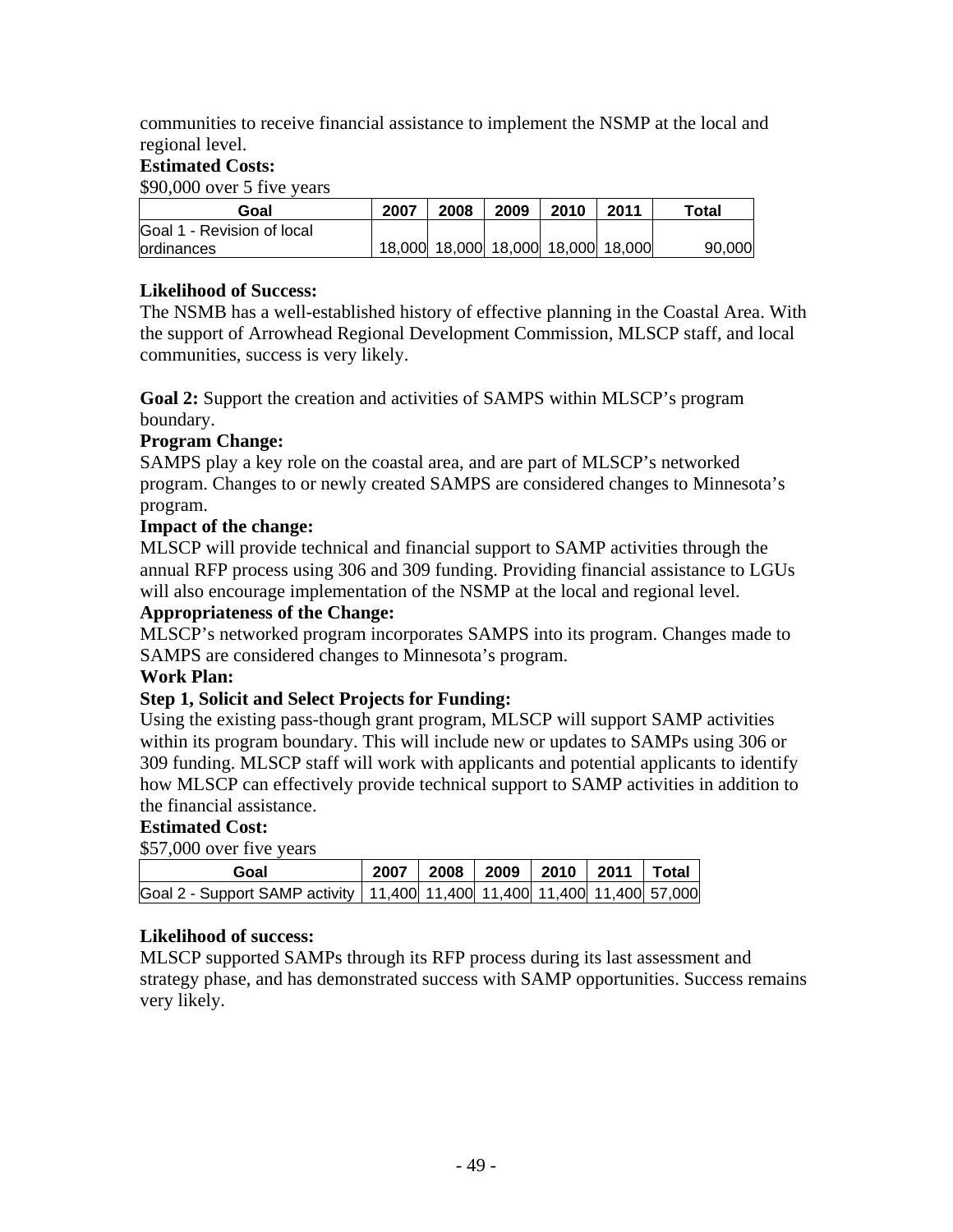# **Energy & Government Facility Siting**

#### **Section 309 Programmatic Objectives**

- I. Enhance existing procedures and long range planning processes for considering the needs of energy-related and government facilities and activities of greater than local significance.
- II. Improve program policies and standards, which affect the subject uses and activities so as to facilitate siting while maintaining current levels of coastal resource protection.

#### **Resource Characterization**

Existing plants within the Coastal area include the LTV Plant at Taconite Harbor, and the Hibbard Plant in Duluth, which provides power to an adjacent paper plant. Minnesota Power manages a series of hydropower reservoirs on the St. Louis River under FERC licensure. October 13,2005, Minnesota Power submitted its Arrowhead Abatement Plan. The plan includes retrofits to reduce emissions of oxides, nitrogen, sulfur dioxide, and mercury through multi-emission control technology at Taconite Harbor Energy Center in Schroeder, MN. Minnesota Power estimates that the retrofits will reduce nitrogen emissions by 60 percent, sulfur dioxide emissions by 65 percent, and mercury emissions by 90 percent.

### **Management Characterization**

*Identify significant changes in the state's ability to address the siting of energy and government facilities since the last Assessment (e.g., new regulations, guidance, manuals, etc.). Provide the following information for each change:* 

- *Characterize the scope of the change*
- *Describe recent trends*
- *Identify impediments to addressing the change*
- *Identify successes*

Effective July 1, 2005, article 3 of the energy bill S.F.1368 transferred power plant and wind turbine siting, transmission line and pipeline routing authority from the Minnesota Environmental Quality Board (EQB) to the Minnesota Public Utilities Commission (PUC). The same law transfers the energy facility permitting staff from the EQB to the Minnesota Department of Commerce.

### **Conclusion**

#### *Identify priority needs or major gaps in addressing the programmatic objectives for this enhancement area that could be addressed through a 309 Strategy.*

There are no current plans for additional power plants or government facilities. The EQB's environmental review program addresses plans for additional power plants or government facilities.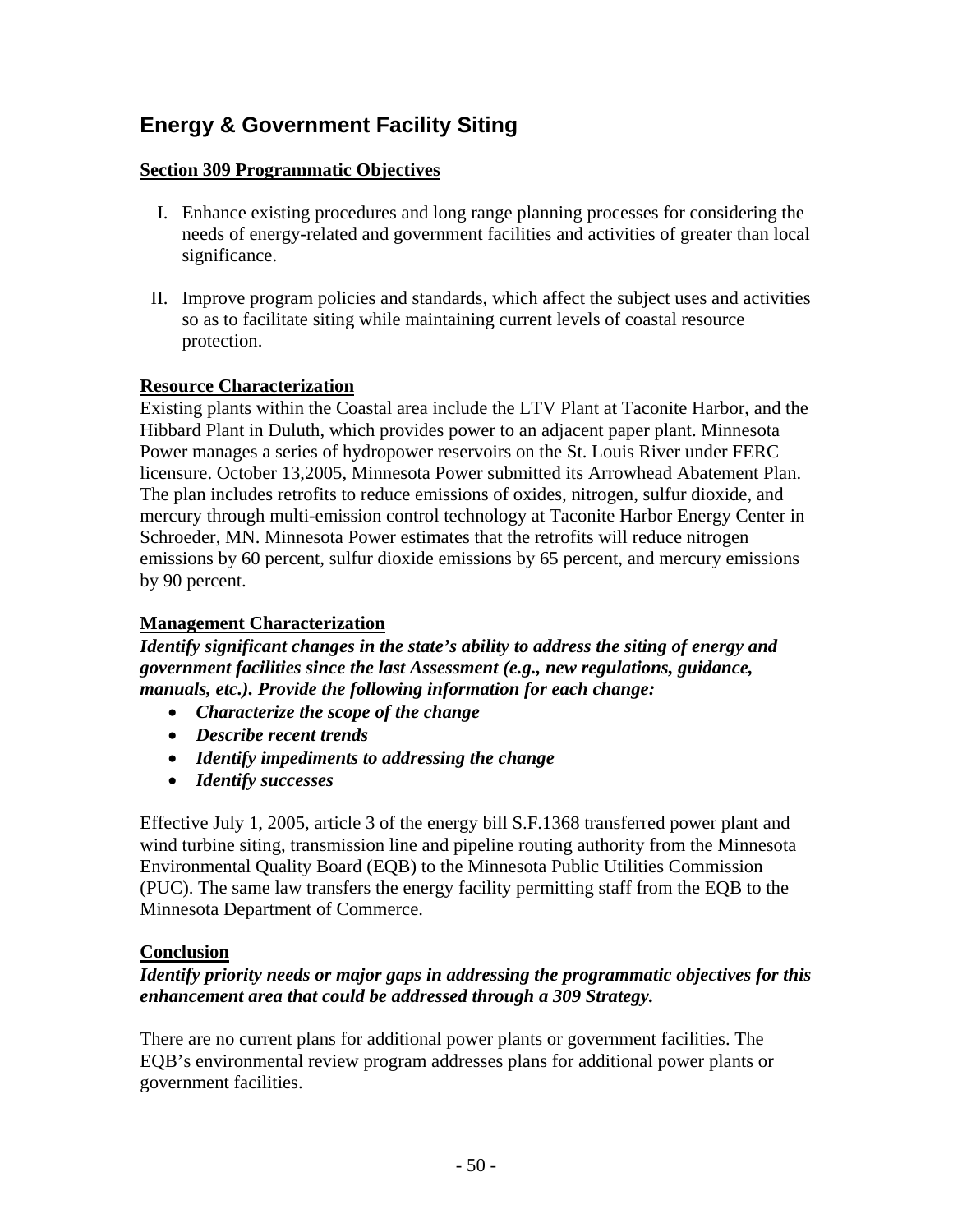#### *What priority was this area previously and what priority is it now for developing a 309 Strategy and designating 309 funding and why?*

Although MLSCP has made Energy & Government Facility Sitting a low priority, there is a recognized need for additional power in Northern Minnesota, which may alter this enhancement area.

Last Assessment = **Low** This Assessment = **Low**

#### **Justification of Priority**

MLSCP has determined that no additional 309 activities are warranted in the Energy & Government Facility Siting category at this time.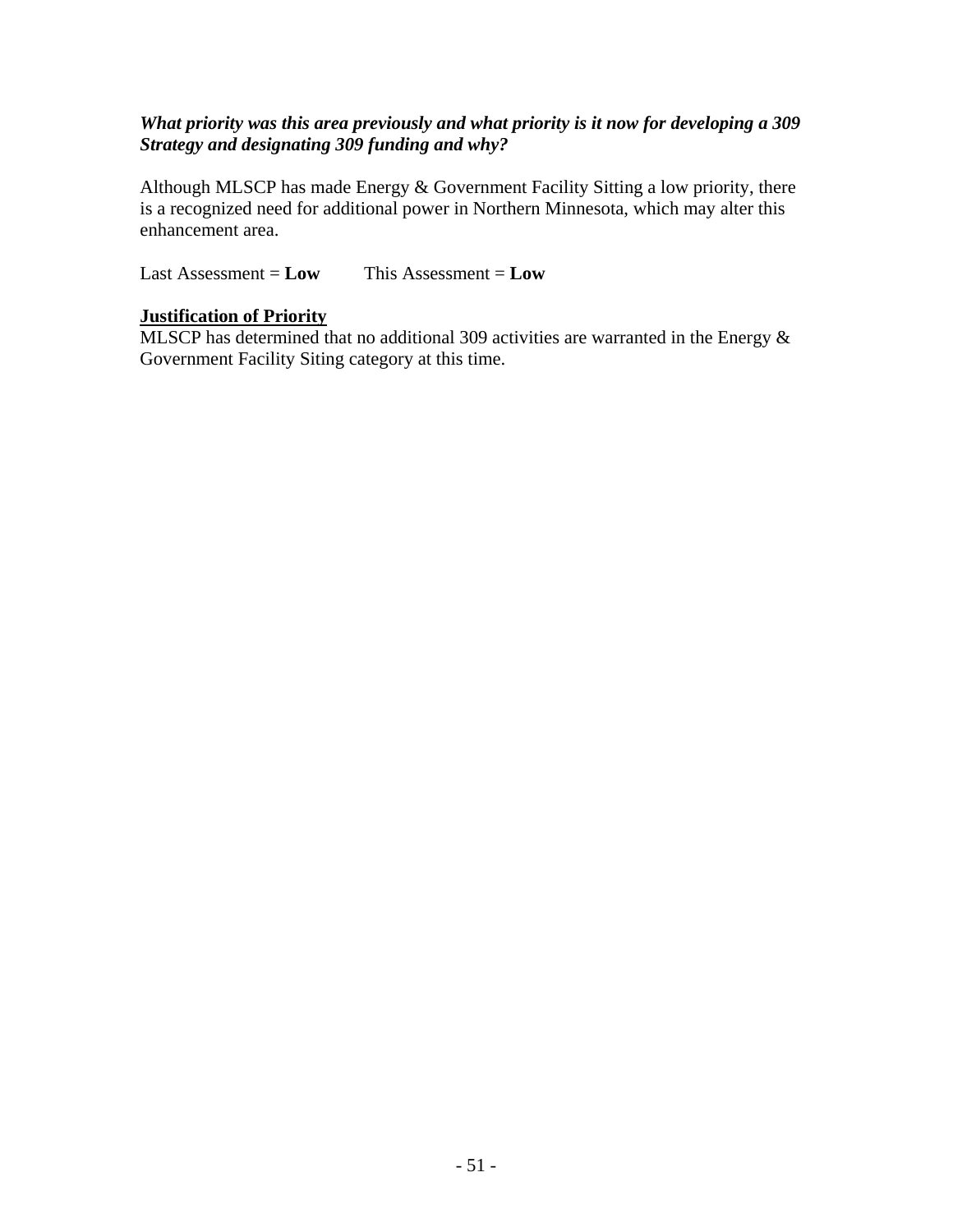# **AQUACULTURE**

#### **Section 309 Programmatic Objectives**

- I. Enhance existing procedures and long range planning processes for considering the siting of public and private marine aquaculture facilities in the coastal zone.
- II. Improve program policies and standards, which affect aquaculture activities and uses so as to facilitate siting while ensuring the protection of coastal resources and waters.

#### **Resource Characterization**

#### *Briefly describe the state's aquaculture activities (e.g., existing procedures, plans, program policies and standards).*

Minnesota DNR supports one fish hatchery in the coastal area at French River. Future expansion of Minnesota's hatcheries within the Lake Superior Coastal area (either public or commercial) is unlikely at this time. Two types of aquaculture operations that might be possible in Minnesota are shore-based facilities with pumped water supplies or net pen operations. Lake Superior's soft, cold water limits the carrying capacity and profitability of rearing units. Extreme winter conditions, ice cover, and moving ice along Minnesota's unprotected shoreline limits net pen potential and threatens the infrastructure of potential shore-based aquaculture operations.

*Briefly describe environmental concerns (e.g., water quality, protected areas, impacts on native stock and shell fish resources). Also, describe any use conflicts (e.g., navigational, aesthetic, incompatible uses, public access, recreation, and future threats (e.g., shoreline defense works, introduced species).* 

Minnesota's regulatory framework on aquaculture operations may limit aquaculture expansion within the Lake Superior coastal area. In 1998 the Great Lakes Initiative was adopted by Minnesota through MPCA. This initiative contains nondegradation provisions, which scrutinize any new or increased discharge into Lake Superior, including discharge from aquaculture operations. Any aquaculture operation in Minnesota is subject to site review, permitting, and monitoring by the Minnesota DNR.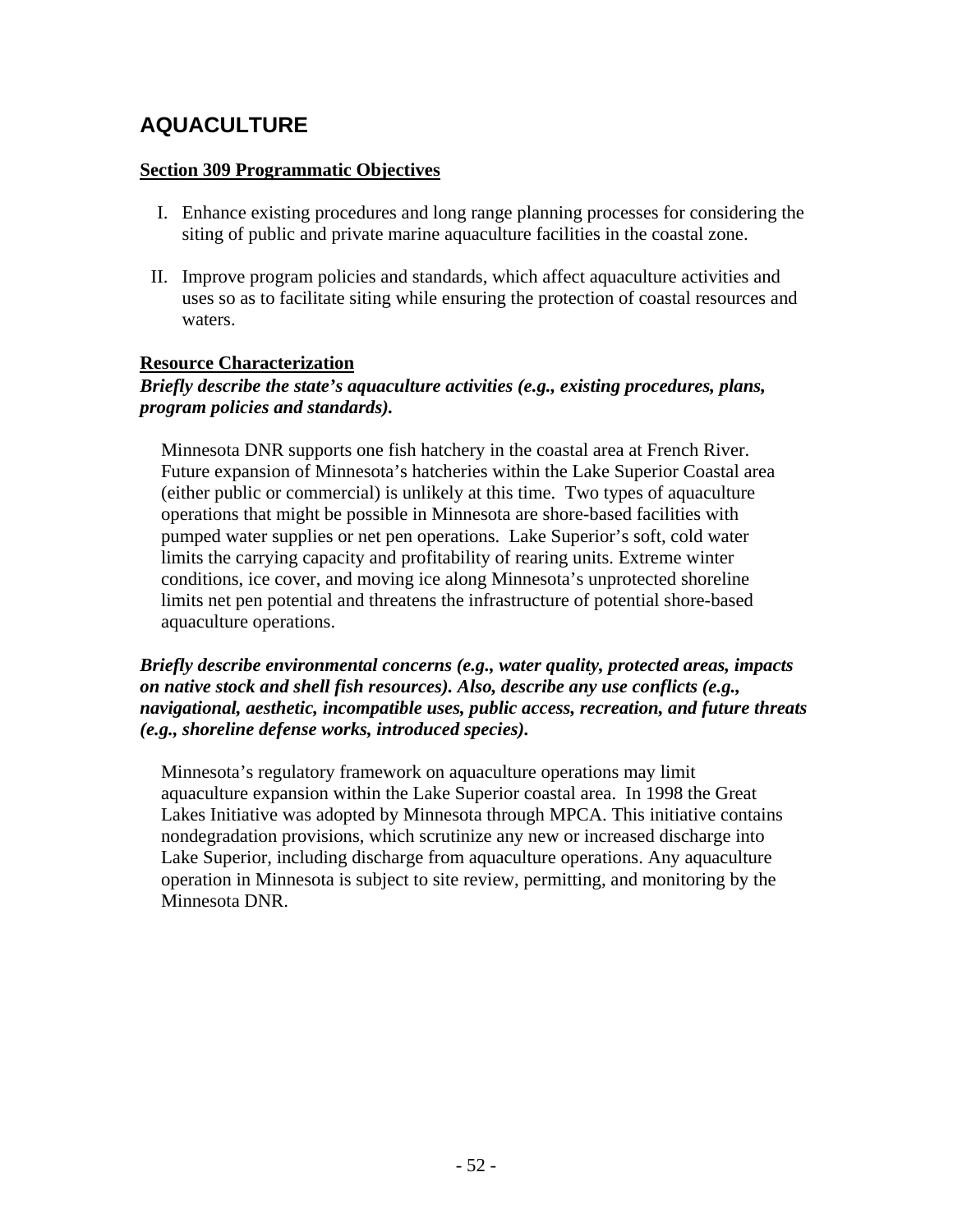#### **Management Characterization**

*Identify significant changes in the state's ability to address the planning for and siting of aquaculture facilities since the last Assessment (new regulations, guidance, manuals, etc.). Provide the following information for each change:* 

- *Characterize the scope of the change*
- *Describe recent trends*
- *Identify impediments to addressing the change*
- *Identify successes*

Minnesota is a member of the Great Lakes Fisheries Commission. The GLFC is the forum where member states resolve issues, address resource problems, and set resource management frameworks through consensus. The GLFC has developed an Environmental Assessment Tool for Cage Aquaculture in the Great Lakes, which will provide regulatory guidelines to all Great Lakes. Once adopted, each State including Minnesota, will be expected to enforce these guidelines within their Great Lakes waters. http://www.glfc.org/fishmgmt/aqua.php

#### **Conclusion**

*Identify priority needs or major gaps in addressing the programmatic objectives for this enhancement area that could be addressed through a 309 Strategy. What priority was this area previously and what priority is it now for developing a 309 Strategy and designating 309 funding and why?* 

Last Assessment  $=$  **Low** This Assessment  $=$  **Low** 

### **Justification of Priority**

The French River Hatchery is unique in the role and function that it provides in helping to develop and maintain the Lake Superior fisheries. However, these are adequate to the needs that it fulfills. Accordingly, the priority for enhancement of this area is low. MLSCP has determined that no additional 309 activities are warranted in the Aquaculture category at this time.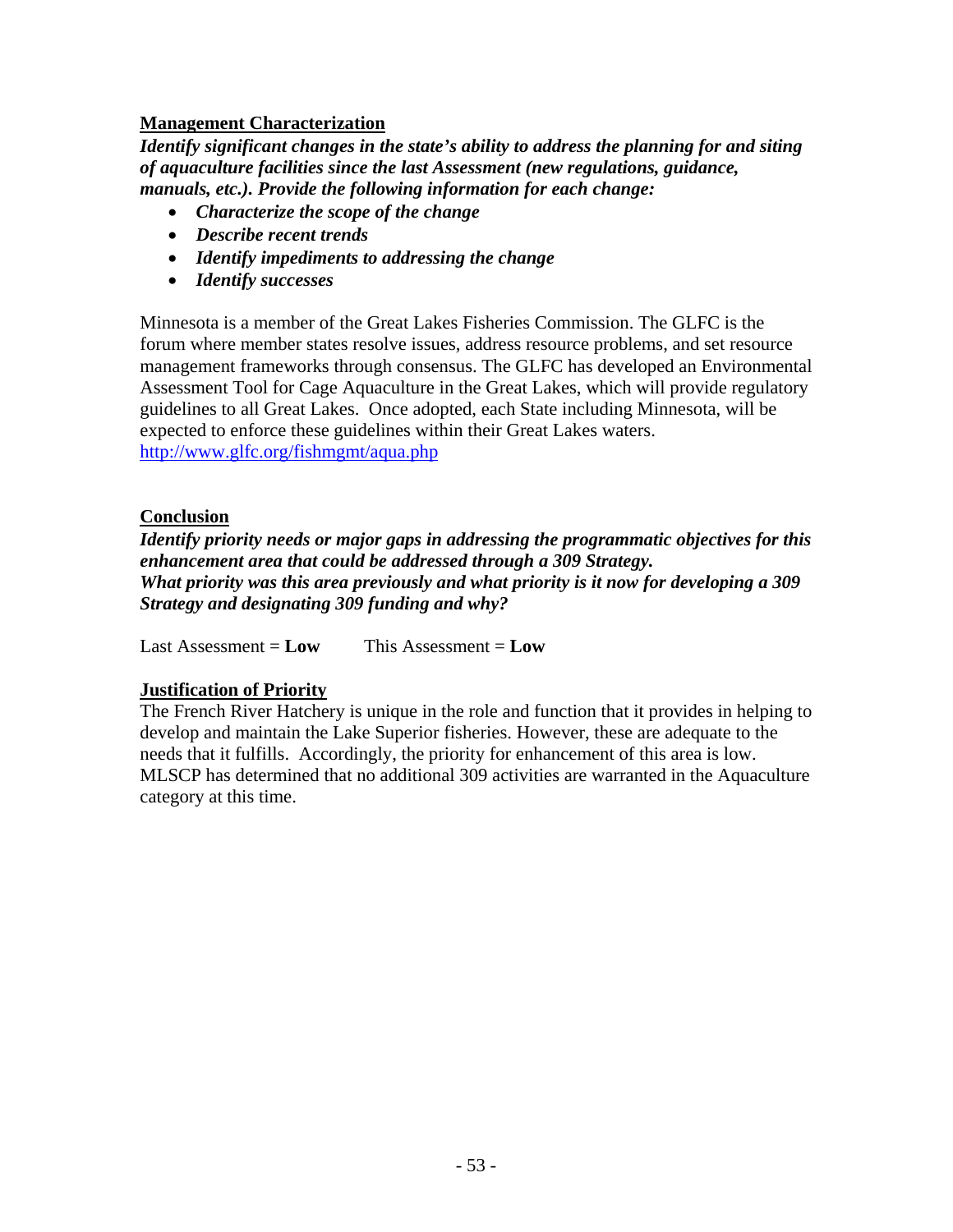# **APPENDIX A**

Public Open House June 19, 2006 List of Attendees:

Tom Peterson, MN DNR Two Harbors, MN J.H. McCormick, French River, MN Mark Kovacovich, MN DNR Two Harbors, MN Rich Sviz, Two Harbors, MN Kevin Johnson, MN DNR Two Harbors, MN Gerry Sjerven, NRRI Duluth, MN Todd Ronning, Two Harbors, MN

Comments:

 Under temperature and shading of streams, there is an over simplification of beavers eating deciduous trees which does not address the whole problem. We need to keep stream temperatures down by encouraging conifer and deciduous tree planting to benefit trout populations.

More needs to be done to address residue and toxic substances in fish. (Mercury)

Concern over recent expansion of the mining industry outside the coastal program boundary.

Recommended reading "The Streams and Rivers of Minnesota" Thomas F. Waters © 1977 University of Minnesota Press, Minneapolis, MN.

On page 13 or 14, there is no mention of the Lake County Demo Forest.

Page 18, Hazard protection, a possible project could be Thompson Beach.

Continue funding wetland-training classes.

Continue funding planning and development projects that provide access to public lands and facilities.

Public platted easements should be identified.

The strategy to meet public access needs; I support this strategy, public access to Lake Superior's shoreline is increasingly important because of accelerated development. Anything that can be done to identify public access opportunities and then help secure public access opportunities is well worth the effort.

I also support a consolidated effort on ridge-top development zoning. As shoreline lots become less available, the pressure will mover toward the ridgeline. Of Lake or Cook county and townships had coordinated zoning would help mange this concern.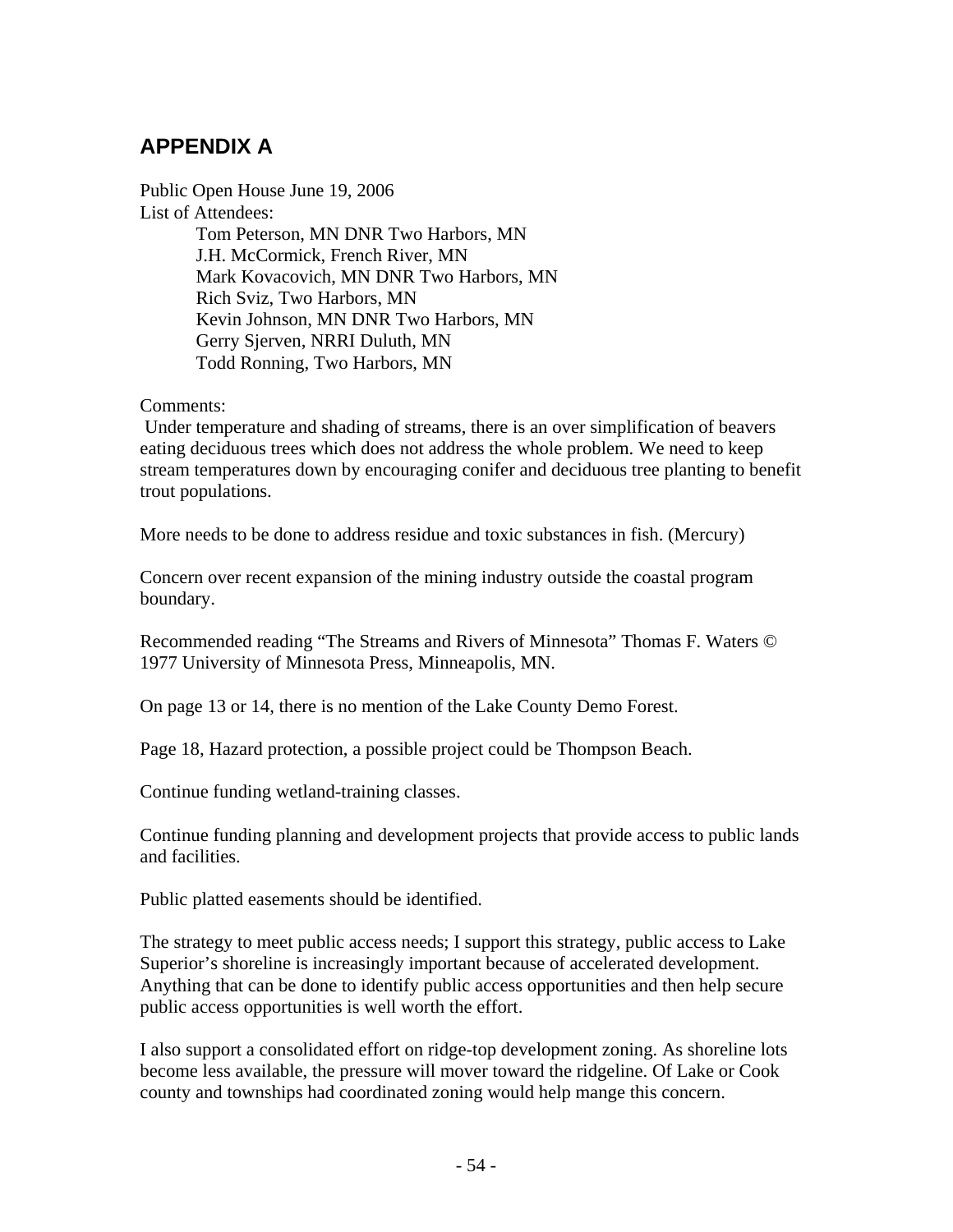Interested in further development of educational outreach program for K-12, higher education, and local governments, and development of a list of contacts for these educational programs. Who is teaching, who wants to, etc.

Coastal Program boundary needs to be adjusted to include watersheds that flow to lake superior. Either at the first order streams, or by ecological sections near Lake Superior.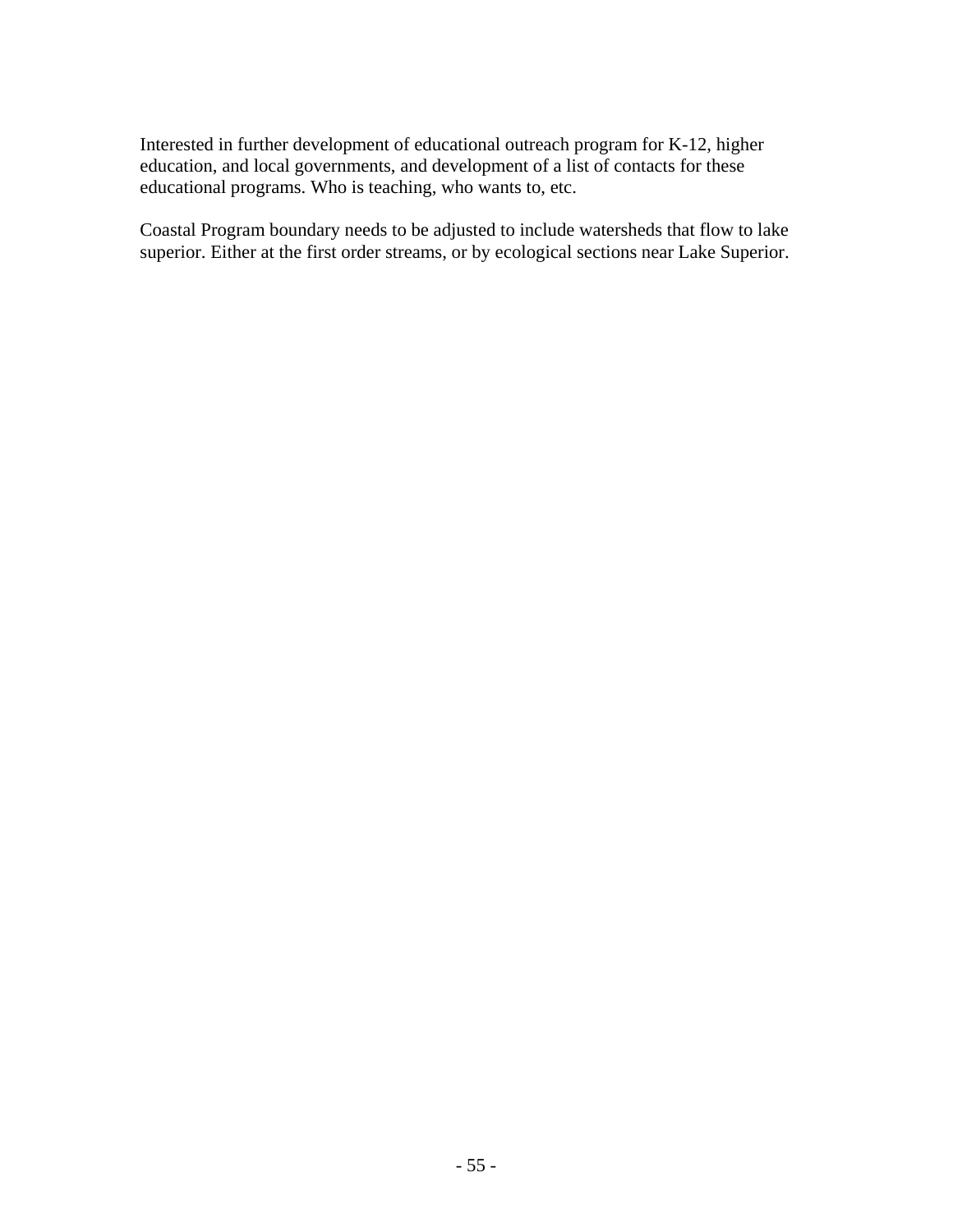# **Appendix B**

Priority enhancement areas survey results and comments taken by e-mail.

|                                            | High Medium Low |  |
|--------------------------------------------|-----------------|--|
| <b>Public Access Comments and Ranking:</b> |                 |  |

The development of resorts along the North Shore continues at a rapid pace. As these developments are completed it will result in more people using the shoreline increasing the need for public access. Ideally, it would be nice to work with Lake & Cook County on a planning process that identified what the community would like the shoreline to look like in the future and if more public ownership of the shoreline is supported.

It would be beneficial to identify the large tracts of undeveloped Lake Superior shoreline and work with a variety of groups interested in keeping them undeveloped.

Create a Coastal Public Access interactive web site tied into Beaches web site?

Where appropriate, provide financial assistance through Section 306 funds to LGU to maintain or enhance existing sites.

Regularly survey public opinions on adequacy of existing access opportunities.

|                                                                         | High      | Medium Low |  |
|-------------------------------------------------------------------------|-----------|------------|--|
| <b>Special Area Management Planning</b><br><b>Comments and Ranking:</b> |           |            |  |
| Assist in the implementation of SLRCAC habitat plan, NSMP, SLR Plan     |           |            |  |
|                                                                         | High      | Medium Low |  |
| <b>Cumulative and Secondary Impacts</b>                                 | $\Lambda$ |            |  |
| <b>Comments and Ranking:</b>                                            |           |            |  |

Make sure projects today do not have negative effects in the future

Focus on enforcement of permit conditions or enhancement of monitoring and enforcement

We need analysis and documentation of cumulative impacts on shoreline resources along with tools for addressing these impacts.

|                                       | High Medium Low |  |
|---------------------------------------|-----------------|--|
| <b>Wetlands Comments and Ranking:</b> |                 |  |

More wetland regulators are not needed.

Identify existing coastal wetlands and determine ownership, threats, vulnerablity

Protection of wetlands is a critical water quality issue along the shore. Coastal wetlands are rare, but incredibly important for the ecology of Lake Superior. Inland wetlands play a critical role in reducing runoff, infiltration, and removing sediment from runoff.